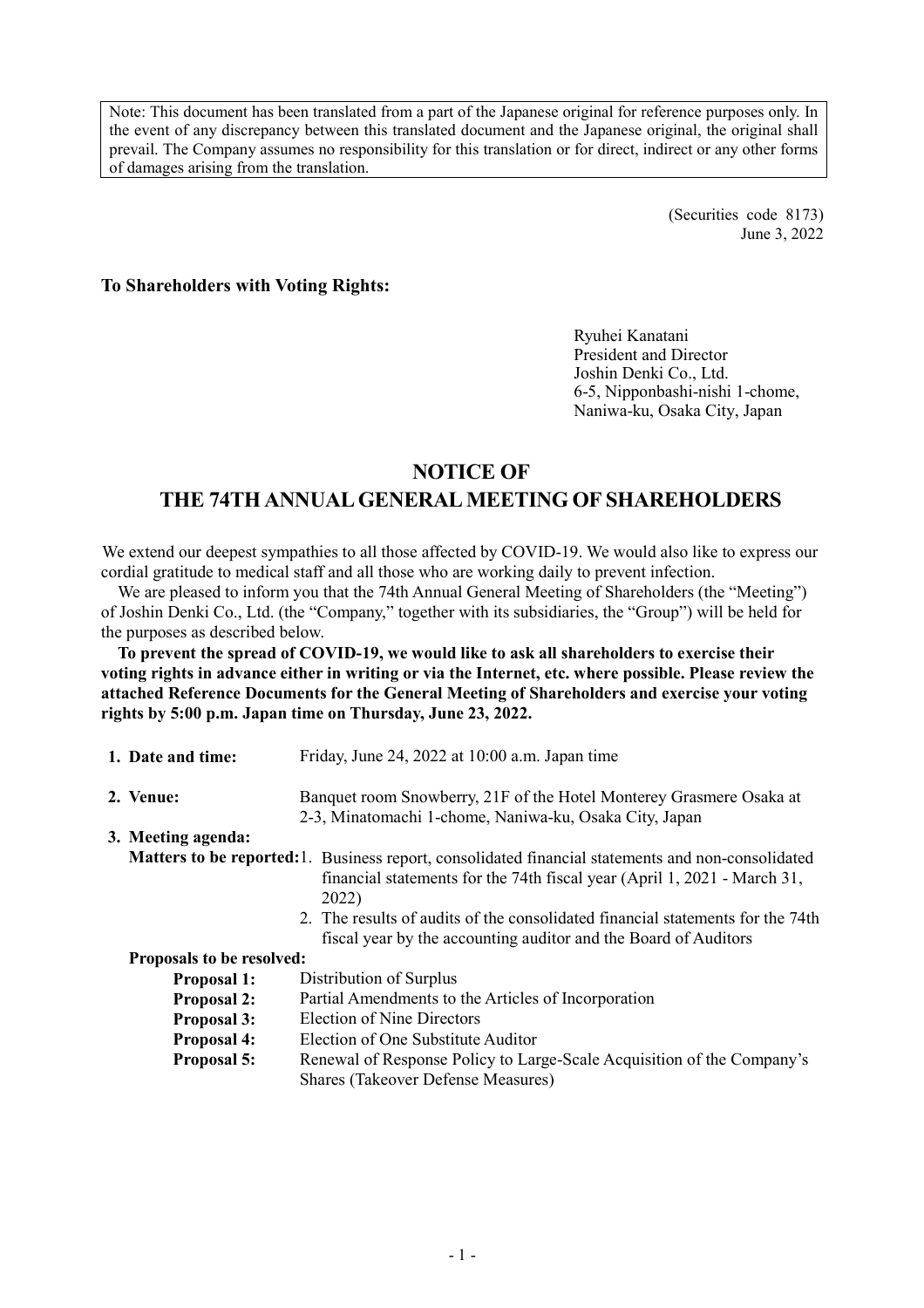# **Reference Documents for the General Meeting of Shareholders**

# **Proposals and References**

**Proposal 1:** Distribution of Surplus

The Company's basic policy is to distribute continued and stable dividends taking into consideration business results and the balance between dividends and internal reserves.

Upon comprehensively taking into account factors such as the business results for the fiscal year under review, future business development, and the business environment, the Company proposes to pay the following year-end dividends for the fiscal year under review:

### **Items Related to the Year-end Dividend**

- (1) Type of dividend property Cash
- (2) Allotment of dividend property to shareholders and its total amount 75 yen per share of common stock at a total of 2,011,620,150 yen
- (3) Effective date the dividend of surplus: June 27, 2022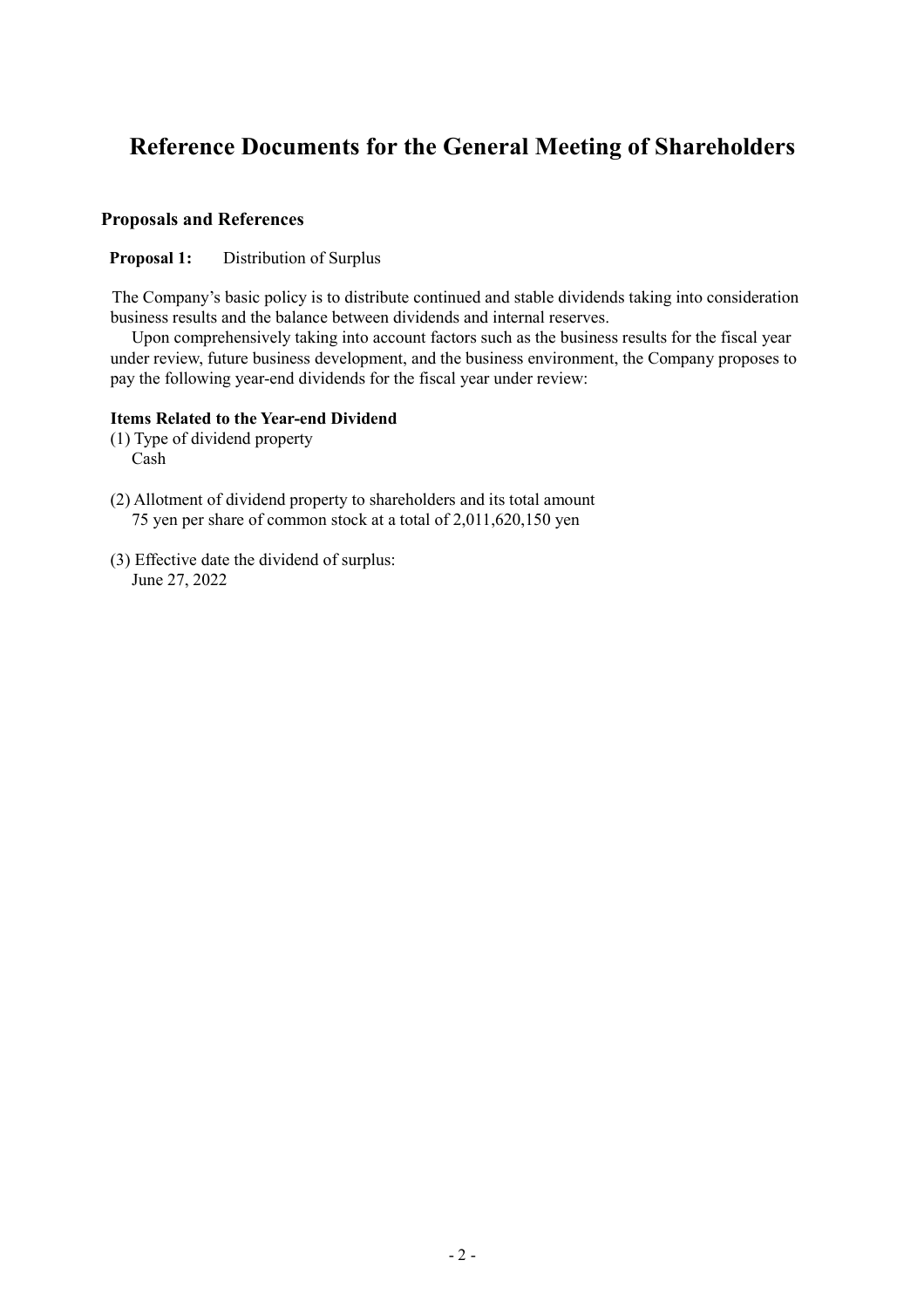# **Proposal 2:** Partial Amendments to the Articles of Incorporation

1. Reasons for the proposal

The effective date of the system for electronic provision of materials for general meetings of shareholders stipulated in the proviso of Article 1 of the supplementary provisions of the "Act Partially Amending the Companies Act" (Act No. 70 of 2019) will be enforced on September 1, 2022. Accordingly, the Company proposes to establish stipulations that information that is the content of reference documents for the general meeting of shareholders, etc., shall be provided electronically, and that the Company may limit on the scope of matters to be recorded in physical documents that are provided to shareholders who request provision of physical documents.

In addition, as current stipulations concerning Internet disclosure and deemed provision of reference documents for general meetings of shareholders will no longer be necessary, these shall be deleted. Also, supplementary provisions shall be established concerning the effective date, etc., in line with the new establishments and deletions above.

2. Contents of the amendments

The contents of the amendments are as follows.

|                                              | (Underlines indicate amended sections)    |
|----------------------------------------------|-------------------------------------------|
| Current Articles of Incorporation            | Proposed amendments                       |
| Article 1 to 15 (omitted)                    | Article 1 to 15 (unchanged)               |
| (Internet disclosure and deemed provision of |                                           |
| reference documents for general meetings of  |                                           |
| shareholders)                                |                                           |
| Article 16 In the convocation of general     | <deleted></deleted>                       |
| meetings of shareholders, the                |                                           |
| Company may deem that it has                 |                                           |
| provided to shareholders                     |                                           |
| information concerning matters that          |                                           |
| must be displayed in the reference           |                                           |
| documents for general meetings of            |                                           |
| shareholders, business report,               |                                           |
| non-consolidated financial                   |                                           |
| statements, and consolidated                 |                                           |
| financial statements via Internet            |                                           |
| disclosure in conformity with                |                                           |
| definitions provided in the                  |                                           |
| Ordinance of the Ministry of Justice.        |                                           |
|                                              | (Measures for electronic provision, etc.) |
| <newly established=""></newly>               | Article 16 In the convocation of general  |
|                                              | meetings of shareholders, the             |
|                                              | Company shall provide                     |
|                                              | electronically information that is the    |
|                                              | content of reference documents for        |
|                                              | the general meeting of shareholders,      |
|                                              | etc.                                      |
|                                              |                                           |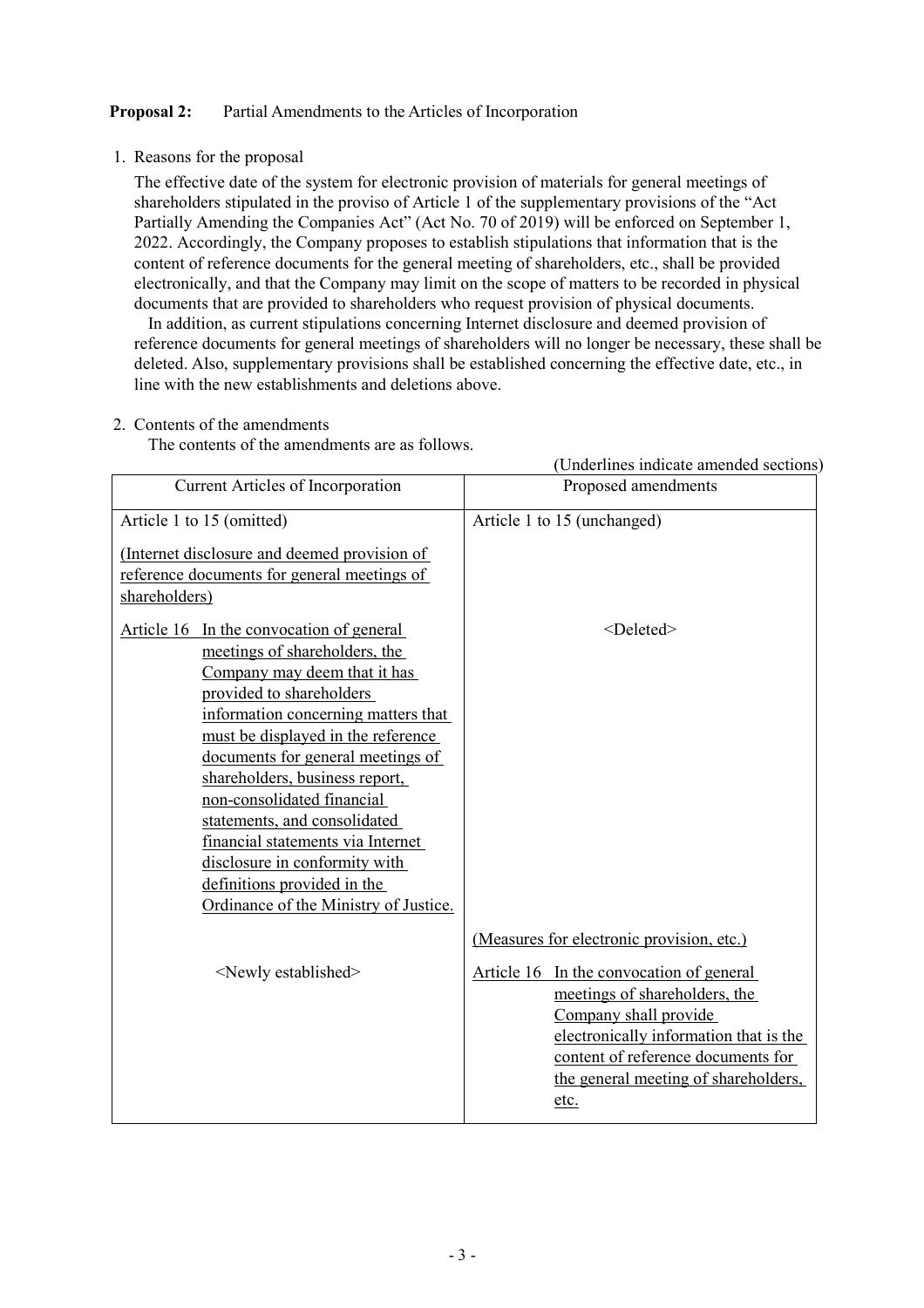| Current Articles of Incorporation | Proposed amendments                                                                                                                                                                                                                                                                                                                                       |
|-----------------------------------|-----------------------------------------------------------------------------------------------------------------------------------------------------------------------------------------------------------------------------------------------------------------------------------------------------------------------------------------------------------|
|                                   | 2. Of the matters to which electronic<br>provision measures apply, the<br>Company may choose not to record<br>all or part of matters stipulated in the<br>Ordinance of the Ministry of Justice<br>in the physical documents provided<br>to shareholders who made requests<br>for provision of physical documents<br>by the record date for voting rights. |
| Article 17 to 42 (omitted)        | Article 17 to 42 (unchanged)                                                                                                                                                                                                                                                                                                                              |
|                                   | (Supplementary provisions)                                                                                                                                                                                                                                                                                                                                |
| <newly established=""></newly>    | 1. The deletion of Article 16 (Internet<br>disclosure and deemed provision of<br>reference documents for general meetings of<br>shareholders) of the current Articles of<br>Incorporation and Article 16 (Measures for<br>electronic provision, etc.) of the proposed<br>amendments shall take effect on September<br>1, 2022.                            |
|                                   | Notwithstanding the provisions of the<br>previous paragraph, Article 16 (Internet<br>disclosure and deemed provision of<br>reference documents for general meetings of<br>shareholders) of the current Articles of<br>Incorporation shall remain valid for general<br>meetings of shareholders held on the end of<br>February 2023.                       |
|                                   | 3. These supplementary provisions shall be<br>deleted on March 1, 2023 or the day after<br>which three months have elapsed since the<br>day of the general meeting of shareholders in<br>the previous paragraph, whichever is later.                                                                                                                      |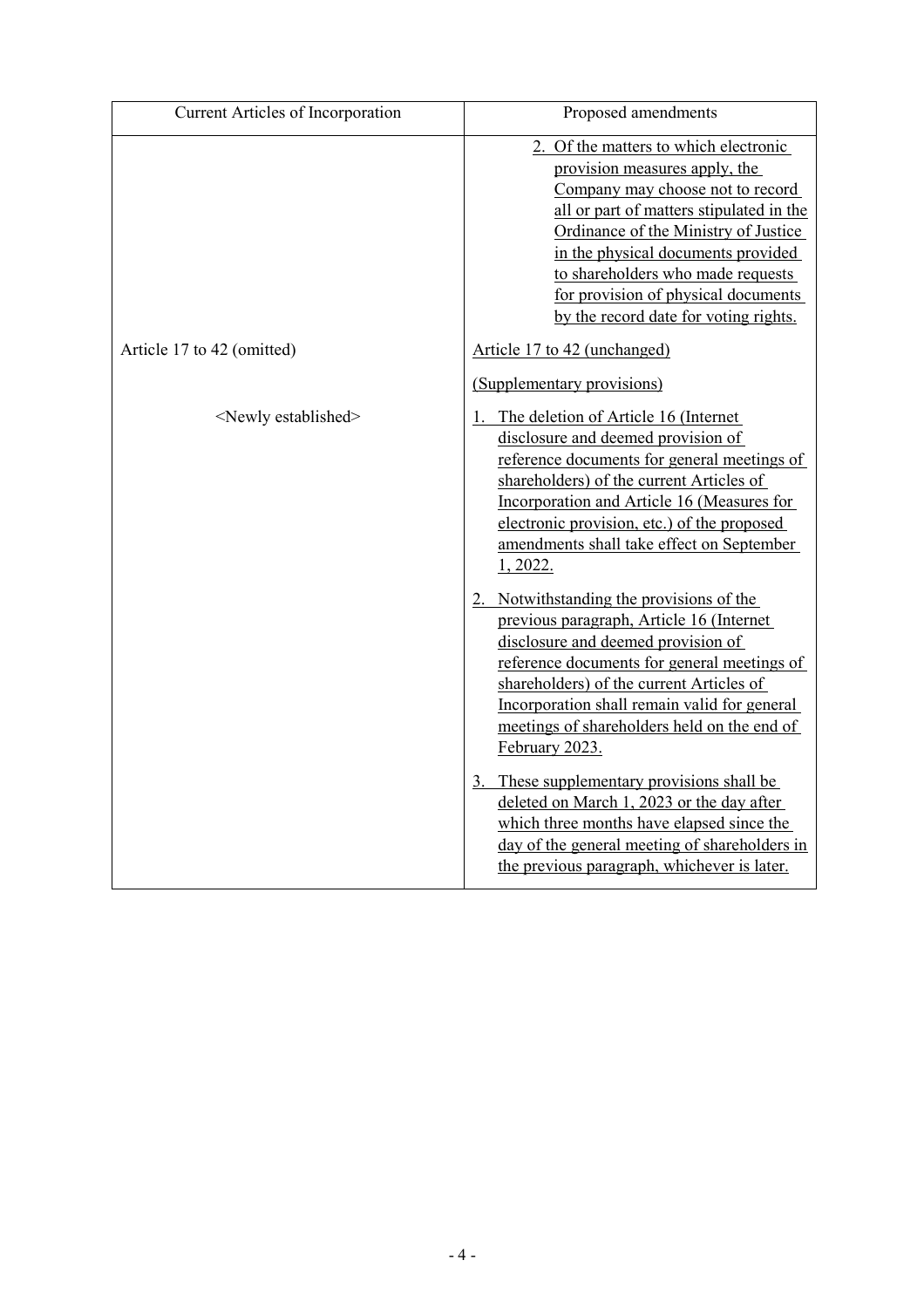# **Proposal 3:** Election of Nine Directors

The terms of office of all nine Directors will expire at the conclusion of this Meeting. Accordingly, the Company proposes the election of nine Directors.

The candidates for Director are as follows:

| No. | Name              |                                                    | Current positions and responsibilities at the Company                                                  |
|-----|-------------------|----------------------------------------------------|--------------------------------------------------------------------------------------------------------|
| 1   | Ryuhei Kanatani   | [Reappointment]                                    | Representative Director, President and Executive Officer                                               |
| 2   | Tetsuya Takahashi | [Reappointment]                                    | Director and Senior Managing Executive Officer,<br>in charge of Sales Strategy                         |
| 3   | Koichi Yokoyama   | [Reappointment]                                    | Director and Managing Executive Officer,<br>in charge of Infrastructure Strategy                       |
| 4   | Koji Tanaka       | [Reappointment]                                    | Director and Managing Executive Officer<br>in charge of Management Planning & Human Resources Strategy |
| 5   | Suguru Oshiro     | [Reappointment]                                    | Director and Executive Officer<br>in charge of Financial Strategy                                      |
| 6   | Kinya Naito       | [Reappointment]<br>[Outside]<br>[Independent]      | <b>Outside Director</b>                                                                                |
| 7   | Keiko Yamahira    | [Reappointment]<br>[Outside]<br>[Independent]      | Outside Director                                                                                       |
| 8   | Junko Kawano      | [Reappointment]<br>[Outside]<br>[Independent]      | <b>Outside Director</b>                                                                                |
| 9   | Seiji Nishikawa   | [New<br>appointment]<br>[Outside]<br>[Independent] |                                                                                                        |

Note: [New appointment] indicates a new candidate for Director, [Outside] indicates a candidate for Outside Director, and [Independent] indicates a candidate for independent director.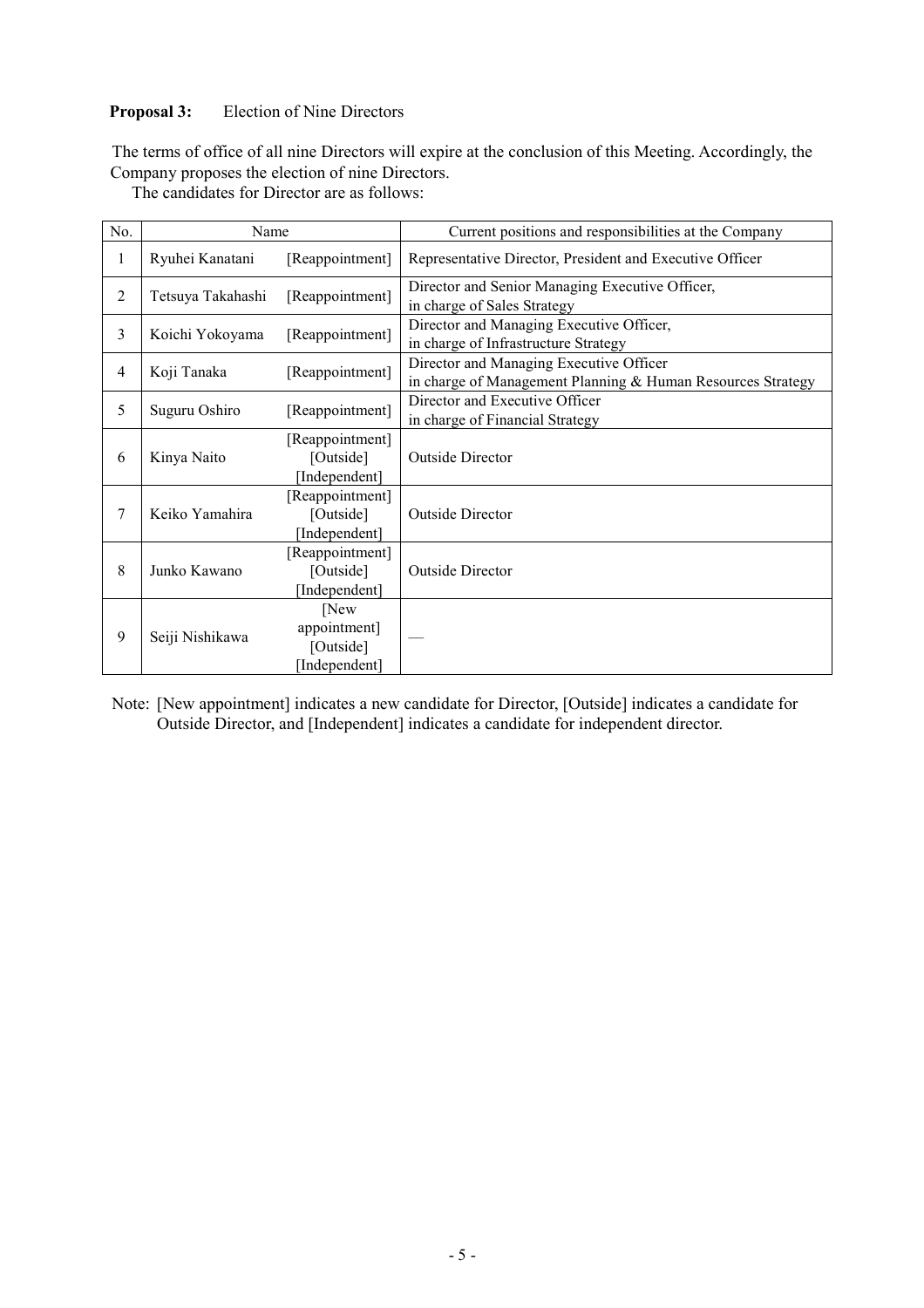| No. | Name<br>(Date of birth)                                                                                                                                                                                                                                                                                                                                                                                                                                                                                                                                                                                                                                                                                                                                                                                                                                                                                                                                                                                                                                                                                                                                                                                                                 |                                                                                                                                                                                          | Career summary<br>(positions, responsibilities, and significant concurrent positions)                                                                                                                                                                                                                                                                                                                                                                                                                                                                                                                                                                                                                                                                                                                                                                                                                                                                                                                                                                                                                                                                                                                                                                                    |  |
|-----|-----------------------------------------------------------------------------------------------------------------------------------------------------------------------------------------------------------------------------------------------------------------------------------------------------------------------------------------------------------------------------------------------------------------------------------------------------------------------------------------------------------------------------------------------------------------------------------------------------------------------------------------------------------------------------------------------------------------------------------------------------------------------------------------------------------------------------------------------------------------------------------------------------------------------------------------------------------------------------------------------------------------------------------------------------------------------------------------------------------------------------------------------------------------------------------------------------------------------------------------|------------------------------------------------------------------------------------------------------------------------------------------------------------------------------------------|--------------------------------------------------------------------------------------------------------------------------------------------------------------------------------------------------------------------------------------------------------------------------------------------------------------------------------------------------------------------------------------------------------------------------------------------------------------------------------------------------------------------------------------------------------------------------------------------------------------------------------------------------------------------------------------------------------------------------------------------------------------------------------------------------------------------------------------------------------------------------------------------------------------------------------------------------------------------------------------------------------------------------------------------------------------------------------------------------------------------------------------------------------------------------------------------------------------------------------------------------------------------------|--|
| 1   | Ryuhei Kanatani<br>(January 30, 1956)<br>[Reappointment]                                                                                                                                                                                                                                                                                                                                                                                                                                                                                                                                                                                                                                                                                                                                                                                                                                                                                                                                                                                                                                                                                                                                                                                | March 1979<br><b>July 1993</b><br>June 1998<br>April 2001<br>March 2002<br>June 2002<br>June 2004<br>April 2006<br><b>July 2008</b><br>June 2011<br>April 2016<br>June 2016<br>June 2018 | Joined the Company<br>Manager of General Affairs Department<br>Director, Manager of General Affairs Department<br>Director, Manager of General Planning Department<br>October 2001 Director, Manager of President's Office<br>Director, General Manager of Sales Planning Division<br>Managing Director, General Manager of Sales Division<br>Managing Director, General Manager of Management Planning Division<br>and Manager of General Affairs Department<br>Managing Director, General Manager of Management Planning Division<br>October 2006 Senior Managing Director, General Manager of Management Planning<br>Division<br>Representative Director, Senior Managing Director, General Manager of<br>Management Planning Division<br>Representative Director, Vice President, General Manager of<br><b>Management Planning Division</b><br>Representative Director, Vice President, General Manager of Business<br><b>Administration Headquarters</b><br>Representative Director, Vice President and Executive Officer, General<br>Manager of Business Administration Headquarters and Manager of<br>Management Planning Department<br>Representative Director, Vice President and Executive Officer, General<br>Manager of Business Administration Headquarters |  |
|     | Attendance at the Board of                                                                                                                                                                                                                                                                                                                                                                                                                                                                                                                                                                                                                                                                                                                                                                                                                                                                                                                                                                                                                                                                                                                                                                                                              | June 2019                                                                                                                                                                                | Representative Director, President and Executive Officer (to present)<br>23 out of 23 meetings (100%)                                                                                                                                                                                                                                                                                                                                                                                                                                                                                                                                                                                                                                                                                                                                                                                                                                                                                                                                                                                                                                                                                                                                                                    |  |
|     | Directors meetings<br>Number of shares of the<br>Company held<br>[of which, number of shares<br>to be issued under stock<br>compensation plan]                                                                                                                                                                                                                                                                                                                                                                                                                                                                                                                                                                                                                                                                                                                                                                                                                                                                                                                                                                                                                                                                                          | 47,620 [13,520]                                                                                                                                                                          |                                                                                                                                                                                                                                                                                                                                                                                                                                                                                                                                                                                                                                                                                                                                                                                                                                                                                                                                                                                                                                                                                                                                                                                                                                                                          |  |
|     | [Reason for nomination as candidate for Director]<br>Ryuhei Kanatani assumed the office of Director of the Company in June 1998, Representative Director and Vice<br>President in June 2011, and Representative Director and Vice President and Executive Officer in June 2016. He<br>worked as General Manager of Business Administration Headquarters, Compliance Supervisory Manager, etc., and<br>made significant contributions to improving business performance from a position supervising overall group<br>management. In addition, he has been playing a major role in the management of the Company as Representative<br>Director and President and Executive Officer since June 2019 and appropriately supervising the management of the<br>Group from the perspective of becoming a long-term going concern in line with its management philosophy.<br>The Company believes that by leveraging his abundant management experience and deep insight, he can sufficiently<br>fulfill his duties in making decisions on important business execution and supervising execution, and further<br>contribute to a sustainable increase in corporate value. The Company therefore renominated him as a candidate for<br>Director. |                                                                                                                                                                                          |                                                                                                                                                                                                                                                                                                                                                                                                                                                                                                                                                                                                                                                                                                                                                                                                                                                                                                                                                                                                                                                                                                                                                                                                                                                                          |  |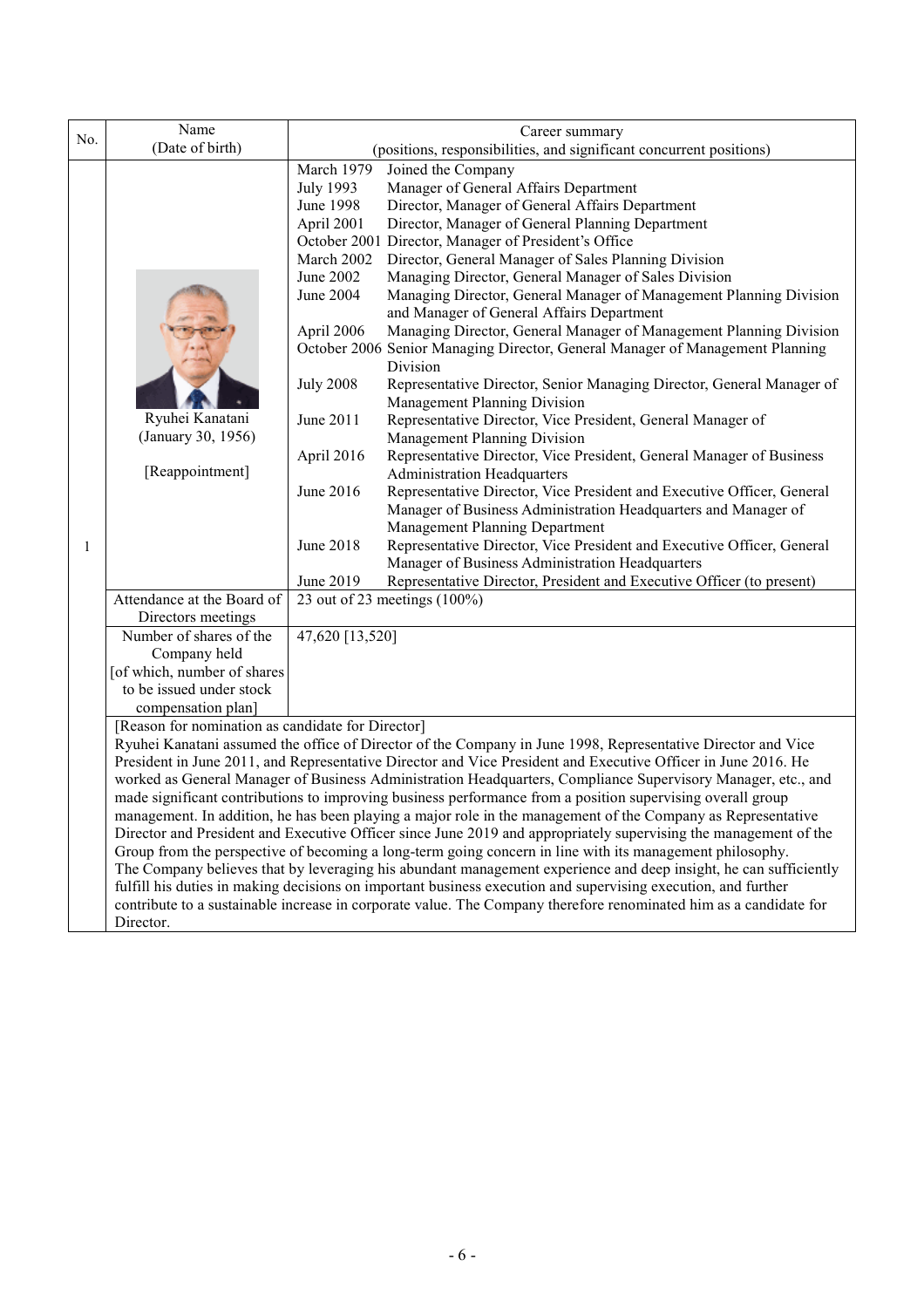| No.                                                                                                                                                                                                                                                                                                                                                                                                                                                                                                                                                                                                                                                                                                                                                                                                                                                                                                                                                                                                                            | Name                                                                                                                     |                                                                     | Career summary                                                                                                                                                                                                                                                                                                                                                                                                                                                                                                                      |  |
|--------------------------------------------------------------------------------------------------------------------------------------------------------------------------------------------------------------------------------------------------------------------------------------------------------------------------------------------------------------------------------------------------------------------------------------------------------------------------------------------------------------------------------------------------------------------------------------------------------------------------------------------------------------------------------------------------------------------------------------------------------------------------------------------------------------------------------------------------------------------------------------------------------------------------------------------------------------------------------------------------------------------------------|--------------------------------------------------------------------------------------------------------------------------|---------------------------------------------------------------------|-------------------------------------------------------------------------------------------------------------------------------------------------------------------------------------------------------------------------------------------------------------------------------------------------------------------------------------------------------------------------------------------------------------------------------------------------------------------------------------------------------------------------------------|--|
|                                                                                                                                                                                                                                                                                                                                                                                                                                                                                                                                                                                                                                                                                                                                                                                                                                                                                                                                                                                                                                | (Date of birth)                                                                                                          | (positions, responsibilities, and significant concurrent positions) |                                                                                                                                                                                                                                                                                                                                                                                                                                                                                                                                     |  |
|                                                                                                                                                                                                                                                                                                                                                                                                                                                                                                                                                                                                                                                                                                                                                                                                                                                                                                                                                                                                                                |                                                                                                                          | March 1986<br>June 2013<br>June 2016                                | Joined the Company<br>October 2001 Manager of Hyogo & Hokusetsu Area, Kansai Sales Department<br>Manager of Tokyo & Tokai Sales Department<br>Executive Officer, Assistant General Manager in charge of Store Sales of<br>Sales Division and Assistant General Manager of Local Sales Support<br>Division and Manager of Kansai Sales Department, responsible for Tokai<br>Sales Department, Tokyo Sales Department, Entertainment Marketing<br>Department, Smart Life Promotion Department, and Sales Administration<br>Department |  |
|                                                                                                                                                                                                                                                                                                                                                                                                                                                                                                                                                                                                                                                                                                                                                                                                                                                                                                                                                                                                                                | Tetsuya Takahashi                                                                                                        | April 2017<br>June 2017<br>June 2019                                | October 2016 Executive Officer, General Manager of Sales Division and Manager of<br>Kansai Sales Department<br>Executive Officer, General Manager of Sales Division<br>Director and Executive Officer, General Manager of Sales Division<br>Director and Managing Executive Officer, General Manager of Sales                                                                                                                                                                                                                       |  |
|                                                                                                                                                                                                                                                                                                                                                                                                                                                                                                                                                                                                                                                                                                                                                                                                                                                                                                                                                                                                                                | (November 24, 1962)<br>[Reappointment]                                                                                   | March 2020                                                          | Division<br>Director and Managing Executive Officer, General Manager of Sales<br>Division and Manager of Internet Sales Department                                                                                                                                                                                                                                                                                                                                                                                                  |  |
| 2                                                                                                                                                                                                                                                                                                                                                                                                                                                                                                                                                                                                                                                                                                                                                                                                                                                                                                                                                                                                                              |                                                                                                                          | April 2021<br>June 2021                                             | Director and Senior Managing Executive Officer, in charge of Sales<br>Strategy<br>Representative Director and Senior Managing Executive Officer, in<br>charge of Sales Strategy (to present)                                                                                                                                                                                                                                                                                                                                        |  |
|                                                                                                                                                                                                                                                                                                                                                                                                                                                                                                                                                                                                                                                                                                                                                                                                                                                                                                                                                                                                                                | Attendance at the Board of<br>Directors meetings                                                                         |                                                                     | 23 out of 23 meetings $(100\%)$                                                                                                                                                                                                                                                                                                                                                                                                                                                                                                     |  |
|                                                                                                                                                                                                                                                                                                                                                                                                                                                                                                                                                                                                                                                                                                                                                                                                                                                                                                                                                                                                                                | Number of shares of the<br>Company held<br>[of which, number of shares<br>to be issued under stock<br>compensation plan] | 13,031 [7,731]                                                      |                                                                                                                                                                                                                                                                                                                                                                                                                                                                                                                                     |  |
| [Reason for nomination as candidate for Director]<br>Tetsuya Takahashi has been involved in the management of the Company as Executive Officer since June 2016.<br>Assuming the office of Director and Executive Officer in June 2017 and Director and Managing Executive Officer in<br>June 2019, he has been in charge of the Sales Division. He has appropriately fulfilled his duties and made significant<br>contributions to improving business performance. He has also served as the person in charge of Sales Strategy and<br>has promoted maintenance and strengthening of the business structure including the EC business since April 2021.<br>The Company believes that by leveraging his abundant management experience and deep insight, he can sufficiently<br>fulfill his duties in making decisions on important business execution and supervising execution, and further<br>contribute to a sustainable increase in corporate value. The Company therefore renominated him as a candidate for<br>Director. |                                                                                                                          |                                                                     |                                                                                                                                                                                                                                                                                                                                                                                                                                                                                                                                     |  |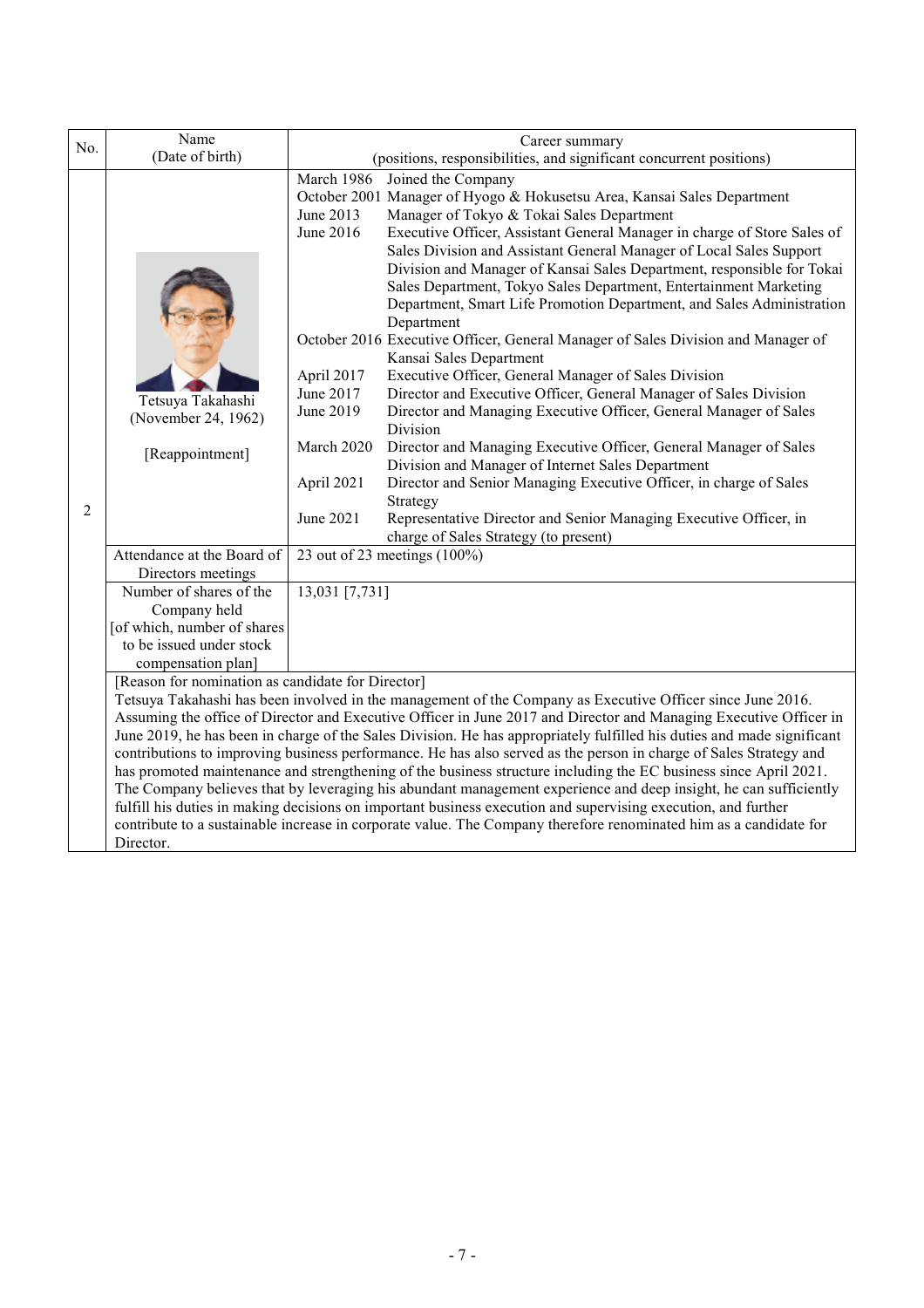|                                                                                                                                                                                                                                    | Name                                                                                                                                                                                                                               |                                                                                          | Career summary                                                                                                   |  |  |  |
|------------------------------------------------------------------------------------------------------------------------------------------------------------------------------------------------------------------------------------|------------------------------------------------------------------------------------------------------------------------------------------------------------------------------------------------------------------------------------|------------------------------------------------------------------------------------------|------------------------------------------------------------------------------------------------------------------|--|--|--|
| No.                                                                                                                                                                                                                                | (Date of birth)                                                                                                                                                                                                                    |                                                                                          | (positions, responsibilities, and significant concurrent positions)                                              |  |  |  |
|                                                                                                                                                                                                                                    |                                                                                                                                                                                                                                    | March 1985                                                                               | Joined the Company                                                                                               |  |  |  |
|                                                                                                                                                                                                                                    |                                                                                                                                                                                                                                    | April 2000                                                                               | Manager of Kitaosaka Area, North Kansai Sales Department                                                         |  |  |  |
|                                                                                                                                                                                                                                    |                                                                                                                                                                                                                                    | April 2001                                                                               | Manager of PitONE Sales Department                                                                               |  |  |  |
|                                                                                                                                                                                                                                    |                                                                                                                                                                                                                                    | September 2004                                                                           | Manager of Kansai Sales Department and Manager of Central Area                                                   |  |  |  |
|                                                                                                                                                                                                                                    |                                                                                                                                                                                                                                    | June 2005                                                                                | Director, Manager of Kansai Sales Department                                                                     |  |  |  |
|                                                                                                                                                                                                                                    |                                                                                                                                                                                                                                    | October 2008                                                                             | Director, Assistant General Manager of Sales Division and Manager                                                |  |  |  |
|                                                                                                                                                                                                                                    |                                                                                                                                                                                                                                    | April 2009                                                                               | of Kansai Sales Department                                                                                       |  |  |  |
|                                                                                                                                                                                                                                    |                                                                                                                                                                                                                                    |                                                                                          | Director, General Manager of Sales Division and Manager of Kansai<br><b>Sales Department</b>                     |  |  |  |
|                                                                                                                                                                                                                                    |                                                                                                                                                                                                                                    | April 2012                                                                               | Director, General Manager of Sales Division                                                                      |  |  |  |
|                                                                                                                                                                                                                                    |                                                                                                                                                                                                                                    | February 2013                                                                            | Director, Assistant General Manager of Sales Division, responsible                                               |  |  |  |
|                                                                                                                                                                                                                                    |                                                                                                                                                                                                                                    |                                                                                          | for Kansai Sales Department, Tokyo & Tokai Sales Department, Eco                                                 |  |  |  |
|                                                                                                                                                                                                                                    |                                                                                                                                                                                                                                    |                                                                                          | Business Promotion Department, CS Promotion Department, and                                                      |  |  |  |
|                                                                                                                                                                                                                                    |                                                                                                                                                                                                                                    |                                                                                          | <b>Sales Administration Department</b>                                                                           |  |  |  |
|                                                                                                                                                                                                                                    |                                                                                                                                                                                                                                    | June 2013                                                                                | Director, Assistant General Manager of Sales Division and Manager                                                |  |  |  |
|                                                                                                                                                                                                                                    |                                                                                                                                                                                                                                    |                                                                                          | of CS Promotion Department, responsible for Kansai Sales                                                         |  |  |  |
|                                                                                                                                                                                                                                    |                                                                                                                                                                                                                                    |                                                                                          | Department, Tokyo & Tokai Sales Department, Eco Business                                                         |  |  |  |
|                                                                                                                                                                                                                                    | Koichi Yokoyama                                                                                                                                                                                                                    |                                                                                          | Promotion Department, and Sales Administration Department                                                        |  |  |  |
|                                                                                                                                                                                                                                    | (March 5, 1963)                                                                                                                                                                                                                    | April 2016                                                                               | Director, General Manager of Development Division and Manager of<br>Development Department                       |  |  |  |
|                                                                                                                                                                                                                                    | [Reappointment]                                                                                                                                                                                                                    | June 2016                                                                                | Director and Managing Executive Officer, General Manager of                                                      |  |  |  |
|                                                                                                                                                                                                                                    |                                                                                                                                                                                                                                    |                                                                                          | Development Division and Manager of Development Department                                                       |  |  |  |
|                                                                                                                                                                                                                                    |                                                                                                                                                                                                                                    |                                                                                          | September 2018 Director and Managing Executive Officer, General Manager of                                       |  |  |  |
|                                                                                                                                                                                                                                    |                                                                                                                                                                                                                                    |                                                                                          | Development Division and Manager of Development Department and                                                   |  |  |  |
| 3                                                                                                                                                                                                                                  |                                                                                                                                                                                                                                    |                                                                                          | Manager of Construction Department                                                                               |  |  |  |
|                                                                                                                                                                                                                                    |                                                                                                                                                                                                                                    | April 2021                                                                               | Director and Managing Executive Officer, in charge of Infrastructure                                             |  |  |  |
|                                                                                                                                                                                                                                    |                                                                                                                                                                                                                                    |                                                                                          | Strategy and Manager of Development Department and Manager of                                                    |  |  |  |
|                                                                                                                                                                                                                                    |                                                                                                                                                                                                                                    |                                                                                          | <b>Construction Department</b>                                                                                   |  |  |  |
|                                                                                                                                                                                                                                    |                                                                                                                                                                                                                                    | April 2022                                                                               | Director and Managing Executive Officer, in charge of Infrastructure                                             |  |  |  |
|                                                                                                                                                                                                                                    | Attendance at the Board of                                                                                                                                                                                                         | 23 out of 23 meetings $(100\%)$                                                          | Strategy (to present)                                                                                            |  |  |  |
|                                                                                                                                                                                                                                    | Directors meetings                                                                                                                                                                                                                 |                                                                                          |                                                                                                                  |  |  |  |
|                                                                                                                                                                                                                                    | Number of shares of the                                                                                                                                                                                                            | 29,020 [8,820]                                                                           |                                                                                                                  |  |  |  |
|                                                                                                                                                                                                                                    | Company held                                                                                                                                                                                                                       |                                                                                          |                                                                                                                  |  |  |  |
|                                                                                                                                                                                                                                    | [of which, number of shares                                                                                                                                                                                                        |                                                                                          |                                                                                                                  |  |  |  |
|                                                                                                                                                                                                                                    | to be issued under stock                                                                                                                                                                                                           |                                                                                          |                                                                                                                  |  |  |  |
|                                                                                                                                                                                                                                    | compensation plan]                                                                                                                                                                                                                 |                                                                                          |                                                                                                                  |  |  |  |
|                                                                                                                                                                                                                                    | [Reason for nomination as candidate for Director]                                                                                                                                                                                  |                                                                                          |                                                                                                                  |  |  |  |
|                                                                                                                                                                                                                                    | Koichi Yokoyama has been involved in the management of the Company as Director since June 2005. Assuming the<br>office of Director and Managing Executive Officer in June 2016, he has been in charge of the Development Division, |                                                                                          |                                                                                                                  |  |  |  |
| has supervised business related to store development of the Group, and made significant contributions to                                                                                                                           |                                                                                                                                                                                                                                    |                                                                                          |                                                                                                                  |  |  |  |
|                                                                                                                                                                                                                                    | strengthening store capabilities and improving investment efficiency.                                                                                                                                                              |                                                                                          |                                                                                                                  |  |  |  |
|                                                                                                                                                                                                                                    |                                                                                                                                                                                                                                    |                                                                                          | In addition, from April 2021, as the person in charge of infrastructure strategy, he has been actively promoting |  |  |  |
|                                                                                                                                                                                                                                    |                                                                                                                                                                                                                                    | environmental issues such as greenhouse gas reduction to realize a decarbonized society. |                                                                                                                  |  |  |  |
|                                                                                                                                                                                                                                    | The Company believes that by leveraging his abundant management experience and deep insight, he can sufficiently                                                                                                                   |                                                                                          |                                                                                                                  |  |  |  |
| fulfill his duties in making decisions on important business execution and supervising execution, and further<br>contribute to a sustainable increase in corporate value. The Company therefore renominated him as a candidate for |                                                                                                                                                                                                                                    |                                                                                          |                                                                                                                  |  |  |  |
|                                                                                                                                                                                                                                    | Director.                                                                                                                                                                                                                          |                                                                                          |                                                                                                                  |  |  |  |
|                                                                                                                                                                                                                                    |                                                                                                                                                                                                                                    |                                                                                          |                                                                                                                  |  |  |  |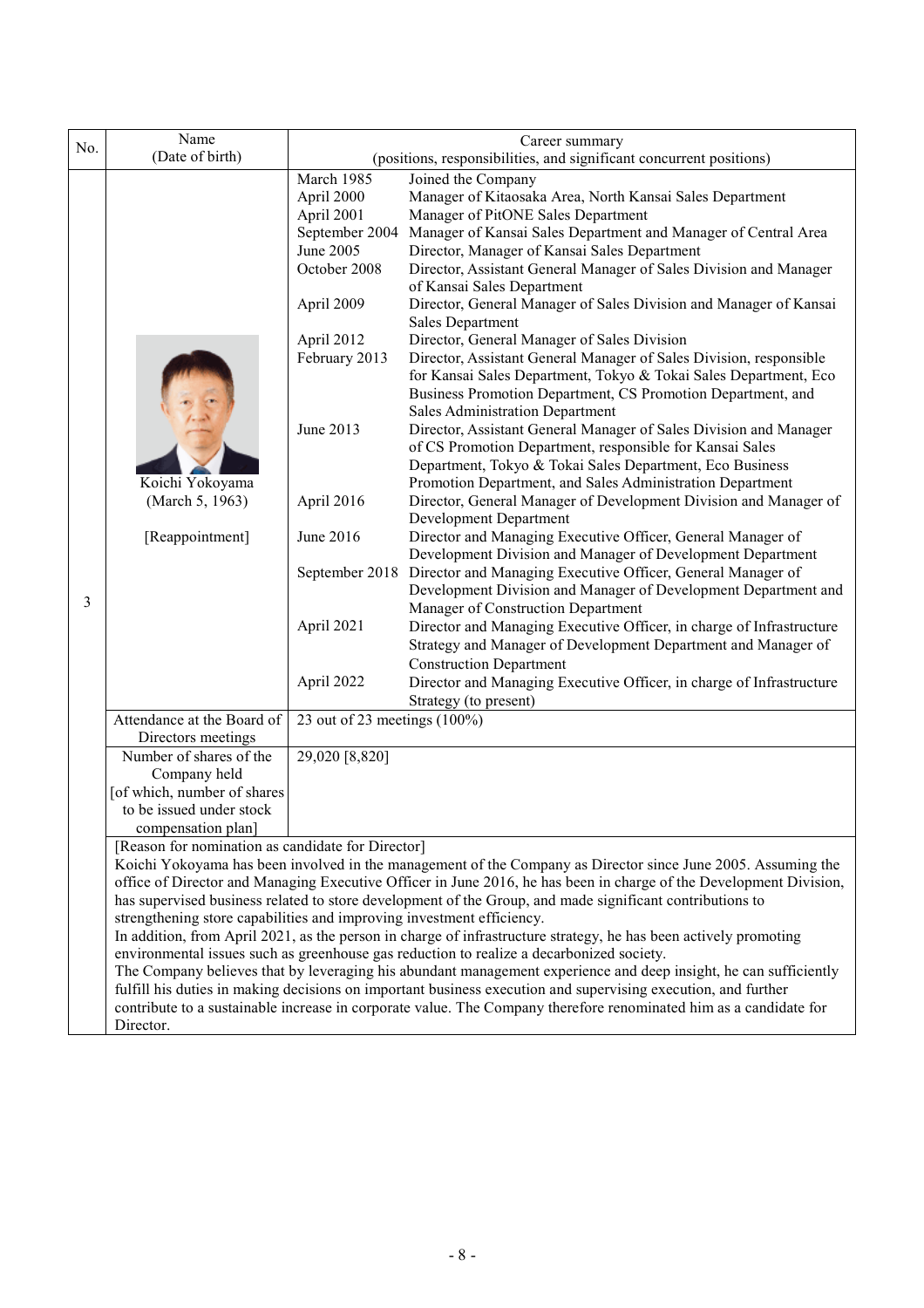| (positions, responsibilities, and significant concurrent positions)<br>Director, Assistant General Manager of Business Administration                                                              |  |  |  |  |
|----------------------------------------------------------------------------------------------------------------------------------------------------------------------------------------------------|--|--|--|--|
|                                                                                                                                                                                                    |  |  |  |  |
|                                                                                                                                                                                                    |  |  |  |  |
|                                                                                                                                                                                                    |  |  |  |  |
|                                                                                                                                                                                                    |  |  |  |  |
|                                                                                                                                                                                                    |  |  |  |  |
|                                                                                                                                                                                                    |  |  |  |  |
|                                                                                                                                                                                                    |  |  |  |  |
|                                                                                                                                                                                                    |  |  |  |  |
| Director, Assistant General Manager of Business Administration                                                                                                                                     |  |  |  |  |
| Headquarters and Manager of General Affairs Department                                                                                                                                             |  |  |  |  |
| Director and Managing Executive Officer, Assistant General Manager of                                                                                                                              |  |  |  |  |
| Business Administration Headquarters and Manager of General Affairs                                                                                                                                |  |  |  |  |
|                                                                                                                                                                                                    |  |  |  |  |
| Director and Managing Executive Officer, Assistant General Manager of                                                                                                                              |  |  |  |  |
|                                                                                                                                                                                                    |  |  |  |  |
| Director and Managing Executive Officer, General Manager of Business                                                                                                                               |  |  |  |  |
|                                                                                                                                                                                                    |  |  |  |  |
| Director and Managing Executive Officer, in charge of Management                                                                                                                                   |  |  |  |  |
|                                                                                                                                                                                                    |  |  |  |  |
|                                                                                                                                                                                                    |  |  |  |  |
|                                                                                                                                                                                                    |  |  |  |  |
|                                                                                                                                                                                                    |  |  |  |  |
|                                                                                                                                                                                                    |  |  |  |  |
|                                                                                                                                                                                                    |  |  |  |  |
|                                                                                                                                                                                                    |  |  |  |  |
|                                                                                                                                                                                                    |  |  |  |  |
| [Reason for nomination as candidate for Director]                                                                                                                                                  |  |  |  |  |
| Koji Tanaka has been involved in the management of the Company as Director since June 2010. Assuming the office                                                                                    |  |  |  |  |
| of Director and Managing Executive Officer in June 2016, he has been in charge of the Business Administration                                                                                      |  |  |  |  |
| Headquarters. He has appropriately fulfilled his duties and made significant contributions to improving business                                                                                   |  |  |  |  |
| performance. He has also served as General Manager of the Business Administration Headquarters since June 2019                                                                                     |  |  |  |  |
| and as the person in charge of Management Planning & Human Resources Strategy since April 2021, and has played<br>a major role in management reform such as strengthening of corporate governance. |  |  |  |  |
| The Company believes that by leveraging his abundant management experience and deep insight, he can sufficiently                                                                                   |  |  |  |  |
| fulfill his duties in making decisions on important business execution and supervising execution, and further                                                                                      |  |  |  |  |
| contribute to a sustainable increase in corporate value. The Company therefore renominated him as a candidate for                                                                                  |  |  |  |  |
|                                                                                                                                                                                                    |  |  |  |  |
|                                                                                                                                                                                                    |  |  |  |  |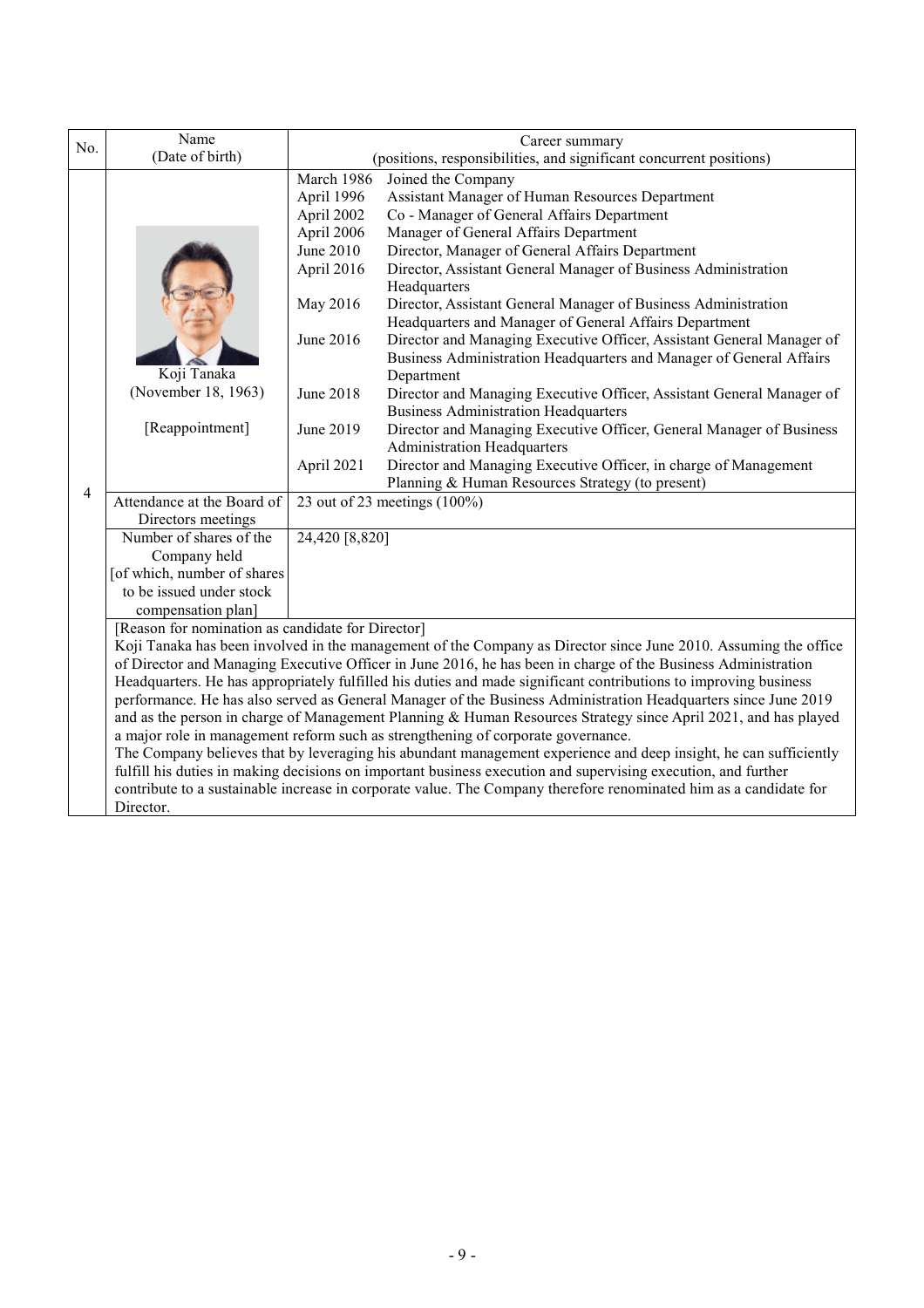| No. | Name<br>(Date of birth)                                                                                                                                                                                                            | Career summary                                                                                                       |                                                                                                                                                  |  |  |
|-----|------------------------------------------------------------------------------------------------------------------------------------------------------------------------------------------------------------------------------------|----------------------------------------------------------------------------------------------------------------------|--------------------------------------------------------------------------------------------------------------------------------------------------|--|--|
|     |                                                                                                                                                                                                                                    |                                                                                                                      | (positions, responsibilities, and significant concurrent positions)                                                                              |  |  |
|     |                                                                                                                                                                                                                                    | April 1986<br><b>July 2002</b>                                                                                       | Joined The Kyowa Bank, Ltd. (currently Resona Bank, Limited)<br>Assistant General Manager of Sales Department II, Head Office Sales              |  |  |
|     |                                                                                                                                                                                                                                    | April 2005                                                                                                           | Division, The Asahi Bank, Ltd. (currently Resona Bank, Limited)<br>General Manager of Sales Department II, Nanba Branch, Resona Bank,<br>Limited |  |  |
|     |                                                                                                                                                                                                                                    | April 2012                                                                                                           | Joined the Company<br>Manager in charge of New Properties of Store Development Department                                                        |  |  |
|     |                                                                                                                                                                                                                                    | April 2014                                                                                                           | Manager of Accounting Department                                                                                                                 |  |  |
|     |                                                                                                                                                                                                                                    | June 2018                                                                                                            | Executive Officer, Manager of Accounting Department and Manager of<br>Management Planning Department                                             |  |  |
|     | Suguru Oshiro                                                                                                                                                                                                                      | June 2019                                                                                                            | Director and Executive Officer, Assistant General Manager of Business<br>Administration Headquarters and Manager of Accounting Department        |  |  |
|     | (August 2, 1962)                                                                                                                                                                                                                   |                                                                                                                      | and Manager of Management Planning Department                                                                                                    |  |  |
|     | [Reappointment]                                                                                                                                                                                                                    | April 2021                                                                                                           | Director and Executive Officer, in charge of Financial Strategy, and                                                                             |  |  |
|     |                                                                                                                                                                                                                                    | April 2022                                                                                                           | Manager of Accounting Department<br>Director and Executive Officer, in charge of Financial Strategy                                              |  |  |
| 5   |                                                                                                                                                                                                                                    |                                                                                                                      | (to present)                                                                                                                                     |  |  |
|     | Attendance at the Board of                                                                                                                                                                                                         |                                                                                                                      | 23 out of 23 meetings $(100\%)$                                                                                                                  |  |  |
|     | Directors meetings                                                                                                                                                                                                                 |                                                                                                                      |                                                                                                                                                  |  |  |
|     | Number of shares of the                                                                                                                                                                                                            | 8,762 [4,262]                                                                                                        |                                                                                                                                                  |  |  |
|     | Company held                                                                                                                                                                                                                       |                                                                                                                      |                                                                                                                                                  |  |  |
|     | [of which, number of shares                                                                                                                                                                                                        |                                                                                                                      |                                                                                                                                                  |  |  |
|     | to be issued under stock                                                                                                                                                                                                           |                                                                                                                      |                                                                                                                                                  |  |  |
|     | compensation plan]                                                                                                                                                                                                                 |                                                                                                                      |                                                                                                                                                  |  |  |
|     | [Reason for nomination as candidate for Director]                                                                                                                                                                                  |                                                                                                                      |                                                                                                                                                  |  |  |
|     | Suguru Oshiro has been involved in the management of the Company as Executive Officer since June 2018 based on<br>years of experience and expertise accumulated at financial institutions. He has served as Director and Executive |                                                                                                                      |                                                                                                                                                  |  |  |
|     |                                                                                                                                                                                                                                    | Officer since June 2019 and the person in charge of Financial Strategy since April 2021, and he has made significant |                                                                                                                                                  |  |  |
|     |                                                                                                                                                                                                                                    |                                                                                                                      | contributions to improving management soundness and transparency through promoting appropriate capital policies.                                 |  |  |
|     |                                                                                                                                                                                                                                    |                                                                                                                      | The Company believes that by leveraging his abundant management experience and deep insight, he can sufficiently                                 |  |  |
|     |                                                                                                                                                                                                                                    |                                                                                                                      | fulfill his duties in making decisions on important business execution and supervising execution, and further                                    |  |  |
|     |                                                                                                                                                                                                                                    | contribute to a sustainable increase in corporate value. The Company therefore renominated him as a candidate for    |                                                                                                                                                  |  |  |
|     | Director.                                                                                                                                                                                                                          |                                                                                                                      |                                                                                                                                                  |  |  |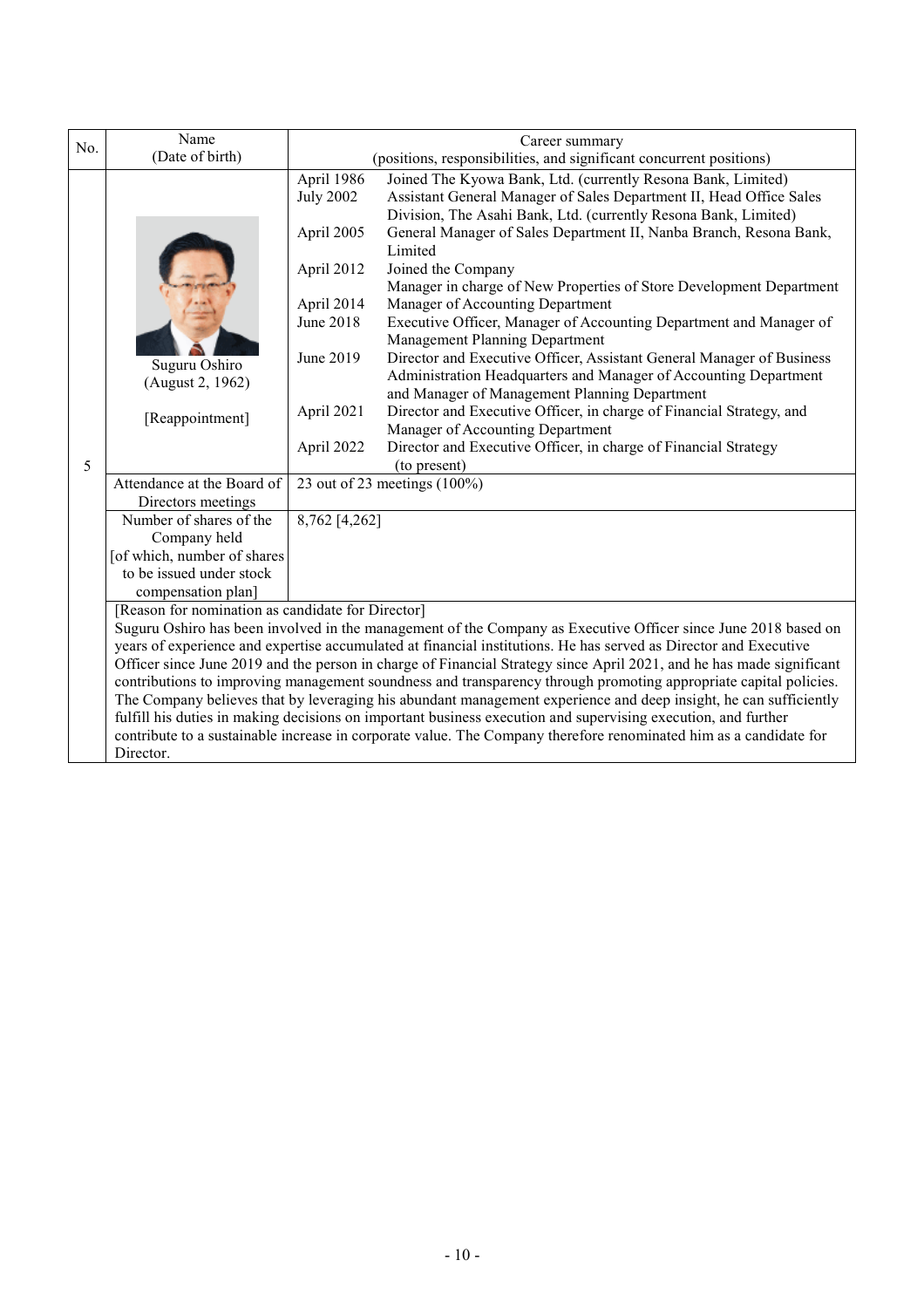| No. | Name<br>(Date of birth)                                                                                                                                                        | Career summary                                                                                                    |                                                                                                                |  |  |
|-----|--------------------------------------------------------------------------------------------------------------------------------------------------------------------------------|-------------------------------------------------------------------------------------------------------------------|----------------------------------------------------------------------------------------------------------------|--|--|
|     |                                                                                                                                                                                | (positions, responsibilities, and significant concurrent positions)                                               |                                                                                                                |  |  |
|     |                                                                                                                                                                                | April 1986                                                                                                        | Admitted to the bar                                                                                            |  |  |
|     |                                                                                                                                                                                | March 1999                                                                                                        | <b>Established Naito Law Office</b>                                                                            |  |  |
|     |                                                                                                                                                                                | June 2003                                                                                                         | Outside Audit & Supervisory Board Member, Ikko Corporation                                                     |  |  |
|     |                                                                                                                                                                                |                                                                                                                   | (currently J Trust Co., Ltd.)                                                                                  |  |  |
|     |                                                                                                                                                                                |                                                                                                                   | February 2004 Established Mizuho Partners Law Office                                                           |  |  |
|     |                                                                                                                                                                                | April 2012                                                                                                        | Vice President, Osaka Bar Association                                                                          |  |  |
|     |                                                                                                                                                                                |                                                                                                                   | Executive Governor, Kinki Federation of Bar Associations                                                       |  |  |
|     |                                                                                                                                                                                | April 2014<br>June 2016                                                                                           | Part-time Auditor, National University Corporation Osaka University                                            |  |  |
|     | Kinya Naito                                                                                                                                                                    |                                                                                                                   | Outside Auditor, the Company<br>Outside Director, FALCO HOLDINGS Co., Ltd. (to present)                        |  |  |
|     | (November 24, 1955)                                                                                                                                                            |                                                                                                                   |                                                                                                                |  |  |
|     |                                                                                                                                                                                | April 2017<br>June 2017                                                                                           | Established Naito Law Office (to present)<br>Outside Director, the Company (to present)                        |  |  |
|     | [Reappointment]                                                                                                                                                                | April 2019                                                                                                        | Member of Personnel Inspection Commission, Osaka Prefectural                                                   |  |  |
|     |                                                                                                                                                                                |                                                                                                                   | Government                                                                                                     |  |  |
|     | [Outside]                                                                                                                                                                      | January 2020                                                                                                      | Chairman, Development Investigation Committee, Osaka City                                                      |  |  |
| 6   | [Independent]                                                                                                                                                                  |                                                                                                                   |                                                                                                                |  |  |
|     | Attendance at the Board of                                                                                                                                                     | 23 out of 23 meetings $(100\%)$                                                                                   |                                                                                                                |  |  |
|     | Directors meetings                                                                                                                                                             |                                                                                                                   |                                                                                                                |  |  |
|     | Number of shares of the                                                                                                                                                        | 1,600                                                                                                             |                                                                                                                |  |  |
|     | Company held                                                                                                                                                                   |                                                                                                                   |                                                                                                                |  |  |
|     | [Reason for nomination as candidate for Outside Director and outline of expected roles]                                                                                        |                                                                                                                   |                                                                                                                |  |  |
|     | Kinya Naito has advanced expertise and abundant experience as an attorney-at-law, and possesses abundant                                                                       |                                                                                                                   |                                                                                                                |  |  |
|     | experience and deep insight as an outside director at other companies. He has been involved in the management of                                                               |                                                                                                                   |                                                                                                                |  |  |
|     | the Company as an Outside Director since June 2017, and has fulfilled his duties.                                                                                              |                                                                                                                   |                                                                                                                |  |  |
|     | The Company believes that by leveraging his abundant experience and achievements, he can sufficiently fulfill his                                                              |                                                                                                                   |                                                                                                                |  |  |
|     | duties in making decisions on important business execution and supervising execution from an independent                                                                       |                                                                                                                   |                                                                                                                |  |  |
|     |                                                                                                                                                                                | viewpoint, and further contribute to a sustainable increase in corporate value. The Company therefore renominated |                                                                                                                |  |  |
|     | him as a candidate for Outside Director.                                                                                                                                       |                                                                                                                   |                                                                                                                |  |  |
|     |                                                                                                                                                                                |                                                                                                                   | The Company expects that he will provide supervision and advice regarding the execution of duties of Directors |  |  |
|     | mainly on legal governance, personnel and labor from a professional perspective, and be involved in selecting                                                                  |                                                                                                                   |                                                                                                                |  |  |
|     | candidates for officers of the Company and deciding officers' compensation, etc. as a Nomination and Compensation<br>Committee Member from an objective and neutral viewpoint. |                                                                                                                   |                                                                                                                |  |  |
|     |                                                                                                                                                                                |                                                                                                                   |                                                                                                                |  |  |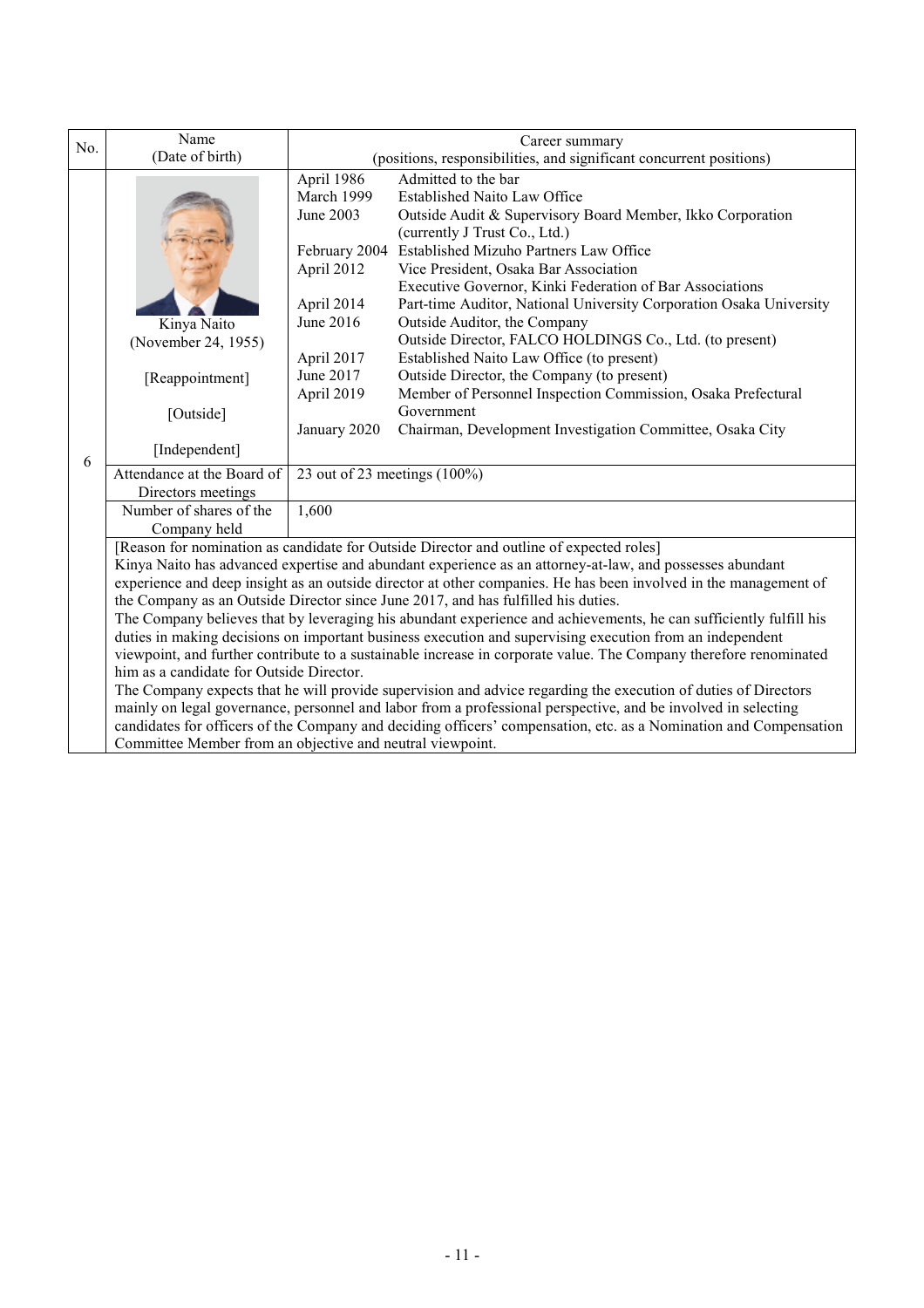| No.                                                     | Name                                                                                                            | Career summary                                                                                                                                                                                                                |                                                                                                                                              |  |  |
|---------------------------------------------------------|-----------------------------------------------------------------------------------------------------------------|-------------------------------------------------------------------------------------------------------------------------------------------------------------------------------------------------------------------------------|----------------------------------------------------------------------------------------------------------------------------------------------|--|--|
|                                                         | (Date of birth)                                                                                                 | (positions, responsibilities, and significant concurrent positions)                                                                                                                                                           |                                                                                                                                              |  |  |
|                                                         |                                                                                                                 | April 1983<br>April 2010                                                                                                                                                                                                      | Joined Kubota House Co., Ltd. (currently Sanyo Homes Corporation)<br>Officer, SANYO Homes Corporation (currently Sanyo Homes<br>Corporation) |  |  |
|                                                         |                                                                                                                 | June 2011                                                                                                                                                                                                                     | Director, Executive Officer                                                                                                                  |  |  |
|                                                         |                                                                                                                 | June 2012                                                                                                                                                                                                                     | Director, SANYO Reform Corporation (currently Sanyo Reform<br>Corporation) (concurrent)                                                      |  |  |
|                                                         |                                                                                                                 | June 2013                                                                                                                                                                                                                     | Director & Senior Executive Officer, Sanyo Homes Corporation<br>Director, SunAdvance, Inc. (concurrent)                                      |  |  |
|                                                         | Keiko Yamahira                                                                                                  |                                                                                                                                                                                                                               | Director, Sanyo Homes Community Corporation (concurrent)                                                                                     |  |  |
|                                                         | (November 30, 1960)                                                                                             | June 2015                                                                                                                                                                                                                     | President & Director, Sanyo Homes Corporation                                                                                                |  |  |
|                                                         |                                                                                                                 | April 2017                                                                                                                                                                                                                    | Chairman and Representative Director, Sanyo Homes Community<br>Corporation                                                                   |  |  |
|                                                         | [Reappointment]                                                                                                 | April 2019                                                                                                                                                                                                                    | Advisor, the Company                                                                                                                         |  |  |
|                                                         | [Outside]                                                                                                       | June 2019                                                                                                                                                                                                                     | Outside Director, Fujitec Co., Ltd. (to present)                                                                                             |  |  |
|                                                         |                                                                                                                 |                                                                                                                                                                                                                               | Outside Director, the Company (to present)                                                                                                   |  |  |
|                                                         | [Independent]                                                                                                   | June 2021                                                                                                                                                                                                                     | Outside Director, Takara Leben Co., Ltd. (to present)                                                                                        |  |  |
| 7                                                       | Attendance at the Board of<br>Directors meetings                                                                |                                                                                                                                                                                                                               | 22 out of 23 meetings $(95.7\%)$                                                                                                             |  |  |
|                                                         | Number of shares of the                                                                                         | 400                                                                                                                                                                                                                           |                                                                                                                                              |  |  |
|                                                         | Company held                                                                                                    |                                                                                                                                                                                                                               |                                                                                                                                              |  |  |
|                                                         | [Reason for nomination as candidate for Outside Director and outline of expected roles]                         |                                                                                                                                                                                                                               |                                                                                                                                              |  |  |
|                                                         | Keiko Yamahira has long served as a manager of companies in the housing and renovation business, and has        |                                                                                                                                                                                                                               |                                                                                                                                              |  |  |
|                                                         |                                                                                                                 |                                                                                                                                                                                                                               | profound experience in corporate management as the Chairman and Representative Director of Sanyo Homes                                       |  |  |
|                                                         |                                                                                                                 |                                                                                                                                                                                                                               | Community Corporation since April 2017. She has been involved in the management of the Company as an Outside                                 |  |  |
| Director since June 2019, and has fulfilled her duties. |                                                                                                                 |                                                                                                                                                                                                                               |                                                                                                                                              |  |  |
|                                                         |                                                                                                                 | The Company believes that by leveraging her abundant experience and achievements, she can sufficiently fulfill her                                                                                                            |                                                                                                                                              |  |  |
|                                                         |                                                                                                                 | duties in making decisions on important business execution and supervising execution from an independent<br>viewpoint, and further contribute to a sustainable increase in corporate value. The Company therefore renominated |                                                                                                                                              |  |  |
|                                                         | her as a candidate for Outside Director.                                                                        |                                                                                                                                                                                                                               |                                                                                                                                              |  |  |
|                                                         | The Company expects that she will provide supervision and advice regarding the execution of duties of Directors |                                                                                                                                                                                                                               |                                                                                                                                              |  |  |
|                                                         |                                                                                                                 |                                                                                                                                                                                                                               | mainly on corporate management and environmental measures from a professional perspective, and be involved in                                |  |  |
|                                                         |                                                                                                                 | selecting candidates for officers of the Company and deciding officers' compensation, etc. as a Nomination and                                                                                                                |                                                                                                                                              |  |  |
|                                                         | Compensation Committee Member from an objective and neutral viewpoint.                                          |                                                                                                                                                                                                                               |                                                                                                                                              |  |  |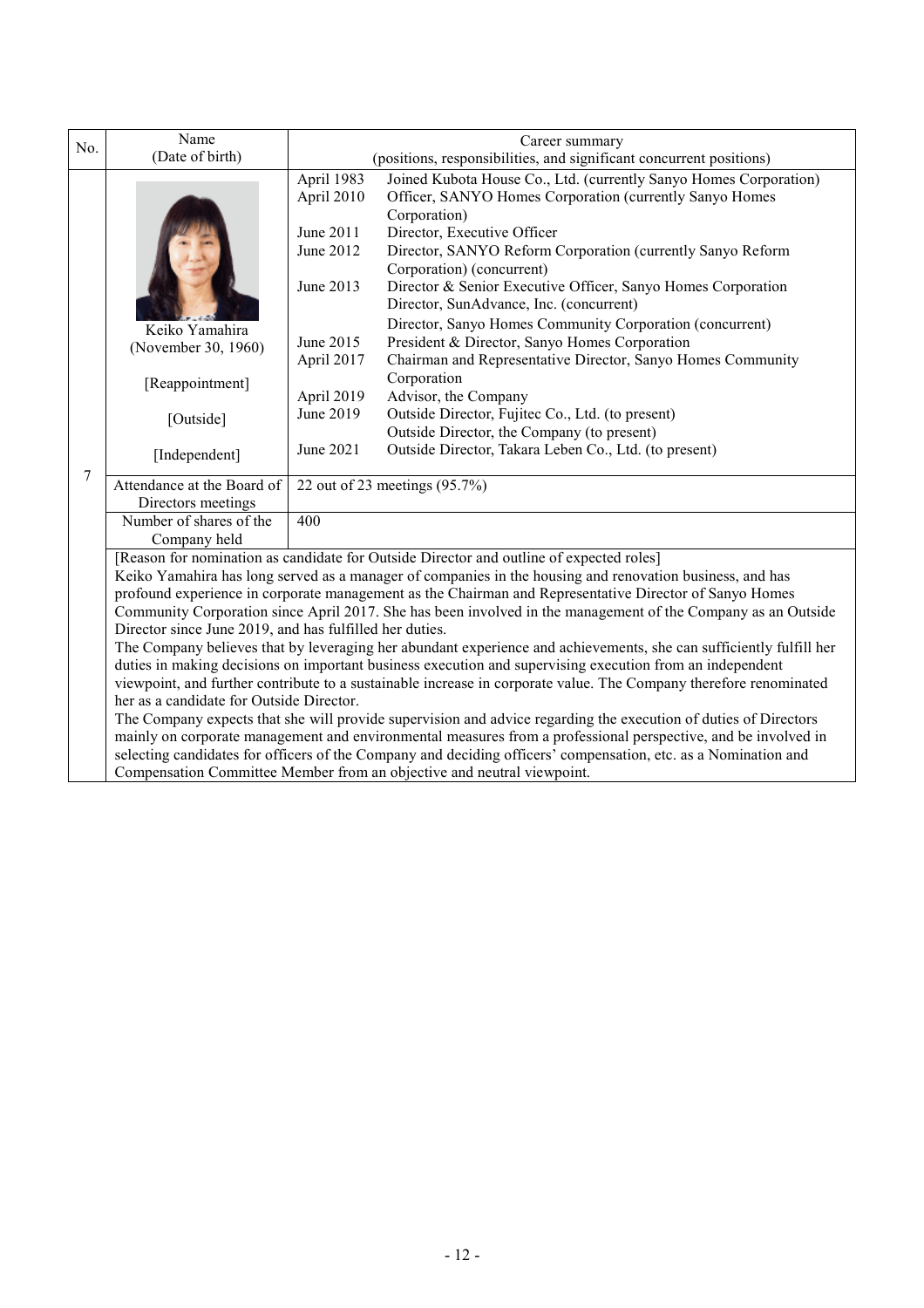| No.                                                                                                         | Name                                                                                                                                                        | Career summary                                                      |                                                                                                                      |  |  |
|-------------------------------------------------------------------------------------------------------------|-------------------------------------------------------------------------------------------------------------------------------------------------------------|---------------------------------------------------------------------|----------------------------------------------------------------------------------------------------------------------|--|--|
|                                                                                                             | (Date of birth)                                                                                                                                             | (positions, responsibilities, and significant concurrent positions) |                                                                                                                      |  |  |
|                                                                                                             |                                                                                                                                                             | April 1986                                                          | Joined Recruit Co., Ltd.                                                                                             |  |  |
|                                                                                                             |                                                                                                                                                             | October 1991                                                        | Deputy Head Editor of "Shukan Jutaku Joho," Japan's housing                                                          |  |  |
|                                                                                                             |                                                                                                                                                             |                                                                     | magazine                                                                                                             |  |  |
|                                                                                                             |                                                                                                                                                             | January 1997                                                        | Head Editor of "Travail," Japan's first career change magazine for                                                   |  |  |
|                                                                                                             |                                                                                                                                                             |                                                                     | women                                                                                                                |  |  |
|                                                                                                             |                                                                                                                                                             | April 2006                                                          | Leader of Women's Life & Career Research Team (concurrent                                                            |  |  |
|                                                                                                             |                                                                                                                                                             |                                                                     | position)                                                                                                            |  |  |
|                                                                                                             |                                                                                                                                                             | <b>June 2008</b>                                                    | Retired from Recruit Co., Ltd.                                                                                       |  |  |
|                                                                                                             |                                                                                                                                                             | <b>July 2008</b>                                                    | Joined Sumitomo Corporation                                                                                          |  |  |
|                                                                                                             |                                                                                                                                                             |                                                                     | Lifestyle & Retail Business Division                                                                                 |  |  |
|                                                                                                             |                                                                                                                                                             | October 2008                                                        | Leader of Transmedia Team                                                                                            |  |  |
|                                                                                                             | Junko Kawano                                                                                                                                                | April 2012                                                          | Leader of Global Education Business Team                                                                             |  |  |
|                                                                                                             | (Family name in the family<br>register: Yamanouchi)                                                                                                         | February 2013                                                       | Director, Institute of Global Human Capital Strategies Co., Ltd.                                                     |  |  |
|                                                                                                             | (September 30, 1963)                                                                                                                                        | June 2017                                                           | (concurrent position)                                                                                                |  |  |
|                                                                                                             |                                                                                                                                                             | March 2018                                                          | Retired from Sumitomo Corporation                                                                                    |  |  |
|                                                                                                             | [Reappointment]                                                                                                                                             |                                                                     | Established Kawano Junko Office (to present)                                                                         |  |  |
|                                                                                                             |                                                                                                                                                             | September 2019                                                      | Chief Marketing Officer, Life Shift Japan Co., Ltd.<br>Board Member, Non-Profit Organization Tokyo International     |  |  |
|                                                                                                             | [Outside]                                                                                                                                                   |                                                                     | Progressive School (to present)                                                                                      |  |  |
|                                                                                                             |                                                                                                                                                             | April 2020                                                          | Senior Researcher of Keio Research Institute at SFC (to present)                                                     |  |  |
| 8                                                                                                           | [Independent]                                                                                                                                               | June 2021                                                           | Outside Director, the Company (to present)                                                                           |  |  |
|                                                                                                             |                                                                                                                                                             | December 2021                                                       | Director and Chief Marketing Officer, Life Shift Japan Co., Ltd.                                                     |  |  |
|                                                                                                             |                                                                                                                                                             |                                                                     | (to present)                                                                                                         |  |  |
|                                                                                                             |                                                                                                                                                             | April 2022                                                          | Outside Director, DyDo Group Holdings, Inc. (to present)                                                             |  |  |
|                                                                                                             | Attendance at the Board of                                                                                                                                  | 16 out of 16 meetings $(100\%)$                                     |                                                                                                                      |  |  |
|                                                                                                             | Directors meetings                                                                                                                                          |                                                                     |                                                                                                                      |  |  |
|                                                                                                             | Number of shares of the                                                                                                                                     | <u>e a</u>                                                          |                                                                                                                      |  |  |
|                                                                                                             | Company held                                                                                                                                                |                                                                     |                                                                                                                      |  |  |
|                                                                                                             |                                                                                                                                                             |                                                                     | [Reason for nomination as candidate for Outside Director and outline of expected roles]                              |  |  |
|                                                                                                             |                                                                                                                                                             |                                                                     | Junko Kawano has profound experience in consulting work especially in areas such as advisory services on women's     |  |  |
| empowerment based on her experience in HR media coverage and management consulting to help improve customer |                                                                                                                                                             |                                                                     |                                                                                                                      |  |  |
|                                                                                                             |                                                                                                                                                             |                                                                     | value in B to C domains. She has been involved in the management of the Company as an Outside Director since         |  |  |
|                                                                                                             | June 2021, and has fulfilled her duties.                                                                                                                    |                                                                     |                                                                                                                      |  |  |
|                                                                                                             | The Company believes that by leveraging her abundant experience and achievements, she can sufficiently fulfill her                                          |                                                                     |                                                                                                                      |  |  |
|                                                                                                             | duties in making decisions on important business execution and supervising execution from an independent                                                    |                                                                     |                                                                                                                      |  |  |
|                                                                                                             | viewpoint, and further contribute to a sustainable increase in corporate value. The Company therefore renominated                                           |                                                                     |                                                                                                                      |  |  |
|                                                                                                             | her as a candidate for Outside Director.<br>The Company expects that she will provide supervision and advice regarding the execution of duties of Directors |                                                                     |                                                                                                                      |  |  |
|                                                                                                             |                                                                                                                                                             |                                                                     | mainly on sales marketing and diversity from a professional perspective, and be involved in selecting candidates for |  |  |
|                                                                                                             |                                                                                                                                                             |                                                                     | officers of the Company and deciding officers' compensation, etc. as a Nomination and Compensation Committee         |  |  |
|                                                                                                             |                                                                                                                                                             |                                                                     |                                                                                                                      |  |  |
|                                                                                                             | Member from an objective and neutral viewpoint.                                                                                                             |                                                                     |                                                                                                                      |  |  |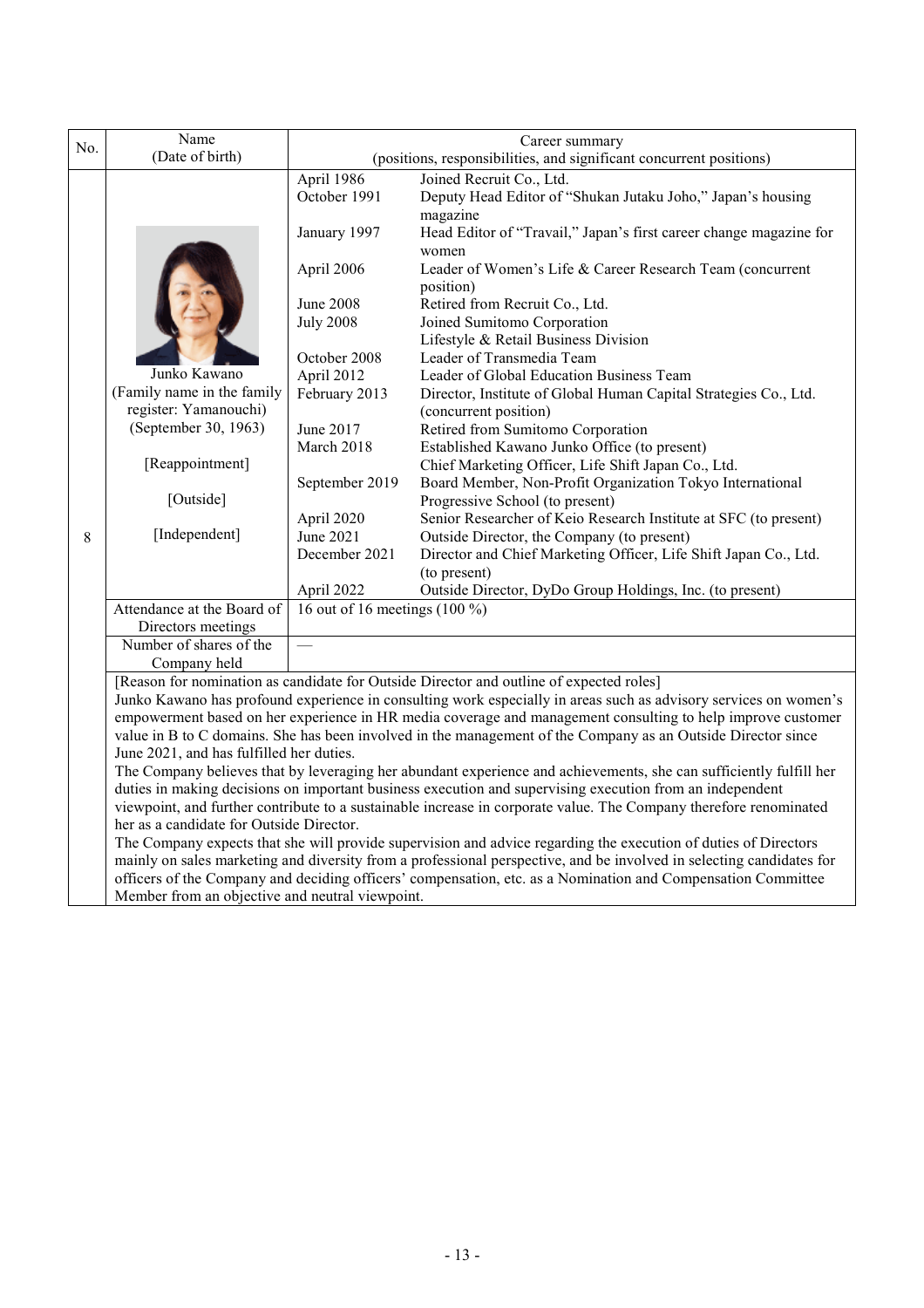| No. | Name                                                                                                                                                                                                             | Career summary                                                                                                  |                                                                                                                |  |  |  |  |
|-----|------------------------------------------------------------------------------------------------------------------------------------------------------------------------------------------------------------------|-----------------------------------------------------------------------------------------------------------------|----------------------------------------------------------------------------------------------------------------|--|--|--|--|
|     | (Date of birth)                                                                                                                                                                                                  | (positions, responsibilities, and significant concurrent positions)                                             |                                                                                                                |  |  |  |  |
|     |                                                                                                                                                                                                                  | April 1980                                                                                                      | Joined Nippon Telegraph and Telephone Public Corporation                                                       |  |  |  |  |
|     |                                                                                                                                                                                                                  |                                                                                                                 | (currently Nippon Telegraph and Telephone Corporation)                                                         |  |  |  |  |
|     |                                                                                                                                                                                                                  | <b>July 1987</b>                                                                                                | Lead Engineer, Mobile Communications Division, Nippon                                                          |  |  |  |  |
|     |                                                                                                                                                                                                                  |                                                                                                                 | Telegraph and Telephone Corporation                                                                            |  |  |  |  |
|     |                                                                                                                                                                                                                  | April 1992                                                                                                      | Chief Engineer, Information Systems Department, Mobile                                                         |  |  |  |  |
|     |                                                                                                                                                                                                                  |                                                                                                                 | <b>Communications Division</b>                                                                                 |  |  |  |  |
|     |                                                                                                                                                                                                                  | <b>July 1992</b>                                                                                                | Chief Engineer, Information Systems Department, NTT Mobile                                                     |  |  |  |  |
|     |                                                                                                                                                                                                                  |                                                                                                                 | Communications Network, Inc. (currently NTT DOCOMO, INC.)                                                      |  |  |  |  |
|     |                                                                                                                                                                                                                  | April 2000                                                                                                      | Chief Engineer, Information Systems Department, NTT DoCoMo,                                                    |  |  |  |  |
|     |                                                                                                                                                                                                                  |                                                                                                                 | Inc. (currently NTT DOCOMO, INC.)                                                                              |  |  |  |  |
|     |                                                                                                                                                                                                                  | October 2001                                                                                                    | Executive Chief Engineer, Information Systems Department                                                       |  |  |  |  |
|     | Seiji Nishikawa                                                                                                                                                                                                  | June 2003                                                                                                       | Department Manager, Information Systems Department                                                             |  |  |  |  |
|     | (March 8, 1956)                                                                                                                                                                                                  | <b>June 2006</b>                                                                                                | Department Manager, Information Systems Department and                                                         |  |  |  |  |
|     |                                                                                                                                                                                                                  |                                                                                                                 | <b>Executive Officer</b>                                                                                       |  |  |  |  |
|     | [New appointment]                                                                                                                                                                                                |                                                                                                                 | Director, NTT DoCoMo Kyushu, Inc. (currently NTT DOCOMO,                                                       |  |  |  |  |
|     |                                                                                                                                                                                                                  |                                                                                                                 | INC.) (concurrent position)                                                                                    |  |  |  |  |
|     | [Outside]                                                                                                                                                                                                        | June 2012                                                                                                       | Department Manager, Information Systems Department and Chief                                                   |  |  |  |  |
| 9   |                                                                                                                                                                                                                  |                                                                                                                 | <b>Information Officer</b>                                                                                     |  |  |  |  |
|     | [Independent]                                                                                                                                                                                                    | June 2013                                                                                                       | President and Chief Executive Officer, DOCOMO Systems, Inc.                                                    |  |  |  |  |
|     |                                                                                                                                                                                                                  |                                                                                                                 | (concurrent position)                                                                                          |  |  |  |  |
|     |                                                                                                                                                                                                                  | March 2021                                                                                                      | Member of the Mizuho Bank's independent System Failure Special                                                 |  |  |  |  |
|     |                                                                                                                                                                                                                  |                                                                                                                 | Investigative Committee                                                                                        |  |  |  |  |
|     | Attendance at the Board of                                                                                                                                                                                       | — out of — meetings $(-\%)$                                                                                     |                                                                                                                |  |  |  |  |
|     | Directors meetings<br>Number of shares of the                                                                                                                                                                    | <u>in a</u>                                                                                                     |                                                                                                                |  |  |  |  |
|     | Company held                                                                                                                                                                                                     |                                                                                                                 |                                                                                                                |  |  |  |  |
|     |                                                                                                                                                                                                                  |                                                                                                                 |                                                                                                                |  |  |  |  |
|     | [Reason for nomination as candidate for Outside Director and outline of expected roles]<br>Seiji Nishikawa has a broad range of insight gained from his core role in the information systems division of a major |                                                                                                                 |                                                                                                                |  |  |  |  |
|     | telecommunications company, as well as experience as a director and president of its affiliate.                                                                                                                  |                                                                                                                 |                                                                                                                |  |  |  |  |
|     | The Company believes that by leveraging his abundant experience and achievements, he can sufficiently fulfill his                                                                                                |                                                                                                                 |                                                                                                                |  |  |  |  |
|     | duties in making decisions on important business execution and supervising execution from an independent                                                                                                         |                                                                                                                 |                                                                                                                |  |  |  |  |
|     |                                                                                                                                                                                                                  | viewpoint, and that he is appropriate for the promotion of our growth strategy. The Company therefore nominated |                                                                                                                |  |  |  |  |
|     |                                                                                                                                                                                                                  |                                                                                                                 |                                                                                                                |  |  |  |  |
|     | him as a new candidate for Outside Director.                                                                                                                                                                     |                                                                                                                 | The Company expects that he will provide supervision and advice regarding the execution of duties of Directors |  |  |  |  |
|     | mainly on ICT/DX, and be involved in selecting candidates for officers of the Company and deciding officers'                                                                                                     |                                                                                                                 |                                                                                                                |  |  |  |  |
|     |                                                                                                                                                                                                                  |                                                                                                                 | compensation, etc., as a Nomination and Compensation Committee Member from an objective and neutral viewpoint. |  |  |  |  |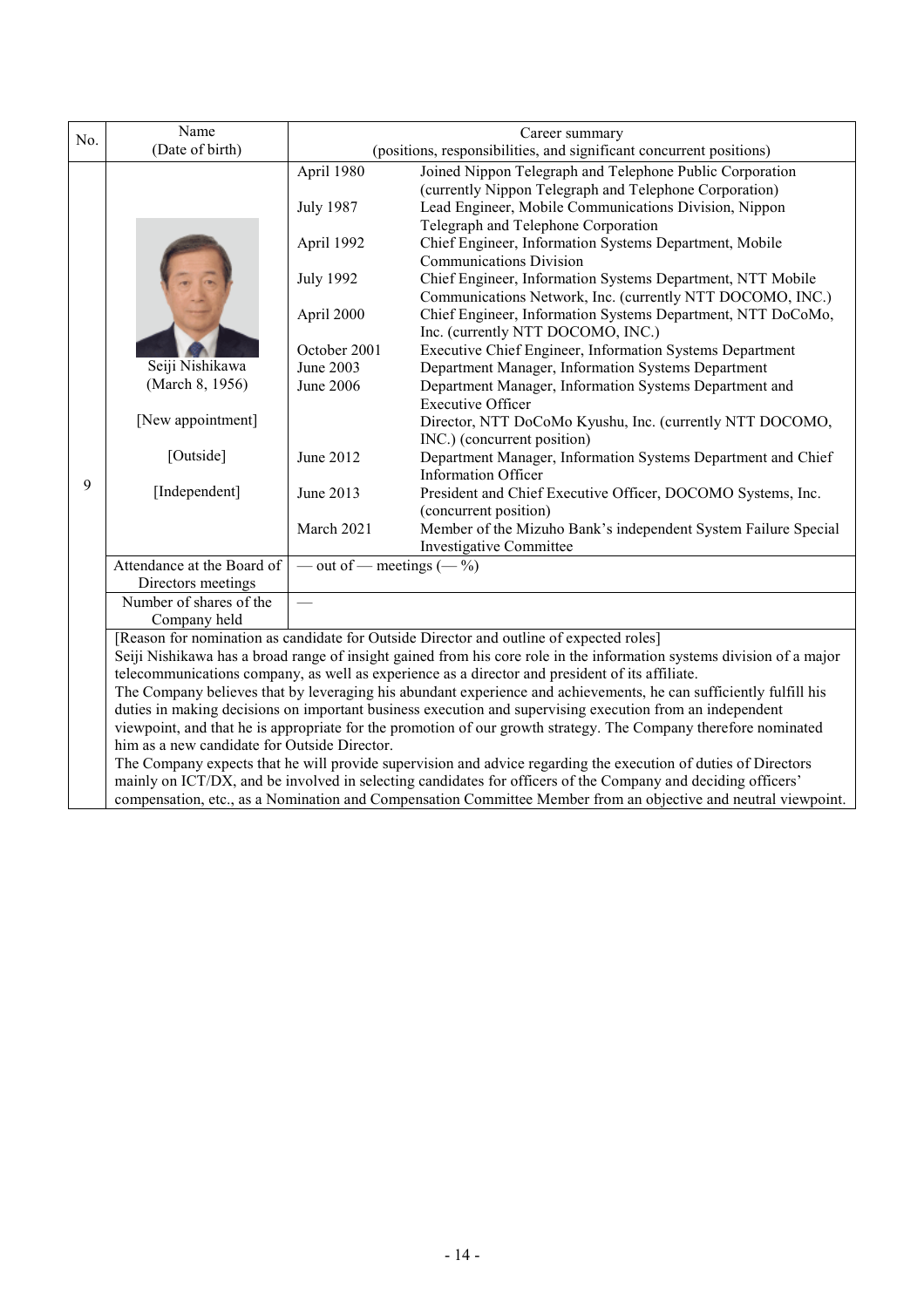# Notes:

- 1. There are no special interests between any of the candidates for Director and the Company.
- 2. [New appointment] indicates a new candidate for Director, [Outside] indicates a candidate for Outside Director, and [Independent] indicates a candidate for independent director.
- 3. Junko Kawano's name on the family registry is Junko Yamanouchi.
- 4. Kinya Naito, Keiko Yamahira, Junko Kawano and Seiji Nishikawa are candidates for Outside Directors. The Company has registered them with the Tokyo Stock Exchange as independent directors.
- 5. Kinya Naito will have served as the Company's Outside Director for five years at the conclusion of this Meeting.
- 6. Keiko Yamahira will have served as the Company's Outside Director for three years at the conclusion of this Meeting.
- 7. Junko Kawano will have served as the Company's Outside Director for one year at the conclusion of this Meeting.
- 8. The Company has entered into agreements with Kinya Naito, Keiko Yamahira and Junko Kawano to limit their liability provided in Article 427, Paragraph 1 of the Companies Act. The maximum amount of liability pursuant to the agreement is the minimum amount stipulated by laws and regulations.

If this proposal is approved as proposed at this Meeting, the Company intends to retain the existing agreements with them and enter into the same agreement with Seiji Nishikawa.

- 9. The Company has entered into a directors and officers liability insurance contract as provided by Article 430-3, Paragraph 1 of the Companies Act to insure all Directors. The contract covers damages that may arise due to insured Directors assuming liability for their execution of duties, or receiving claims for the pursuit of such liability. If the candidates are appointed as Director, each of them will be insured under the insurance contract, which is to be renewed during their terms of office under the same terms and conditions.
- 10. Keiko Yamahira is scheduled to retire from office as Outside Director of Fujitec Co., Ltd. on June 23, 2022.
- 11. Keiko Yamahira is scheduled to assume office as Outside Director of Shinagawa Refractories Co., Ltd. on June 29, 2022.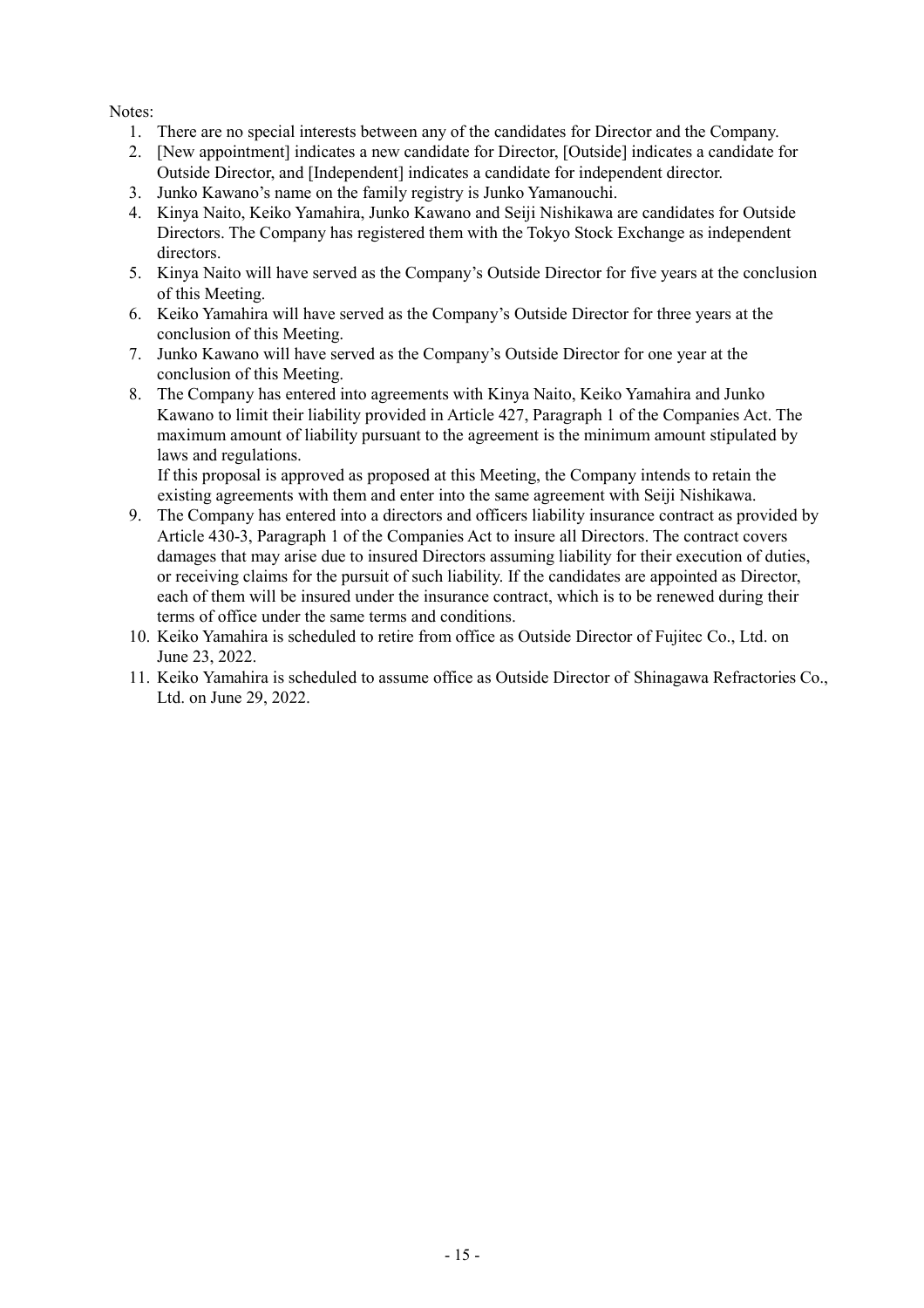# Reference: Skills Matrix of Directors and Auditors

# Management structure subject to approval of proposal No. 3 as initially proposed Areas of specialization and experience of candidates for Director/Auditor are as follows.

|                  |         |                         | Management Skills                               |                                 |                                                        |                                    | Skills related to Business Specialization |                                   |           |           |               |                        |   |
|------------------|---------|-------------------------|-------------------------------------------------|---------------------------------|--------------------------------------------------------|------------------------------------|-------------------------------------------|-----------------------------------|-----------|-----------|---------------|------------------------|---|
| Director/Auditor |         | Corporate<br>management | Finance &<br>Accounting/<br>Capital<br>policies | Legal<br>affairs/<br>Governance | Management<br>planning/<br><b>Business</b><br>strategy | Personnel<br>& Labor/<br>Diversity | Home<br>appliance<br>retail<br>business   | Living<br>environment<br>business | Marketing | Logistics | $\rm{ICT/DX}$ | Environment<br>/Energy |   |
|                  |         | Ryuhei<br>Kanatani      | ☆                                               | ☆                               | ☆                                                      | ☆                                  | ☆                                         | ☆                                 |           | ☆         |               |                        | ☆ |
|                  |         | Tetsuya<br>Takahashi    | ☆                                               |                                 |                                                        |                                    |                                           | ☆                                 | ☆         | ☆         | ☆             | ☆                      | ☆ |
|                  |         | Koichi<br>Yokoyama      | $\stackrel{\wedge}{\bowtie}$                    |                                 |                                                        |                                    |                                           | ☆                                 |           | ☆         |               |                        | ☆ |
|                  |         | Koji<br>Tanaka          | ☆                                               |                                 | ☆                                                      | ☆                                  | ☆                                         |                                   |           |           |               | ☆                      | ☆ |
| Director         |         | Suguru<br>Oshiro        | ☆                                               | ☆                               | ☆                                                      | ☆                                  |                                           |                                   |           |           |               |                        |   |
|                  | Outside | Kinya<br>Naito          | ☆                                               |                                 | ☆                                                      |                                    | ☆                                         |                                   |           |           |               |                        |   |
|                  | Outside | Keiko<br>Yamahira       | ☆                                               | ☆                               |                                                        | ☆                                  | ☆                                         |                                   | ☆         | ☆         |               |                        | ☆ |
|                  | Outside | Junko<br>Kawano         | ☆                                               |                                 |                                                        | ☆                                  | ☆                                         |                                   |           | ☆         |               |                        |   |
|                  | Outside | Seiji<br>Nishikawa      | ☆                                               |                                 |                                                        | ☆                                  | ☆                                         |                                   |           |           |               | ☆                      |   |
|                  |         | Nobuhiro<br>Sugihara    |                                                 |                                 | ☆                                                      | ☆                                  |                                           | ☆                                 |           |           |               |                        |   |
| Auditor          |         | Hidetoshi<br>Yamamoto   | ☆                                               |                                 | ☆                                                      |                                    |                                           | ☆                                 | ☆         |           | ☆             |                        | ☆ |
|                  | Outside | Masayasu<br>Hashimoto   | $\stackrel{\wedge}{\bowtie}$                    | ☆                               | ☆                                                      |                                    |                                           |                                   |           | ☆         |               |                        |   |
|                  | Outside | Yoshio<br>Hayakawa      |                                                 | ☆                               | ☆                                                      |                                    |                                           |                                   |           |           |               |                        |   |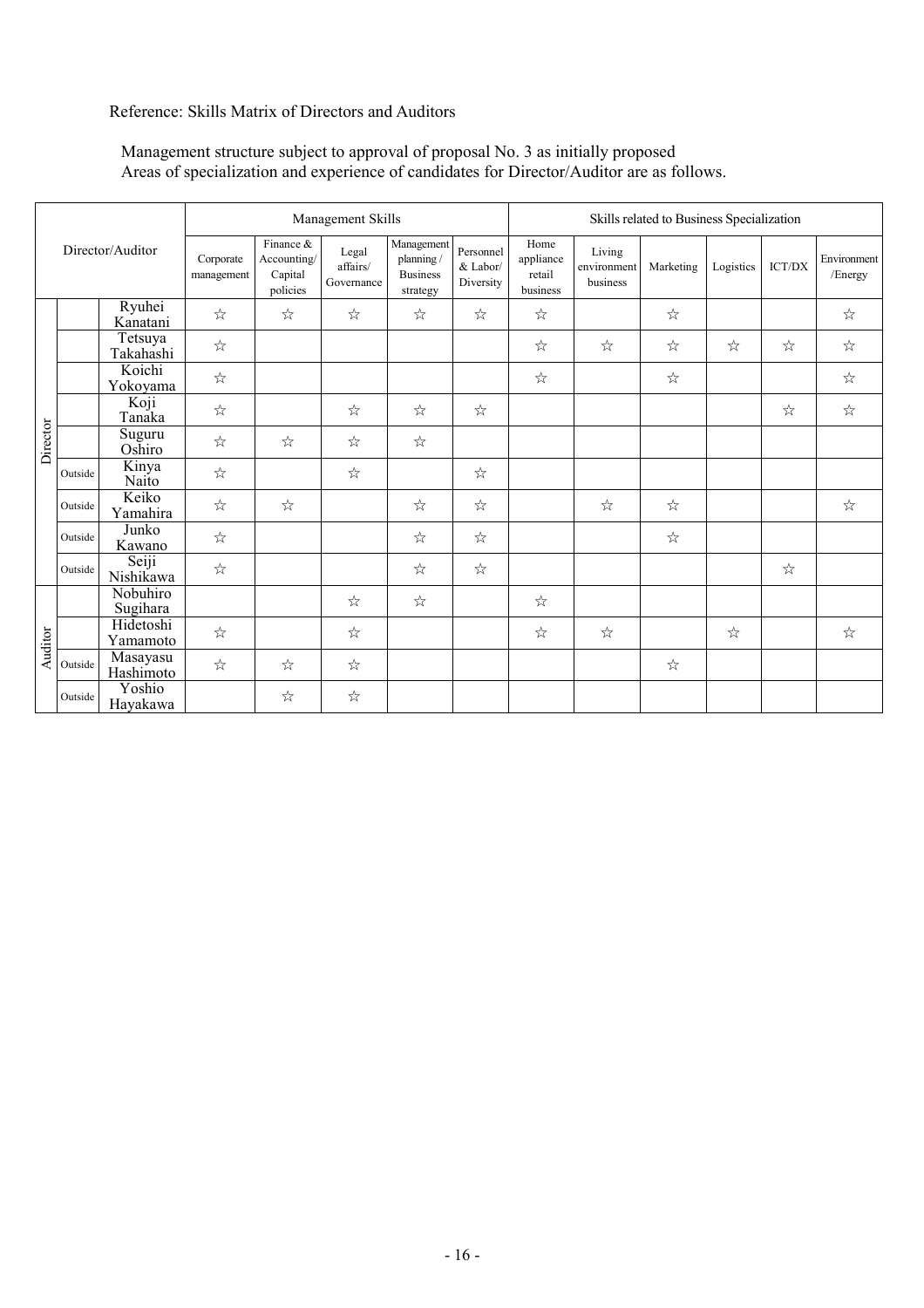### Policies and Procedures for Election of Directors and Auditors

The selection of Directors is based on their knowledge, understanding, and experience of the Company's management policies, business operations, and issues, and on their potential to contribute to the enhancement of the Company's corporate value over the medium to long term. The Nomination and Compensation Committee, chaired by an independent outside director with a majority of the members, deliberates in consultation with the Board of Directors, and the Board of Directors makes decisions based on the Committee's report.

With the consent of the Board of Auditors, the Company appoints auditors who are experienced in the Company's business operations and management, internal controls, and financial and other administration, and who can apply their insight based on their background in auditing.

In addition, with respect to Outside Directors and Outside Auditors, from the perspective of strengthening the supervisory function of the execution of duties or appropriately auditing the execution of duties by Directors, the Company places importance on the fact that they are independent human resources with no risk of conflict of interest with general shareholders and have abundant experience and deep insight in their respective fields of expertise.

In our company, the criteria for determining independence are based on satisfying both the requirements of the Companies Act for outside officers and the criteria for independence required by the Stock Exchange, and appropriate persons who can contribute to the enhancement of corporate value and shareholder interests are nominated as candidates for outside officers and registered as independent officers with the Stock Exchange upon approval at the General Meeting of Shareholders.

The criteria for determining independence are deliberated by the Nomination and Compensation Committee, which receives advice from the Board of Directors from time to time, and the Board of Directors decides on the criteria based on the report of the Committee.

Approach to the Skills of Directors and Auditors

- 1. The Joshin Denki Group's core businesses include retail business in the home appliance and entertainment fields in the Kansai, Tokai, Kanto, and Hokushinetsu areas, as well as the living environment business, including the construction of in-home infrastructure. The Group aims to achieve sustainable growth and increase corporate value over the medium to long term by establishing a sound and highly transparent corporate governance and internal control system.
- 2. As a company with a Board of Auditors, the Board of Directors is responsible for making decisions on important business operations and supervising the execution of duties by directors. In order for the Board of Directors to properly fulfill its role, the Board of Directors as a whole must have the necessary skills based on the business content, operating organization, and governance structure of the Group, and these skills are constantly changing with the business environment.
- 3. In order for our Board of Directors to make appropriate decisions and supervise the execution of important business operations, they must have experience in "corporate management" and the skills necessary for management such as "finance and accounting, and capital policies," "legal affairs and governance," "management planning and business strategy," "personnel and labor, and diversity," as well as industry-specific skills and knowledge in the "home appliance retail business" and the "living environment business" and the "marketing" and "logistics" that support their development. In addition, the importance of skills and knowledge in the fields of "ICT/DX" to advance the EC business for home appliances and support service business in a super-aged society, and "environment and energy" to support the spread of energy-creating, energy-storing, and energy-saving products to support carbon neutrality in the home is also increasing.
- 4. In order for Auditors to properly audit the execution of duties by Directors, we believe it is desirable for the Board of Auditors to be composed of Auditors with the same skills as the Board of Directors, and we also believe that skills in "finance and accounting" are of particular importance.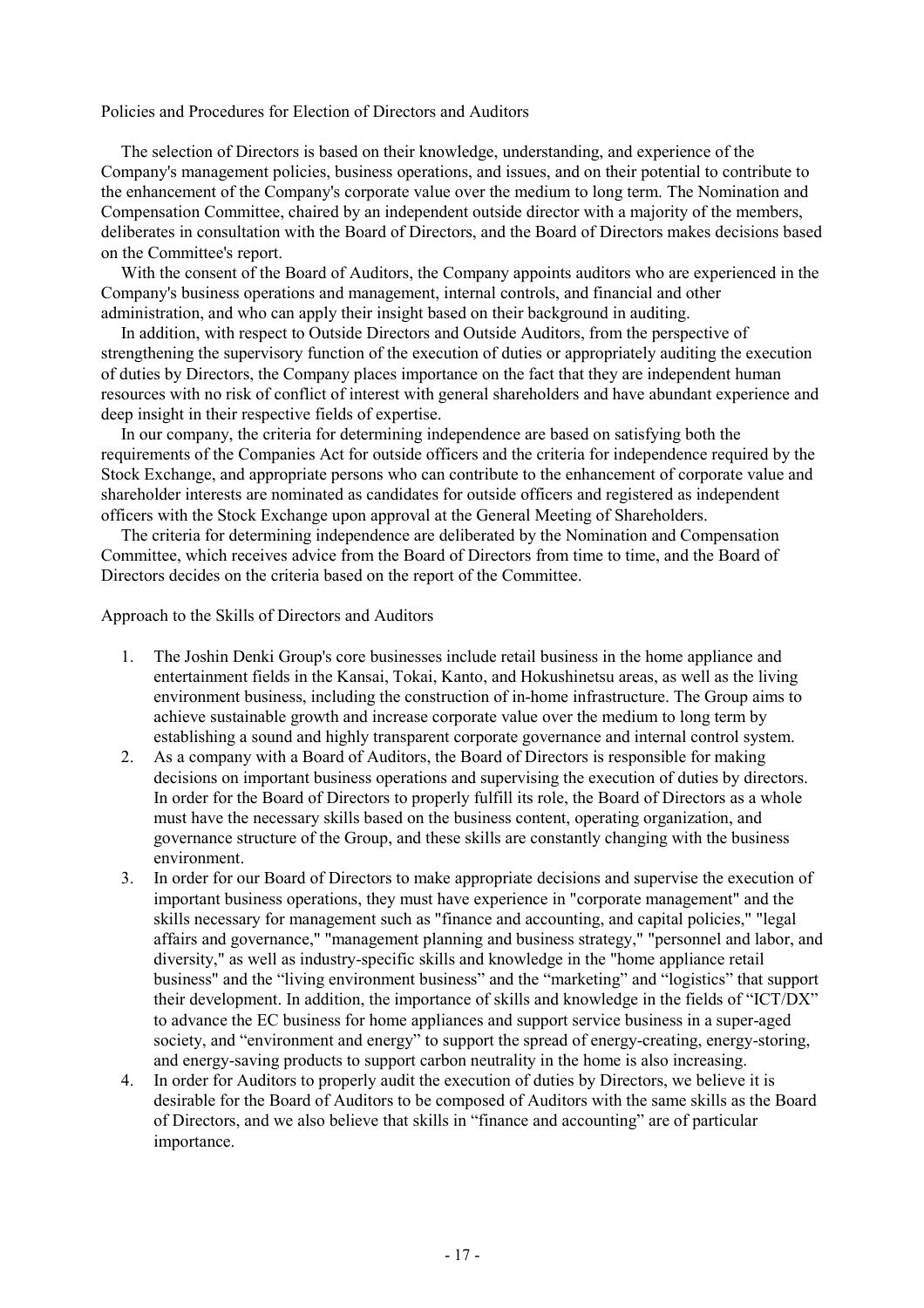Using the Skills Matrix to Improve the Effectiveness of the Board of Directors

Based on the belief that the diversity of the directors who compose the Board of Directors determines the effectiveness of the Board of Directors and has a significant impact on sustainable growth and enhancement of corporate value over the medium to long term, the Board of Directors regularly deliberates on the balance and diversity of the composition of the Board of Directors, including the knowledge, experience, and abilities of Directors, and identifies the skills required of Directors and Auditors, which are published in the "Skills Matrix."

The Company considers the "Skills Matrix" as a tool to appropriately ensure the skills and diversity of the Board of Directors by recruiting a wide range of human resources with strengths in specific fields. When appointing Directors and Auditors, the Company will select candidates with the necessary skills and experience in light of the "Skills Matrix" and follow the procedures to be approved at the Annual General Meeting of Shareholders.

We also believe that the "Skills Matrix" will play an important role in our Succession Plan, and we use it as a criterion for evaluating core human resources in order to develop candidates for executive director and CEO positions.

We continuously provide training for current Directors, Executive Officers, and senior management in order to develop candidates for the next term. In particular, Executive Officers share a wide range of skills and knowledge required of Directors, including legal and governance issues, sales strategies, financial strategies, business management, and subsidiary management at Executive Officer meetings and Sustainability Committee meetings attended by Directors and Auditors. In addition, the Board of Directors regularly receives reports on the results of the Executive Officers' performance of their duties, and the Company takes sufficient time to evaluate and develop them as human resources capable of serving as Directors and CEO in the future.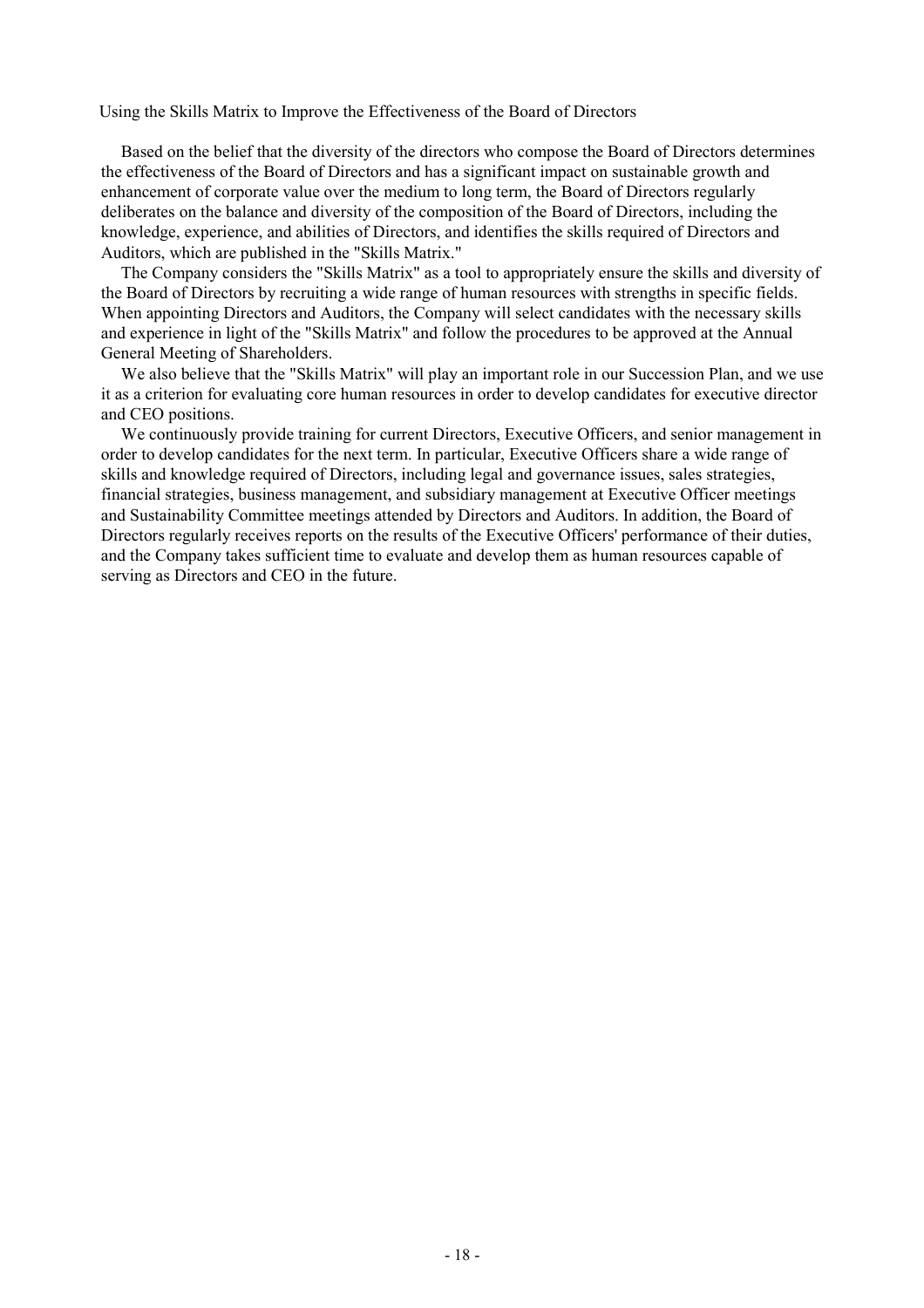# **Proposal 4:** Election of One Substitute Auditor

In order to prepare for contingencies where the number of Auditors falls below statutory requirements, the Company proposes the prior election of one substitute Auditor.

The Company has obtained the prior consent of the Board of Auditors to this proposal.

The candidate for substitute Auditor is as follows:

| Name                                                                                                                        | Career summary                                                           |  |  |  |  |
|-----------------------------------------------------------------------------------------------------------------------------|--------------------------------------------------------------------------|--|--|--|--|
| (Date of birth)                                                                                                             | (positions and significant concurrent positions)                         |  |  |  |  |
|                                                                                                                             | Admitted to the bar<br>December 2008                                     |  |  |  |  |
|                                                                                                                             | Joined KAMAKURA-HIGAKI Law Office                                        |  |  |  |  |
|                                                                                                                             | April 2015<br>Partner, KAMAKURA-HIGAKI Law Office                        |  |  |  |  |
|                                                                                                                             | September 2019 Partner, HIGAKI-KAMAKURA-TERAHIRO Law Office (to present) |  |  |  |  |
| Eiki Terahiro<br>(July 15, 1980)                                                                                            |                                                                          |  |  |  |  |
| Number of shares of the                                                                                                     |                                                                          |  |  |  |  |
| Company held                                                                                                                |                                                                          |  |  |  |  |
|                                                                                                                             | [Reason for nomination as candidate for substitute Outside Auditor]      |  |  |  |  |
| Eiki Terahiro has advanced expertise and abundant experience as an attorney-at-law and is particularly well versed in labor |                                                                          |  |  |  |  |

Eiki Terahiro has advanced expertise and abundant experience as an attorney-at-law and is particularly well versed in labor laws. The Company believes that by making use of his assets in its audits, he can appropriately fulfill his duties as an Outside Auditor from an independent viewpoint, and therefore nominated him as a candidate for substitute Outside Auditor.

Notes:

- 1. There are no special interests between the candidate for substitute Auditor and the Company.
- 2. Candidate of substitute Auditor Eiki Terahiro is a candidate for Outside Auditor. If he is appointed, the Company intends to register him with the Tokyo Stock Exchange as an independent auditor.
- 3. If Eiki Terahiro is appointed as an Outside Auditor, the Company intends to enter into an agreement with him to limit his liability provided in Article 427, Paragraph 1 of the Companies Act. The maximum amount of liability pursuant to the agreement will be the minimum amount stipulated by laws and regulations.
- 4. The Company has entered into a directors and officers liability insurance contract as provided by Article 430-3, Paragraph 1 of the Companies Act to insure all Auditors. The contract covers damages that may arise due to insured Auditors assuming liability for their execution of duties, or receiving claims for the pursuit of such liability. If Eiki Terahiro is appointed as Auditor, he will be insured under the insurance contract, which is to be renewed during his term of office under the same terms and conditions.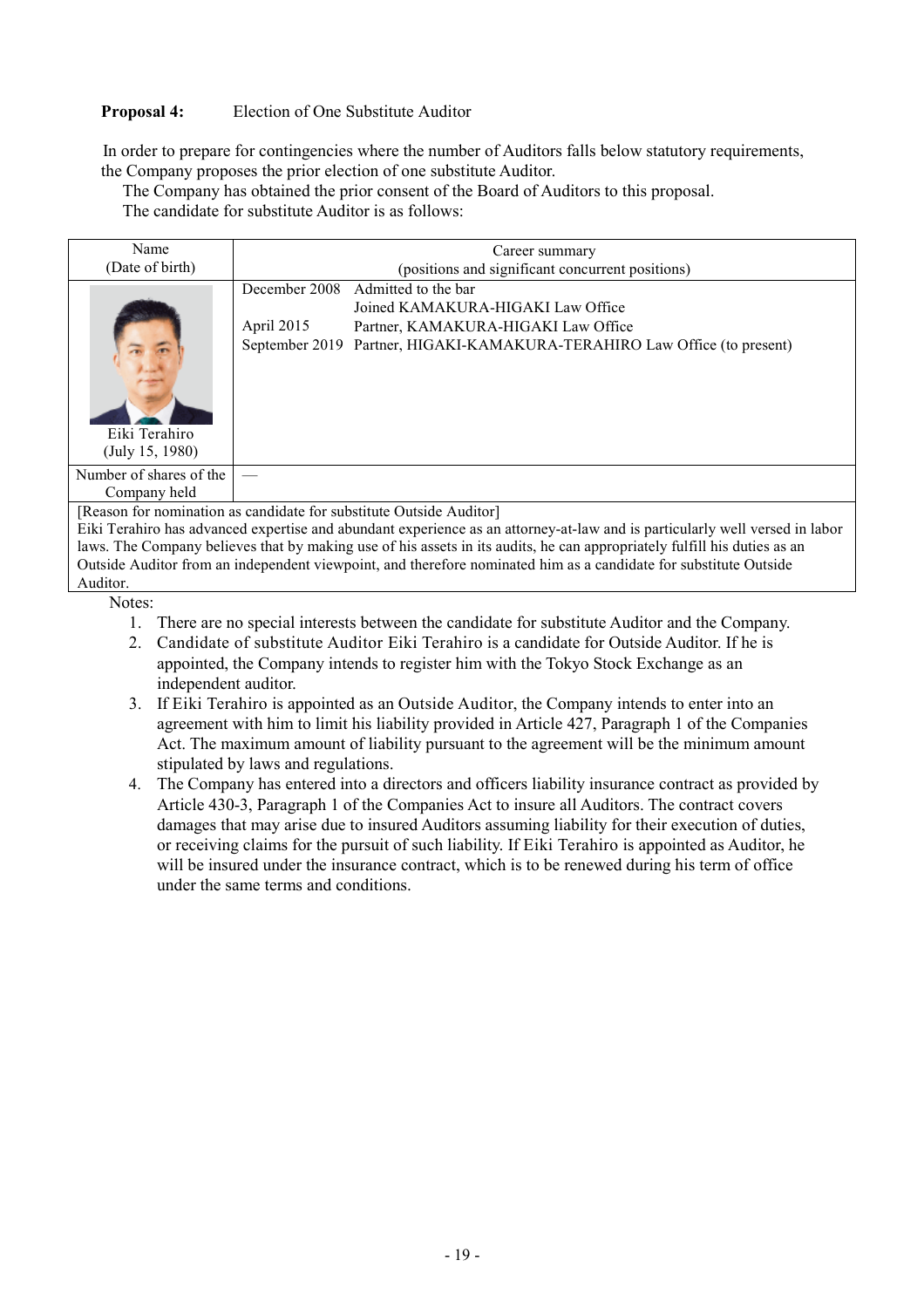### **Proposal 5:** Renewal of Response Policy to Large-Scale Acquisition of the Company's Shares (Takeover Defense Measures)

The "Response Policy to Large-Scale Acquisition of the Company's Shares (Takeover Defense Measures)" (hereinafter referred to as the "Current Response Policy") that was adopted in accordance with the resolution of the Company's 59th Annual General Meeting of Shareholders held on June 22, 2007, has continued to be adopted by approval of the shareholders.

As the Current Policy is about to expire, and in light of changes in social and economic conditions and trends in discussions regarding takeover defense measures, this proposal aims to renew the following policy (the "Policy") from the viewpoint of ensuring and enhancing the Company's corporate value and the common interests of shareholders.

The updated Response Policy is in accordance with the "Guidelines Regarding Takeover Defense for the Purposes of Protection and Enhancement of Corporate Value and Shareholders' Common interests" announced by the Ministry of Economy, Trade and Industry and the Ministry of Justice on May 27, 2005, the "Takeover Defense Measures in Light of Recent Environmental Changes" released by the Corporate Value Study Group on June 30, 2008, and "Principle 1-5: So-called Takeover Defense Measures" of "Japan's Corporate Governance Code."

[Major Changes from the Current Response Policy]

- (1) The Company has clearly stated that the Independent Committee's recommendation on countermeasures can add a provision to the effect that the Company should obtain confirmation of the will of the shareholders.
- (2) The composition of the Independent Committee was changed from a three-member system of outside directors to a four-member system consisting of four independent outside directors.

Note that the status of the Company's major shareholders as of March 31, 2022 is as indicated in "Attachment 4," and as of today, the Company has not received any proposals or other communication regarding Large-Scale Acquisition of the Company's shares.

### **1. Efforts to Enhance the Company's Corporate Value and Common Interests of Shareholders I. Efforts to Enhance Corporate Value**

Offering home appliances, information and telecommunications equipment, entertainment products, home furnishings, and home remodeling, the Company provides customers with comfortable lifestyles through highly specialized and diverse channels that include brick-and-mortar stores as well as online shopping.

We strive to build a bond of trust with our customers through the spirit of offering wholehearted customer service, a commitment that has remained unchanged since the inception of the company. This encompasses everything from our advanced expertise to the ideas we provide about enhancing people's lifestyles, our wide selection of products, reasonable prices, and assuring and reliable after-sales service.

The environment around us is currently undergoing major changes. Our lifestyles are also changing significantly as the social structure, social environment, and societal values around us undergo drastic changes. Such changes are exemplified by demographic shifts like decreasing populations and households as well as increasing elderly single-person households, caused by the declining birthrate and aging population. They are also brought about by trends such as advanced development of ICT (information and communication technology), and social trends such as respect for and acknowledgement of every individual regardless of gender, age, nationality, etc., and the spread of diversity and inclusion, not to mention climate change.

In light of the current state of these social changes and the challenges they present, we have revised our management philosophy for the first time in 57 years, staying true to the fundamental spirit of our corporate credo of "Thoughtfulness" (meaning "to always think and act in consideration of the other's perspective"), the value that undergirds the very foundation of our philosophical framework.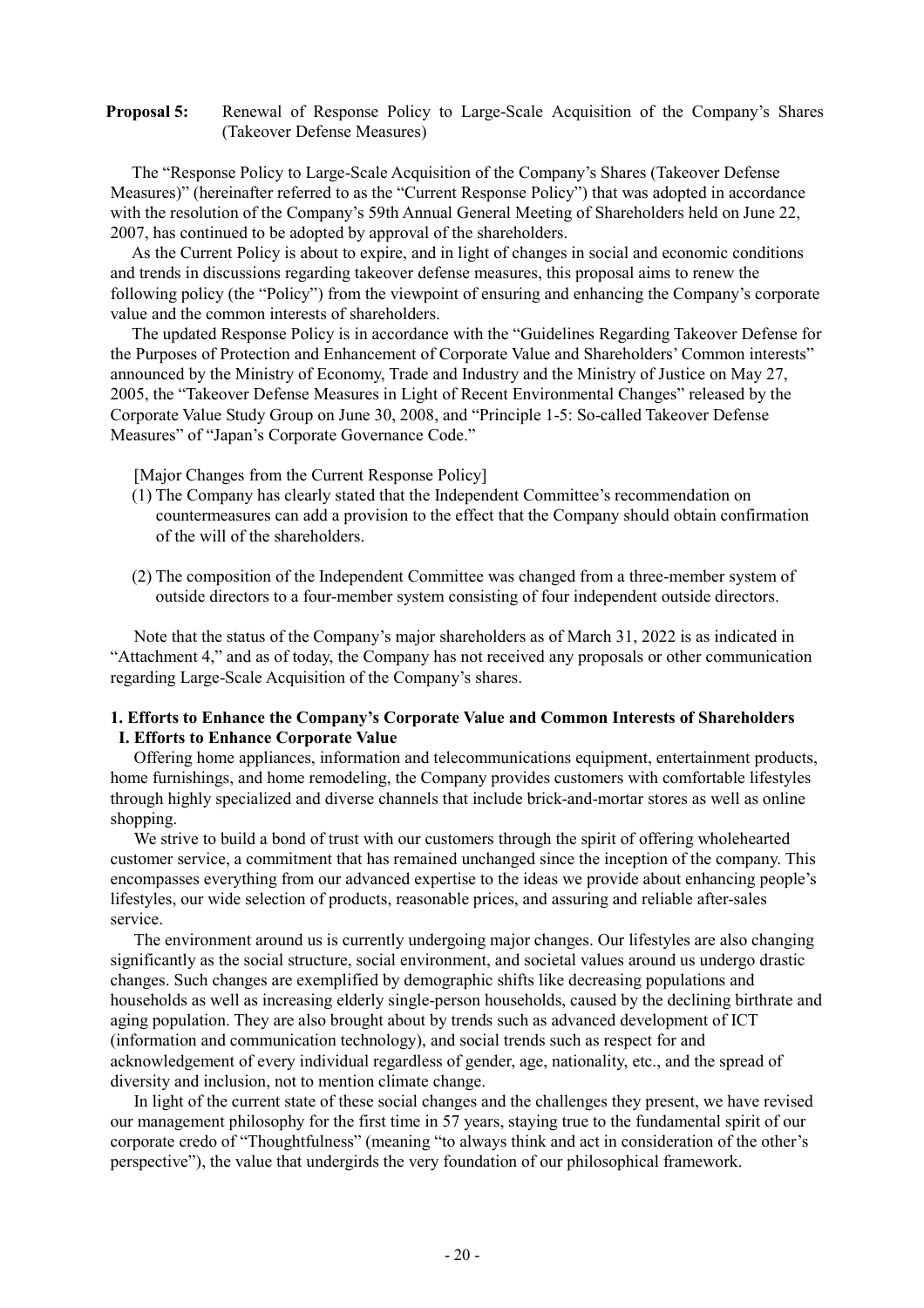[New Management Philosophy] "Connecting people and society to the future with a smile"

Based on a long-term perspective of the future and the type of society that we seek, our new management philosophy is infused with a desire to see passed on to future generations a sustainable society where no one is left behind.

In addition, we have identified two ways through which we can create value for society: namely, supporting and strengthening resilience in our aging society and achieving carbon neutrality in the home. In order to realize these values, we have decided that our management vision is to become a hub for the infrastructure of life through the power of home appliances and ICT (information and communication technology).

For our retail business, which mainly sells home appliances, we believe that there are two main factors that will have a major impact on what our future looks like. One is a declining birthrate and aging population. The decrease in population and the number of households and the increase in the number of elderly single-person households due to a declining birthrate and aging population have implications on issues such as changes to consumer purchasing behavior, shrinking market size, and a shrinking working population. While we are addressing this issue as a risk, we also regard it as a new business opportunity. For this reason, we have to strengthen the resilience in our aging society as an initiative for social value creation the Company should work on to support the sustainable development of society.

We consider "resilience" to mean not only "restoration to the original state" but also "adaptation to change." In light of the ongoing transformation into a super-aged society, we aim to find opportunities in the changing environment while adeptly integrating our sales know-how, through which we will create and seamlessly provide new added value.

The second factor is climate change. In July 2021, we announced our support for the recommendations of the Task Force on Climate-related Financial Disclosures (TCFD). Environmental problems such as climate change not only threaten biodiversity but are also serious risks that adversely impact the world economy. As a countermeasure to this issue, achieving a carbon-neutral society is a universal goal, and Japan is pledging before the world to aim for complete carbon-neutrality by 2050. With the frequent occurrence of large-scale natural disasters around the world, there is growing recognition that tackling climate change is an urgent issue. Environmental issues pose a risk for companies, but there are also ways to turn increased awareness of the environment into an opportunity. Through home appliance sales, we will popularize home appliances with high performance in energy creation, storage, and savings (solar power generation, storage batteries, energy-saving home appliances, etc.), and actively work on building a recycling-based society through the 3Rs (reduce, reuse, recycle) while contributing to the elevation of social values.

We believe that the above efforts enhance the corporate value of the Group and, as a result, reduce the risk of the emergence of large-scale acquirers who might significantly compromise the collective interests of our shareholders.

#### **II. Efforts to Strengthen Corporate Governance**

The Company is working to strengthen our corporate governance in order to realize continuous improvement of our corporate value. The following are the main initiatives taken by the Company to strengthen our corporate governance.

(Strengthening of the collective performance of the Board of Directors)

The Company's Board of Directors determines the appropriate size from the perspective of improving the efficiency of the management team and speeding up the decision-making process. In addition, efforts are made to bring to bear a favorable balance of knowledge and experience within the Board of Directors as based on a skills matrix that enumerates the expertise and experience required for the Board. In addition to the requisite qualifications and diversity that Directors possess to address the Company's management challenges, four independent outside directors (two of whom are women) have been selected in accordance with Tokyo Stock Exchange regulations in order to enhance the effectiveness of the Board's supervisory functions. As a result, one-third or more of the total number of directors (nine directors) consists of independent outside directors, which makes for a system that we believe further ensures its independence and objectivity.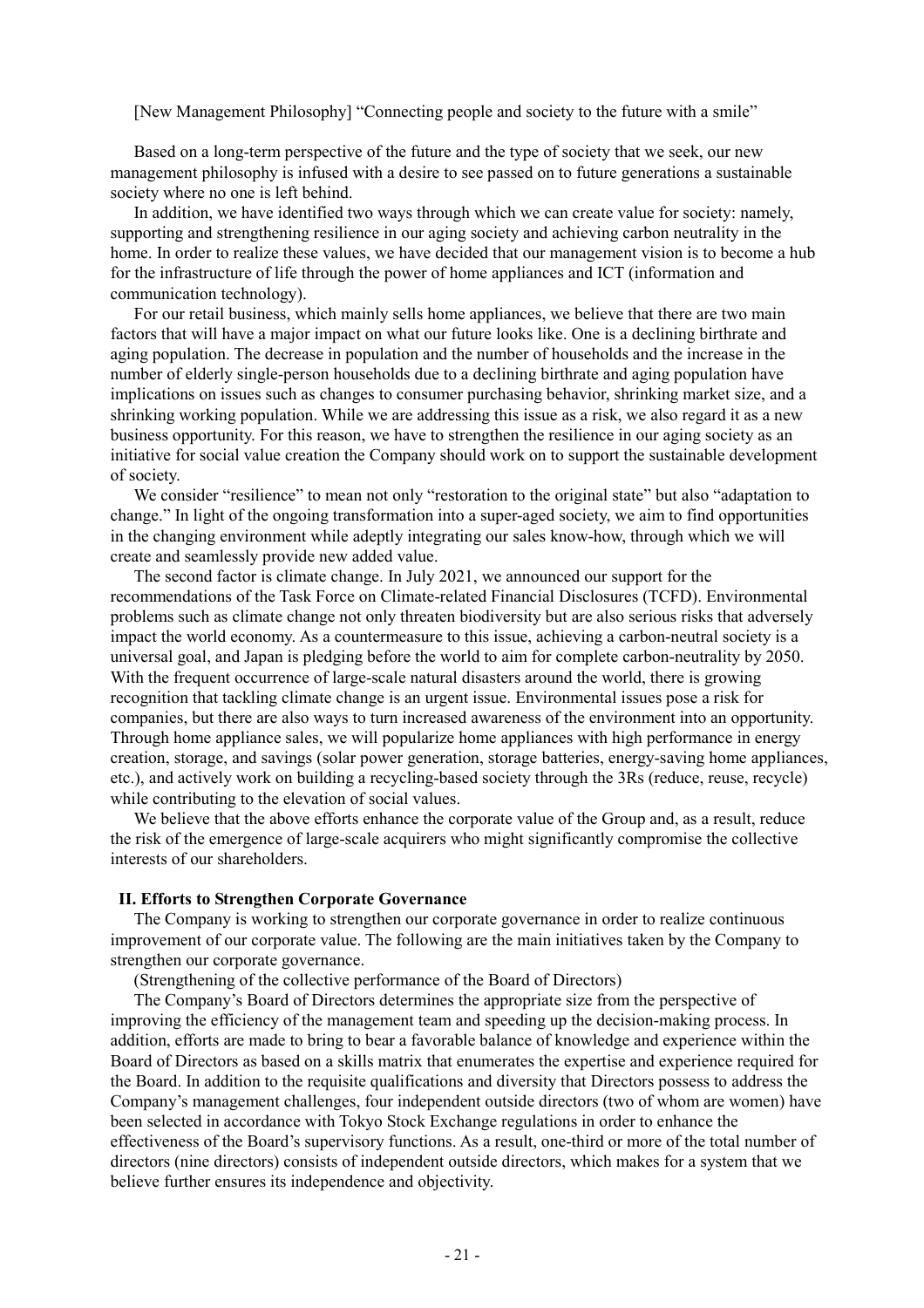In addition, the Board of Directors Evaluation Committee that consists of independent outside directors and corporate auditors takes the lead each fiscal year in analyzing and evaluating the effectiveness of the Board of Directors and in promoting ongoing measures to improve the effectiveness of the Board.

(Verification of the rationality for policy shareholdings (i.e., cross-held stocks))

In order to strengthen business relationships and facilitate the smooth promotion of business interests, the Company makes a policy of currently holding listed shares of business partners with a view toward increasing the Company's medium- to long-term corporate value. The Board of Directors meets quarterly to qualitatively review the policy shareholdings to assess their status within the purview of objectives such as how well they maintain smooth and favorable business relationships with partner companies and build supply chains. There is also a quantitative assessment of metrics such as ratio to total assets and profits and dividends derived from business relationships. As such factors are assessed, determination is made about whether the significance of particular holdings has faded, in which case the Company dialogues and negotiates with the companies in question and disposes of such holdings as deemed appropriate.

### (Other efforts)

In addition to the above, the Company is working to strengthen our corporate governance as based on the latest iteration of the Corporate Governance Code. For more information on our corporate governance, please refer to our Integrated Report [\(https://www.joshin.co.jp/joshintop/csr/\).](https://www.joshin.co.jp/joshintop/csr/)

### **2. Content of the Response Policy**

### **I. Purpose of the Response Policy**

The purpose of the Response Policy is to take appropriate measures against large-scale acquisitions in order to ensure and enhance the corporate value of the Company and the common interests of its shareholders in cases in which such acquisitions could conceivably compromise that corporate value and those common interests. This refers to the acquisition of the Company's Share Certificates, etc. (Note 3) by a Specified Group of Shareholders (Note 1) for the purpose of increasing or leading to the increase of the percentage of voting rights (Note 2) of that particular group to 20% or more. (This excludes cases in which the purchase is agreed to in advance by the Board of Directors, and does not bring into question specific purchase methods, such as market transactions, tender offers, etc. Such an acquisition is hereinafter referred to as a "Large-Scale Acquisition" and the party engaged in a Large-Scale Acquisition shall hereinafter be referred to as a "Large-Scale Acquirer.")

#### **II. Necessity of the Response Policy**

The Board of Directors believes that as long as the Company allows its shares to be traded freely as a public company, the final decision to sell the Company's shares in response to a Large-Scale Acquisition should be made by its shareholders. In order for shareholders to make an appropriate decision on whether or not to accept the sale of the Company's shares, i.e., a Large-Scale Acquisition, it is necessary to provide them with sufficient information to make such a decision. For this purpose, we believe it is essential that the Board of Directors, which in substance manages the Company, provides them with sufficient information, including its assessment and opinion on the Large-Scale Acquisition as well as alternative proposals, in addition to unilateral information provided by the Large-Scale Acquirer.

In order for the Company to secure and enhance our corporate value and the common interests of our shareholders amid the fierce competition within the home appliance sales industry, it is of particular importance for the Company to maximize the bonds of trust built up over so many years with our customers, business partners, employees, and to proactively take initiatives such as (i) offering advanced expertise, ideas about enhancing people's lifestyle, and a wide selection of products, (ii) making available reasonable prices, (iii) providing assuring and reliable after-sales service, and (iv) creating stores that are firmly rooted in their respective communities.

Unless these efforts are secured and improved over the medium to long term by a Large-Scale Acquirer of the Company's shares, the Company's corporate value and the common interests of shareholders will be compromised. In addition, when receiving a Large-Scale Acquirer's offer of a Large-Scale Acquisition, it is of necessity to gain an understanding of a host of matters in order to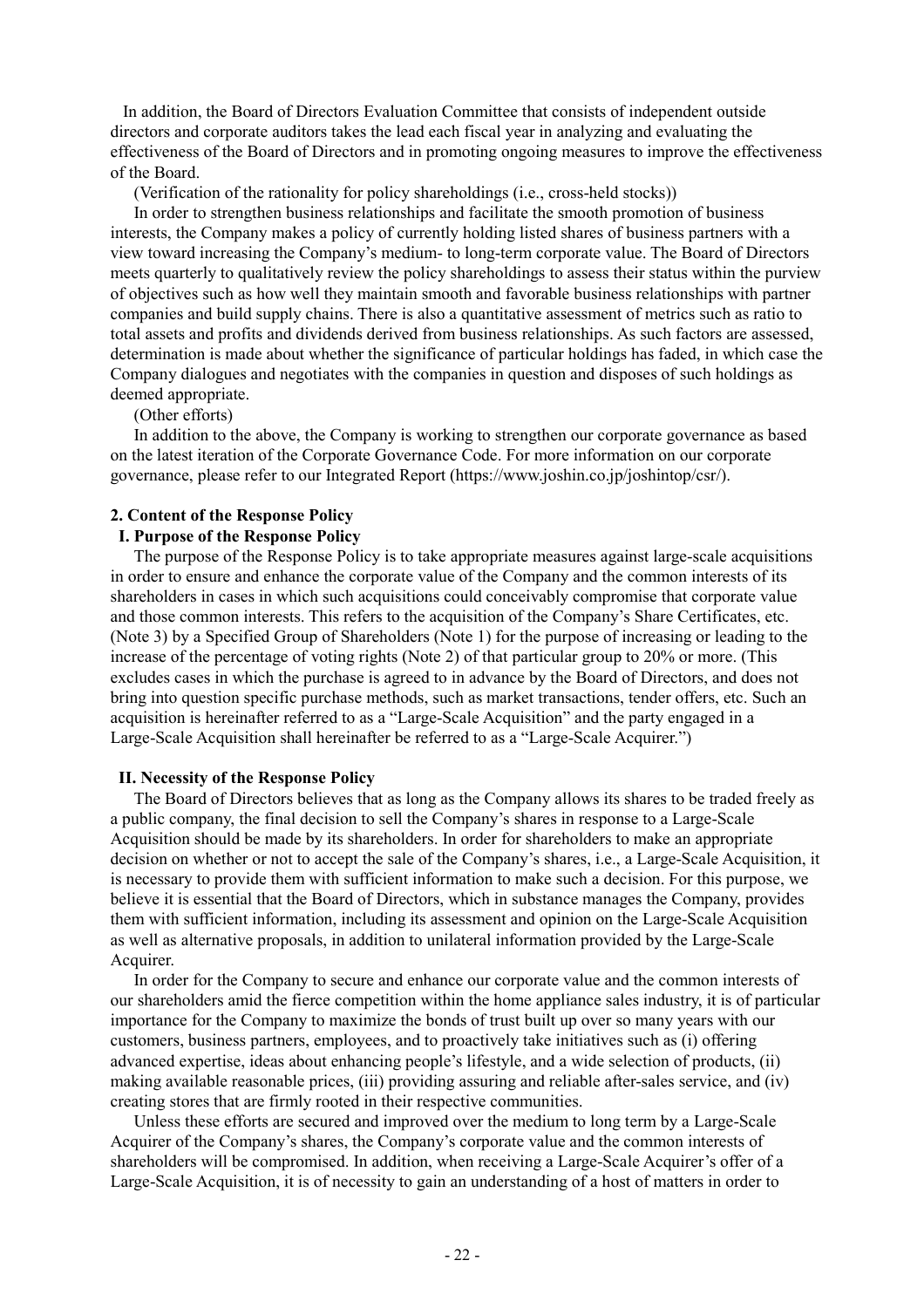determine the impact of the acquisition in question on our corporate value and the common interests of our shareholders.

This being the case, at the time of a sudden Large-Scale Acquisition offer, shareholders need to be able to make an appropriate decision in a short period of time about whether the Large-Scale Acquisition will contribute to the common interests of our shareholders. It is necessary to consider the potential impact of such an act on our Company, our management policy, management strategy, and business plan in the event that the Large-Scale Acquirer takes part in the management of the Company, and other factors. We believe that it is essential that necessary and adequate information be provided, and that the type of feedback emanating from the Board of Directors of the Company regarding such an action be provided as important information to inform the decision-making process of our shareholders.

With the belief that Large-Scale Acquisitions conducted in accordance with a rational set of rules will contribute to securing and enhancing our corporate value and the common interests of our shareholders, the Board of Directors has duly updated our rules concerning Large-Scale Acquisitions (hereinafter referred to as the "Large-Scale Acquisition Rules") as follows.

#### **III. Outline of the Large-Scale Acquisition Rules**

- The outline of the Large-Scale Acquisition Rules established by the Company is as follows.
- (1) Prior to a Large-Scale Acquisition, a Large-Scale Acquirer shall provide necessary and sufficient information to the Company's Board of Directors.
- (2) A period of time shall be established for the Board of Directors and the Independent Committee to evaluate and consider said Large-Scale Acquisition based on the information provided. The Large-Scale Acquisition may not commence until the passage of that period of time.
- (3) In the event that the Large-Scale Acquirer does not comply with the Large-Scale Acquisition Rules or otherwise fails to take the proper action, the Board of Directors may implement the countermeasures described below, respecting the recommendations of the Independent Committee to the maximum extent in order to protect the interests of our shareholders.

The specific procedures are as follows.

(1) Provision of information by the Large-Scale Acquirer

The Large-Scale Acquirer shall provide information in accordance with the following procedures.

(a) Submission of an Intent Statement

Prior to a Large-Scale Acquisition, the Large-Scale Acquirer shall be required to submit to the Company's Representative Director a written pledge in the form prescribed by the Company (hereinafter referred to as the "Intent Statement"). The Intent Statement shall include the Large-Scale Acquirer's name, address, governing law of incorporation (in the case of a foreign corporation), the name of the representative, contact information in Japan, a summary of the proposed Large-Scale Acquisition, and a statement that the proposed Large-Scale Acquisition will be conducted in accordance with the Large-Scale Acquisition Rules and procedures.

(b) Provision of the Information Requested by the Company Within ten (10) business days after receipt of the Intent Statement from the Large-Scale Acquirer, the Board of Directors shall indicate to said Large-Scale Acquirer the necessary and sufficient information required by the shareholders to make a decision and for the Board of Directors to form an opinion (hereinafter referred to as the "Required Information") in the format of a list (hereinafter referred to as the "Required Information List").

The Required Information requested by the Board of Directors will vary depending on the affiliation of the Large-Scale Acquirer and the specific circumstances of the Large-Scale Acquisition, but will generally include the following items.

- (1) An overview of the Large-Scale Acquirer and its group (including information on matters such as the Large-Scale Acquirer's business profile, capital structure, financial position, experience in the same type of business as that of the Company, and other pertinent information.)
- (2) Intended purpose of the Large-Scale Acquisition, how it will be accomplished, what the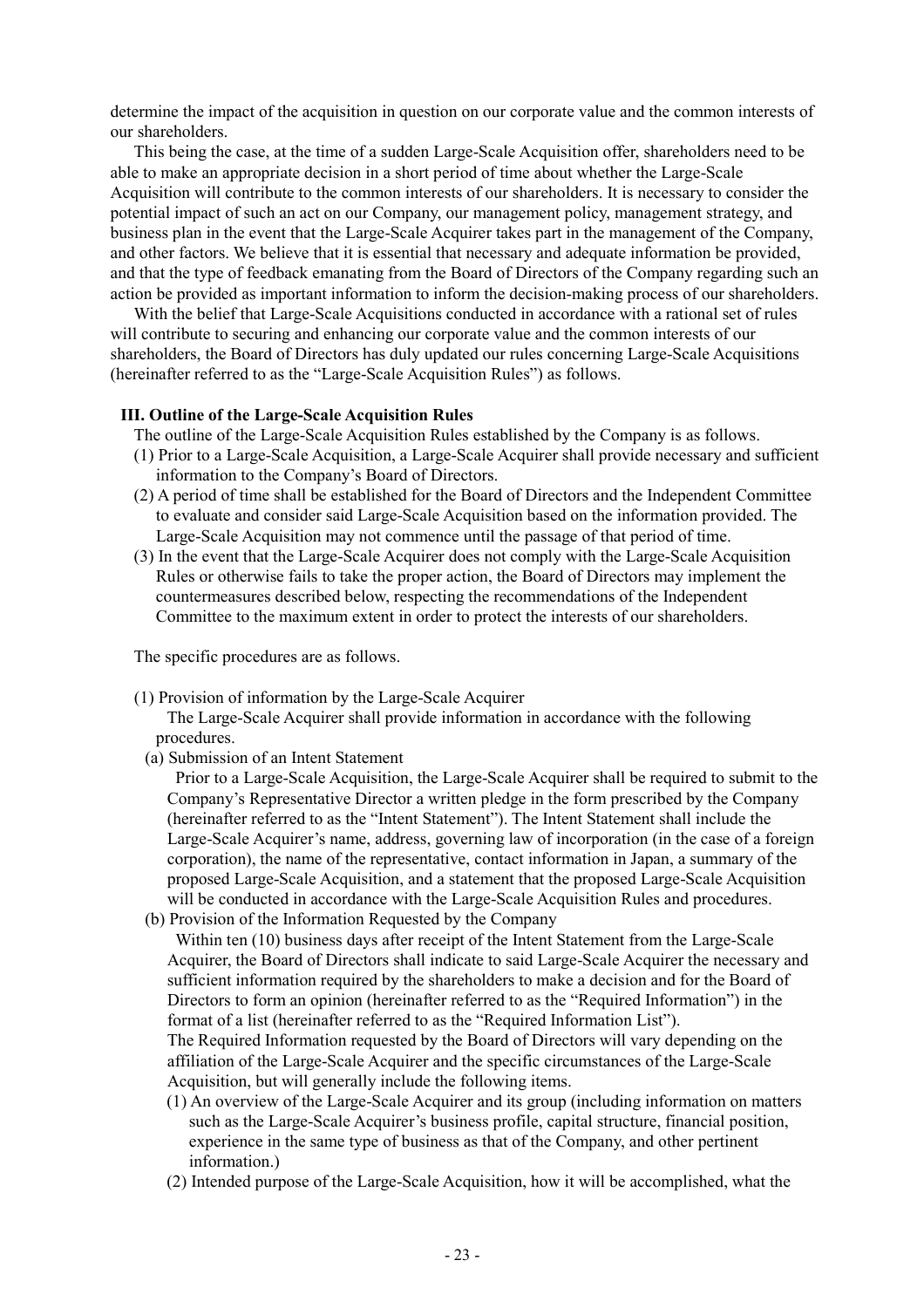Large-Scale Acquisition involves

- (3) Whether there has been communication with a third party about the intent pertaining to the Large-Scale Acquisition (including communication about intent pertaining to matters such as the act of making a material proposal to the Company as defined in Article 27-26, Paragraph 1 of the Financial Instruments and Exchange Act) and, if there has been any communication of this intent, the specific nature, and content of the communication
- (4) Basis for calculating the unit price for which the Company's shares are to be acquired
- (5) Evidence that substantiates funding for acquisition (including specific names of providers of the funds – including substantial providers, how the funds will be procured, whether provision of the funds is contingent on any conditions, what those conditions involve, details of the transactions related to those conditions, and other pertinent matters)
- (6) Policy and plans envisioned subsequent to completion of the Large-Scale Acquisition: management policy, business plans, store plans, financial plans, capital policy, dividend policy, asset utilization policy, etc.
- (7) Response measures that would enhance the corporate value of the Company in a continuous and stable manner subsequent to completion of the Large-Scale Acquisition, and evidence that said measures will enhance the corporate value of the Company
- (8) Whether there will be any changes in relationships with the Company's business partners, employees, customers, and other stakeholders subsequent to completion of the Large-Scale Acquisition, the details thereof, and the measures that will be taken to address such changes
- (9) Any other information deemed reasonably necessary by the Board of Directors or the Independent Committee
- (c) Provision and disclosure of information by the Large-Scale Acquirer

After the Required Information List has been issued, the Large-Scale Acquirer shall submit the Required Information to the Company by the deadline for response set by the Board of Directors.

If the Board of Directors or the Independent Committee have a legitimate reason to determine that the information initially submitted is insufficient, the Board of Directors or the Independent Committee may require the Large-Scale Acquirer to provide additional information by the deadline set by the Board of Directors or the Independent Committee.

In addition, the facts that the offer of a Large-Scale Acquisition has been proposed and the Required Information provided to the Board of Directors or the Independent Committee will be disclosed in whole or in part at the time the Board of Directors deems appropriate, in not only cases in which disclosure is required under laws and regulations or stock exchange rules, but also in cases in which it is deemed necessary for the shareholders to make a decision.

The Board of Directors will promptly notify the Independent Committee of the fact that a Large-Scale Acquisition has been proposed after the submission of the Intent Statement by the Large-Scale Acquirer, and will also promptly submit the Required Information to the Independent Committee upon its receipt.

- (2) Assessment and Consideration by the Board of Directors
- (a) If the Board of Directors determines that the Large-Scale Acquirer has provided necessary and sufficient information about the Large-Scale Acquisition, after disclosing this determination at a time deemed reasonable by the Board of Directors, the Board of Directors will have a period in which to assess, consider, negotiate, form an opinion on the proposal of the Large Scale Acquirer, and develop alternative proposals to the Large-Scale Acquirer (this period is hereinafter referred to as the "Board Assessment Period"). This will be a period with a duration of sixty (60) days in the case of a purchase of all of the Company's shares through a tender offer with cash (in yen), or ninety (90) days (in the case of a purchase by other means). Accordingly, the Large-Scale Acquirer may not commence the Large-Scale Acquisition until the Board Assessment Period has elapsed.
- (b) During the Board Assessment Period, the Board of Directors will fully assess and consider the Required Information provided by the Large-Scale Acquirer, form a collective opinion as the Board of Directors of the Company, and announce it. Furthermore, if necessary, the Board of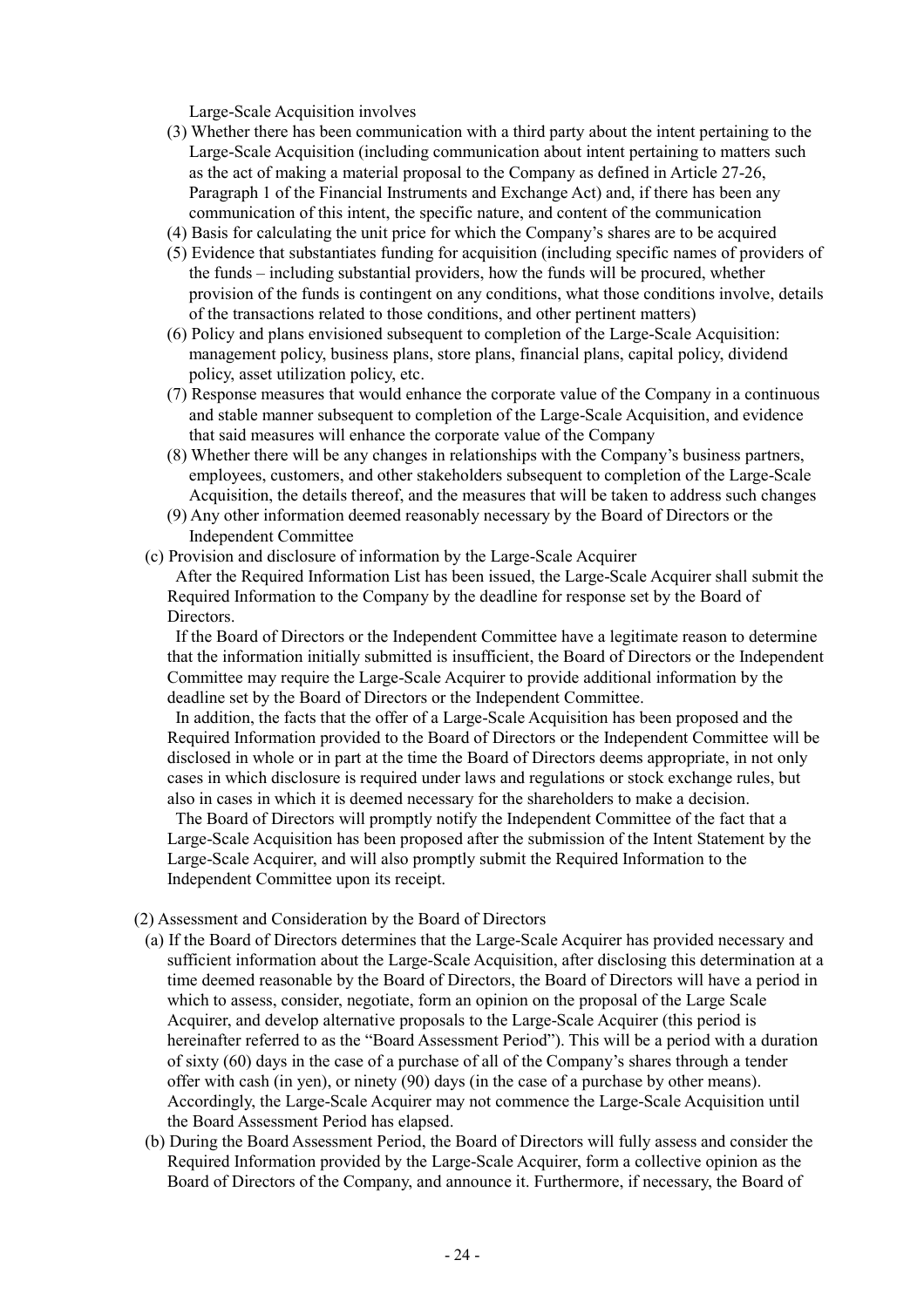Directors may negotiate with the Large-Scale Acquirer to improve the terms of the Large-Scale Acquisition and present an alternative proposal to the shareholders.

(c) If the Board of Directors has reason to determine that it is necessary to extend the Board Assessment Period, they may extend the Period for up to thirty (30) days. The Large-Scale Acquisition should commence after the completion of the Board Assessment Period, including the extension period. In such a case, the Board of Directors of the Company shall make a public announcement promptly after the resolution regarding the reasons for extending the Board Assessment Period, the period of extension, and other matters for deeming the extension appropriate.

### **3. Establishment of the Independent Committee**

In order to ensure the proper application of the Policy and to prevent arbitrary decisions by the Board of Directors, an Independent Committee will be established as a third-party organization independent of the Board of Directors in accordance with the procedures set forth in "Attachment 1" In order to enable fair and neutral judgments, the Independent Committee will consist of at least three members, who will be appointed from among outside directors, outside auditors, and outside experts who are independent of the management team responsible for the Company's operations. Names, profiles, and other information about each member are as listed in "Attachment 2."

In cases in which a Large-Scale Acquisition is deemed to fall under any of the categories described in 4-1 or 4-2 (1) through 4-2 (7) below, the Board of Directors of the Company shall consult with the Independent Committee as to whether countermeasures shall be taken in response. During the Board Assessment Period, the Independent Committee shall draw on the information provided by the Large-Scale Acquirer and the information provided by the Board of Directors to deliberate and resolve whether countermeasures are warranted, and present the content of their resolution as a recommendation to the Board of Directors. The Board of Directors shall respect that recommendation to the maximum extent possible.

Even after the Independent Committee has made a recommendation for the invocation of countermeasures, the Independent Committee has the ability to make a new recommendation, such as suspension of the invocation of countermeasures, in the event that the Large-Scale Acquisition is withdrawn or should there occur any changes in the facts on which the original recommendation was based.

### **4. Response Policy in the Event of a Large-Scale Acquisition**

#### **I. When a Large-Scale Acquirer does not comply with the Large-Scale Acquisition Rules**

Should a Large-Scale Acquirer not comply with the Large-Scale Acquisition Rules, regardless of the specific purchase method, the Board of Directors will respect the recommendation of the Independent Committee to the maximum extent possible and, for the purpose of protecting the Company's corporate value and the common interests of the shareholders, will take countermeasures against the Large-Scale Acquisition as permitted under the Companies Act, other laws, and Articles of Incorporation of the Company.

The countermeasures to be taken by the Company in response will be selected by the Board of Directors from among the measures authorized by the Companies Act or the Articles of Incorporation of the Company and recognized as the Board of Directors' authority. This may include countermeasures such as the allotment of share options without contribution, and will be selected by the Board of Directors as deemed most appropriate at that time. "Attachment 3" indicates an outline of cases in which share options would be issued through an allotment of share options without contribution as a specific countermeasure. These share options may be subject to limited conditions for exercise, such as the prospective acquirer not belonging to a Specified Group of Shareholders that maintains more than a certain percentage of voting rights.

### **II. When a Large-Scale Acquirer complies with the Large-Scale Acquisition Rules**

Should the Large-Scale Acquirer comply with the Large-Scale Acquisition Rules, the Board of Directors will not, in principle, take any countermeasures against the Large-Scale Acquisition, even if the Board of Directors opposes the Large-Scale Acquisition. However, there may be cases in which the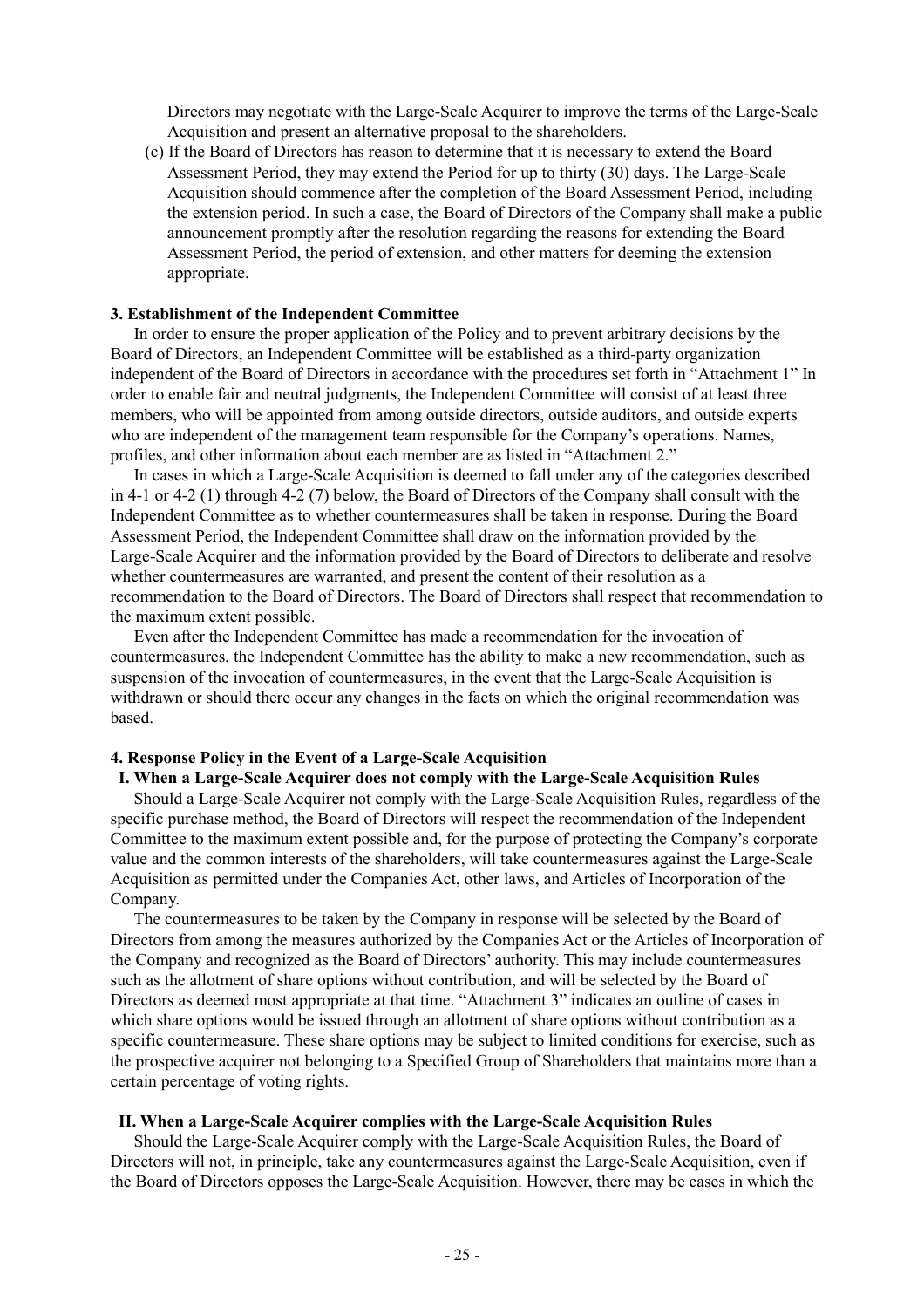Board of Directors attempts to persuade the Company's shareholders not to accept the Large-Scale Acquisition by stating its opposition to the Large-Scale Acquisition and presenting an alternative proposal. Ultimately, the Company's shareholders will be asked to determine whether or not to accept the Large-Scale Acquisition by comparing and considering the Large-Scale Acquisition offer against the opinions and alternative plans presented by the Board of Directors.

However, even in cases in which the Large-Scale Acquirer complies with the Large-Scale Acquisition Rules, if the Board of Directors determines that the Large-Scale Acquisition could cause damage from which it will be difficult for the Company to recover or otherwise significantly damage the Company's corporate value and the common interests of shareholders, the Board of Directors may take certain countermeasures to protect the Company's corporate value and the common interests of shareholders, as described in I above. In addition, the Independent Committee will have the power to add a provision stipulating that the will of the shareholders be confirmed in advance of the invocation of countermeasures.

Specifically, the following types of cases would fall into this category.

- (1) Cases in which a Large-Scale Acquisition that poses the risk of materially damaging the Company's corporate value and the common interests of shareholders due to any of the following actions i. through iv.
	- i) Cases in which the Large-Scale Acquirer has no intention of truly participating in the management of the company and makes the Large-Scale Acquisition with the sole purpose of causing the company's related parties to purchase the shares at an inflated price
	- ii) Cases in which the Large-Scale Acquirer makes the Large-Scale Acquisition for the purpose of implementing so-called scorched-earth management, which would include actions such as temporarily controlling management of the Company and thereby facilitating the transfer to said Large-Scale Acquirer, companies in its group or other parties of components essential to business management of the Company: e.g., know-how, trade secret information, major business partners, customers, etc.
	- iii) Cases in which the Large-Scale Acquisition is judged to be made for the purpose of diverting the Company's assets to secure or repay the debts of the Large-Scale Acquirer, its group companies or other parties.
	- iv) Cases in which the Large-Scale Acquisition is judged to be made for temporarily controlling the management of the company and forcing it to sell or otherwise dispose of real estate, securities and other high-value assets, and using the profits from the disposal to temporarily pay high dividends, or to sell the shares at a high price by taking advantage of the opportunity afforded by the sharp rise in the share price due to temporary high dividends.
- (2) Cases in which a method of purchase of the Company's shares proposed by the Large-Scale Acquirer restricts the opportunity of shareholders or their freedom to make a judgment, and which would be judged to in effect pose the risk of forcing shareholders to sell their shares in the Company. This would include a method such as the so-called coercive two-stage buy-out (i.e., where the acquirer does not solicit the purchase of all the shares in the initial purchase, but sets unfavorable or unclear conditions for the second stage of the purchase in a tender offer or other acquisition approach to shares).
- (3) Cases in which it is reasonable to believe that the terms of the purchase of the Company's shares proposed by the Large-Scale Acquirer (e.g. the price and type of the purchase offer, the basis for calculating the amount of the offer, the timing of the purchase, etc.) can be considered to be markedly insufficient or inappropriate in light of the Company's corporate value.
- (4) Cases in which it is judged that the acquisition of control by the Large-Scale Acquirer poses the risk of consequences that are clearly detrimental to the corporate value of the Company and the common interests of its shareholders. This judgment would be based on reasons such as possible destruction of the Company's corporate culture and relationships with customers, employees, business partners, suppliers, and local communities, as well as the risk of grave damage to the interests of the Company's shareholders, customers, employees, and other stakeholders.
- (5) Cases in which it is reasonable to believe that the Large-Scale Acquirer would not be an appropriate controlling shareholder of the Company from the viewpoint of public order and morals due to reasons such as the Large-Scale Acquirer's management or investors including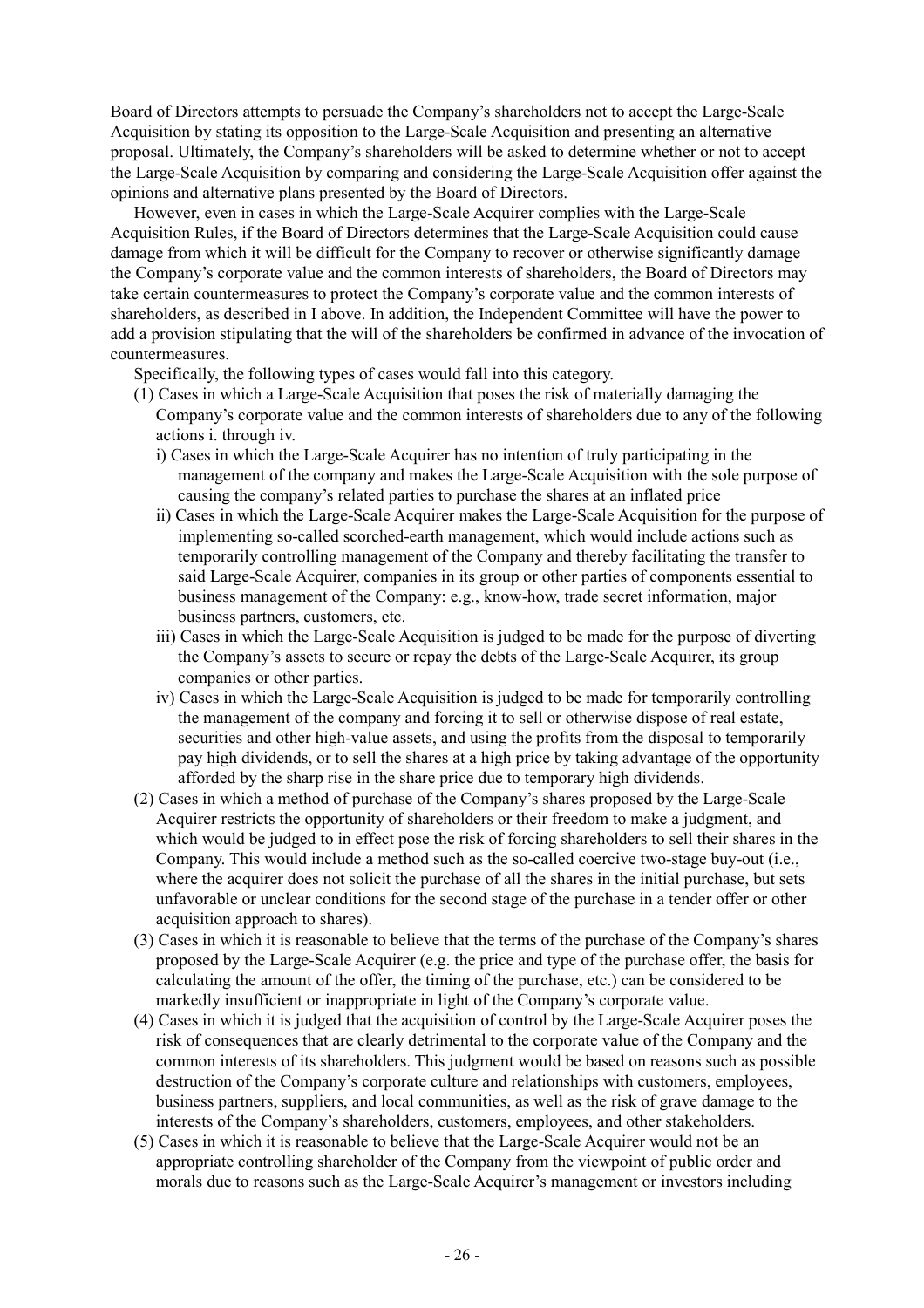persons connected with antisocial forces.

- (6) Cases in which it is judged that the corporate value of the Company would be clearly more inferior if the Large-Scale Acquirer acquires control of the Company than if it does not.
- (7) Cases consistent with (1) through (6) above in that the corporate value of the Company and the common interests of its shareholders would be markedly compromised.

#### **III. Resolution by the Board of Directors and Confirmation of the Will of Shareholders**

In the event that a Large-Scale Acquisition has been conducted without compliance with the Large-Scale Acquisition Rules, or in the event that a Large-Scale Acquisition is deemed clearly detrimental to the corporate value and the common interests of shareholders, the Board of Directors shall respect the recommendation of the Independent Committee to the maximum extent and render a resolution about whether or not to invoke countermeasures and/or other necessary resolutions.

If the Independent Committee, in recommending the implementation of a countermeasure, adds a provision to the effect that the shareholders' will should be confirmed in advance, the Board of Directors shall, unless it is extremely difficult to hold such a meeting from a practical standpoint, hold a general meeting of shareholders (hereinafter referred to as the "General Meeting to Confirm the Will of Shareholders") to confirm the will of shareholders within the shortest time practical and submit a proposal for the invocation of countermeasures. The General Meeting to Confirm the Will of Shareholders may be held in conjunction with the Annual General Meeting of Shareholders or the Extraordinary Meeting of Shareholders. If the Board of Directors decides to hold the General Meeting to Confirm the Will of Shareholders, the Board Assessment Period shall be terminated at that time. If said General Meeting to Confirm the Will of Shareholders passes a proposal for invocation of countermeasures, the Board of Directors of the Company shall pass a resolution for implementation of the countermeasures and take necessary procedures in accordance with the decision made at the General Meeting to Confirm the Will of Shareholders. Conversely, if a proposal for the invocation of countermeasures is rejected at said General Meeting to Confirm the Will of Shareholders, the Board of Directors of the Company shall pass a resolution for non-implementation of the countermeasures.

If the Board of Directors of the Company passes the above resolution, the Company shall disclose the Board of Directors' opinion and the reasons for that opinion, as well as other information deemed appropriate, in a timely and appropriate manner and in accordance with laws and regulations and the rules of the relevant stock exchanges.

#### **IV. Suspension or Discontinuation of the Invocation of Countermeasures**

Even after the recommendation for invocation of countermeasures has been made by the Independent Committee, if the Large-Scale Acquisition is withdrawn or if there is any change in the facts on which the decision about the recommendation was based, the Board of Directors may, while respecting the recommendation of the Independent Committee to the maximum extent possible, decide to suspend implementation of the countermeasures or take otherwise similar action. If the above resolution is passed, the Company shall disclose the Board of Directors' opinion and the reasons for such opinion, as well as other information deemed appropriate, in a timely and appropriate manner and in accordance with laws and regulations and the rules of the relevant stock exchanges.

### **5. Impact on Shareholders and Investors**

### **I. Other Factors such as the Impact on Shareholders and Investors at the Time of Renewal of the Policy**

As no share options will be issued at the time of the renewal of the Policy, there will be no direct or concrete impact on the rights of shareholders and investors.

By providing the information necessary for shareholders to decide whether or not to accept the Large-Scale Acquisition, as well as the opinion on this and other related matters such as alternatives to the Large-Scale Acquisition of the Board of Directors as stewards of management of the Company, there are two objectives of the Policy. One objective is to provide shareholders with the opportunity to be able to fully examine the proposal of the Large-Scale Acquirer and make an appropriate decision about whether or not to accept the proposal. The other objective is to guarantee the opportunity to be provided with an alternative proposal. We believe that the establishment of the Policy is in the best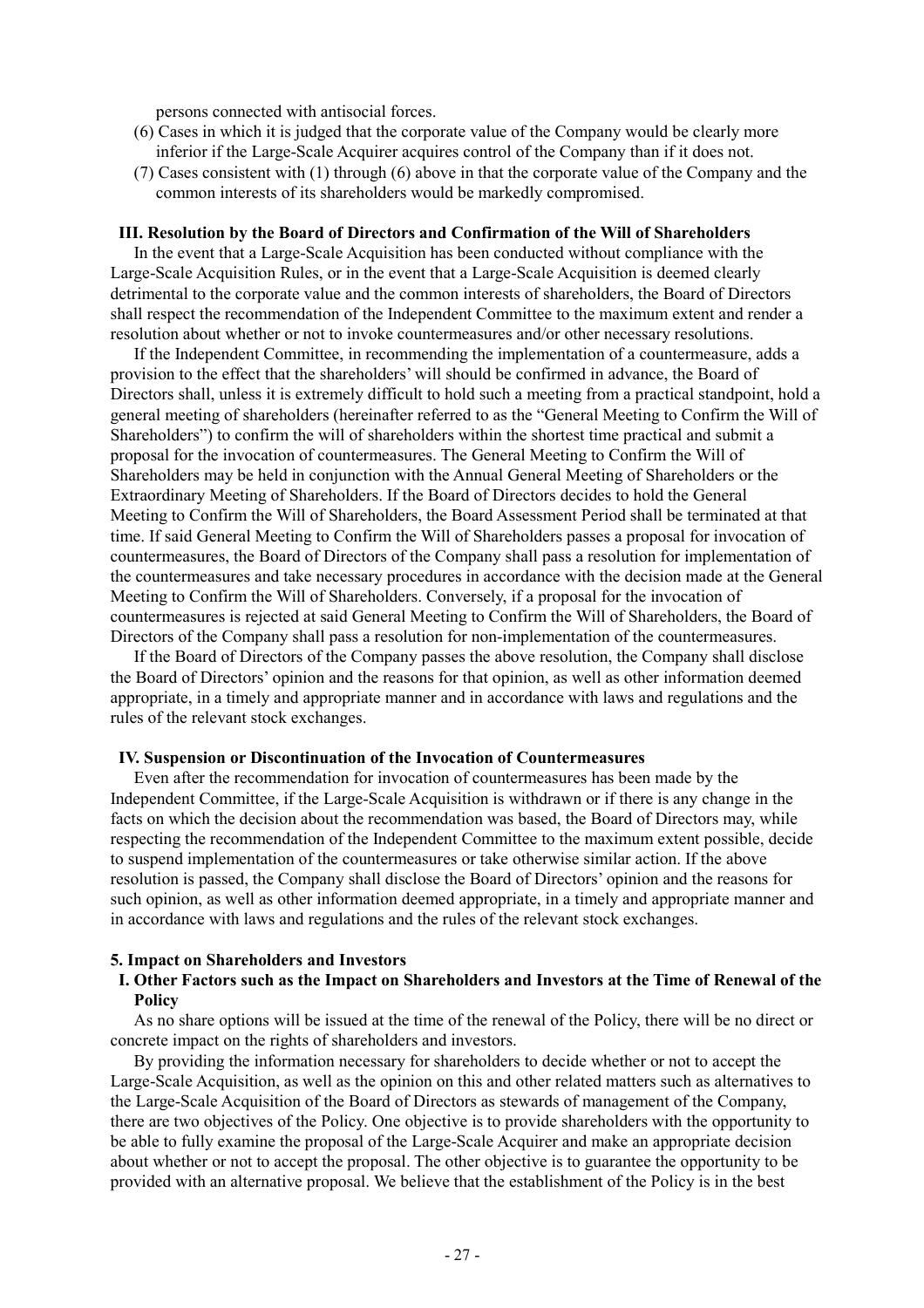interest of shareholders and investors, as it is predicated on shareholders and investors being able to make the appropriate investment decision.

### **II. Impact on Shareholders and Investors at the Time of the Invocation of Countermeasures**

Regardless of whether or not the Large-Scale Acquirer complies with the Large-Scale Acquisition Rules, when the Large-Scale Acquisition is deemed as possibly causing irreparable damage to the Company, and when the Board of Directors determines that the Large-Scale Acquisition will significantly damage the Company's corporate value and the common interests of shareholders, for the purpose of protecting the corporate value and the common interests of shareholders, the Board of Directors may implement an allotment of share options without contribution to shareholders who hold the shares in the Company on a separately set allotment day in proportion to the number of shares they hold. If shareholders who receive such an allotment follow the procedures described in III below within the prescribed exercise period, no dilution of shares will occur. In the event the same procedure is not followed, dilution of the Company's shares held by the shareholders will occur as a result of the exercising of the stock acquisition rights by other shareholders. However, if the Company follows the procedure to acquire stock acquisition rights in exchange for the Company's shares, such dilution will not occur because the shareholders will acquire the Company's shares in exchange for the allotment of share options without contribution by the Company, even without following the procedures described in III below. However, if the Board of Directors suspends the issuance of share options or acquires the issued share options free of charge, there will be no dilution of the value of each share. Therefore, shareholders or investors who traded on the assumption that the value of the Company's shares will be diluted on after the ex-rights date of the gratis allocation of such share options may suffer unforeseen losses due to fluctuations in the share price.

In the event that the Board of Directors of the Company decides to invoke specific countermeasures against such a Large-Scale Acquisition, the details of the countermeasures will be promptly disclosed in a timely and appropriate manner in accordance with laws and regulations and stock exchange rules, etc.

#### **III. Procedures Required of Shareholders due to the Invocation of Countermeasures**

In the event that share options are issued through an allotment of share options without contribution as a possible countermeasure, share options will be allotted to shareholders who are recorded in the final register of shareholders on the day of allotment determined by the Board of Directors, so it is necessary that recording in the register of shareholders be completed by the record date of allotment in order to receive the allocation of share options.

In addition, in the event that shares are acquired through the exercise of share options, it may be necessary to pay a certain cash amount within a specified period. Details of such procedures will be separately announced in accordance with laws and regulations when the share options are actually issued.

### **6. Commencement of Application of the Policy and the Period It Will Be in Effect**

Subject to the approval of shareholders at the General Meeting of Shareholders, the Policy shall become effective as of the close of the General Meeting of Shareholders and remain in effect until the close of the Annual General Meeting of Shareholders for the last fiscal year ending within three years. The Company plans to ask shareholders to vote on whether or not to continue the Policy at the Annual General Meeting of Shareholders at the time of expiration of the effective period. However, even before the expiration of the effective period, the Policy can be abolished by a resolution of the General Meeting of Shareholders or by a resolution of the Board of Directors. Should the establishment or amendment of related laws and regulations, changes in response by securities exchanges and other related ministries and agencies, or other factors have impact on ensuring and enhancing the Company's corporate value and the common interests of shareholders, the Policy is subject to amendment or revision by the Board of Directors as necessary. In the event that the Policy is abolished, amended, or changed, the Company will promptly disclose the pertinent facts and other matters such as the actual changes, as well as other necessary matters.

(Note 1) The term "Specified Group of Shareholders" shall mean the holders (as defined in Article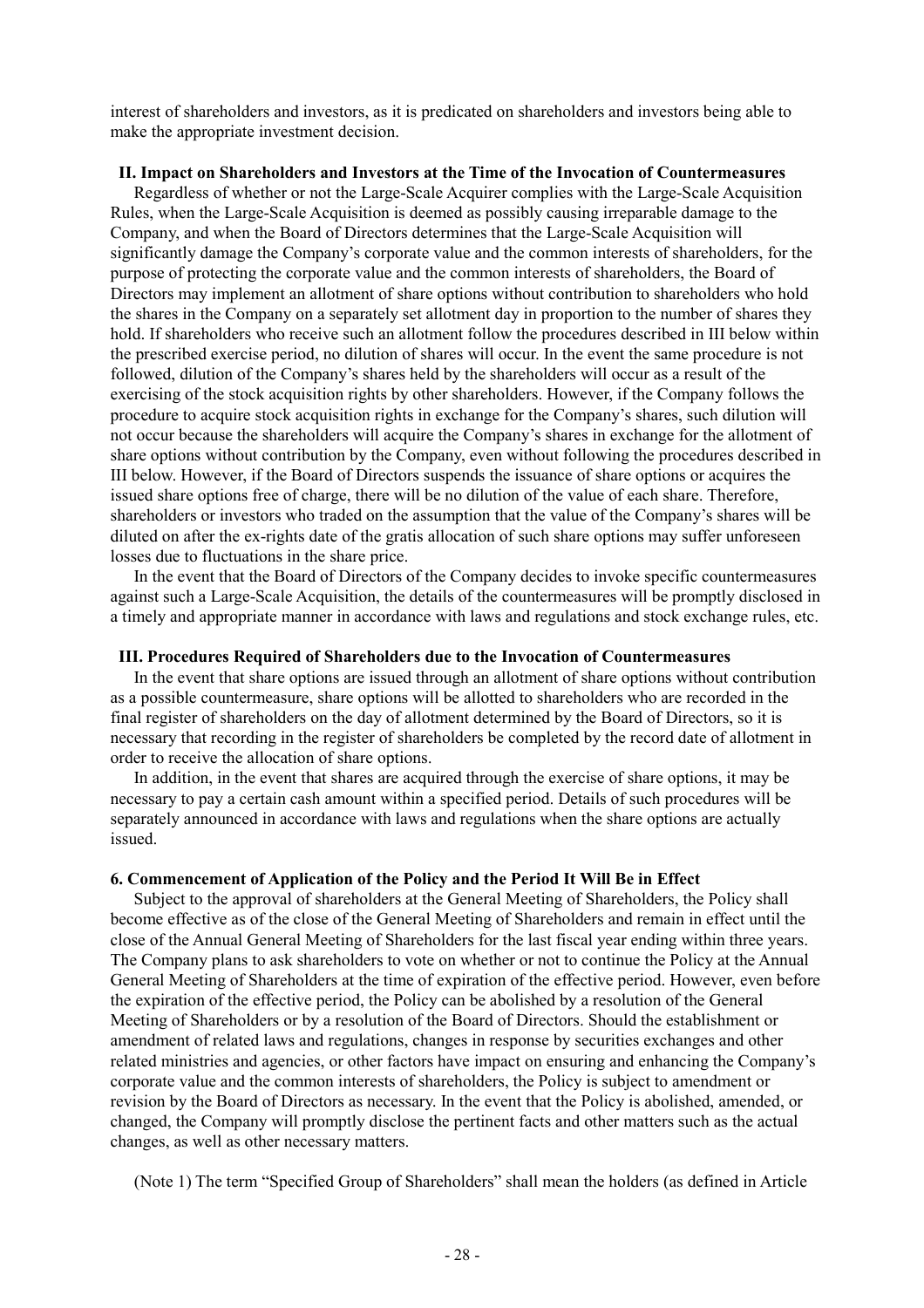27-23(1) of the Financial Instruments and Exchange Act, including holders based on Paragraph 3 of the same Article) of Share Certificates, etc. (as defined in Article 27-23(1) of the same Act) of the Company and their joint holders (as defined in Article 27-23(5) of the same Act, and those deemed as joint holders in accordance with Paragraph 6 of the same Article), and persons who purchase (as defined in Article 27-2(1) of the same Act, including those made in a financial instruments exchange market) the Company's share certificates, etc. (as defined in Article 27-2(1) of the same Act) and those in a special relationship with the person (refer to Person in Special Relationship specified in Article 27-2(7) of the same Act).

- (Note 2) In accordance with the specific purchase method of a Specified Group of Shareholders, the percentage of voting rights shall mean (i) the holding ratio of share certificates, etc. (as defined in Article 27-23(4) of the Financial Instruments and Exchange Act; in this case, the number of share certificates, etc., held by joint holders (refer to the number of Share Certificates, etc., held as stipulated in the same paragraph) shall also be taken into account in the calculation) held by the holder in the case where the Specified Group of Shareholders is a holder and a joint holder of the Company's Share Certificates, etc. (as defined in Article 27-23(1) of the same Act), or (ii) the total holding ratio of share certificates, etc. (as defined in Article 27-2(8) of the same Act) held by the Large-Scale Acquirer and Person in Special Relationship in the case where the Specified Group of Shareholders is a Large-scale Acquirer of the Company's share certificates, etc. (as defined in Article 27-2(1) of the same Act) and Person in Special Relationship with the Acquirer. In calculating each Holding Ratio of Share Certificates, etc., the total number of voting rights (specified in Article 27-2(8) of the same Act) and shares issued (specified in Article 27-23(4) of the same Act) shall be determined by referring to the most recently filed report from among the filed securities report, filed quarterly report, and filed treasury stock purchase status report.
- (Note 3) Share certificates, etc., shall refer to Share Certificates, etc., specified in Article 27-23, Paragraph 1 of the Financial Instruments and Exchange Act.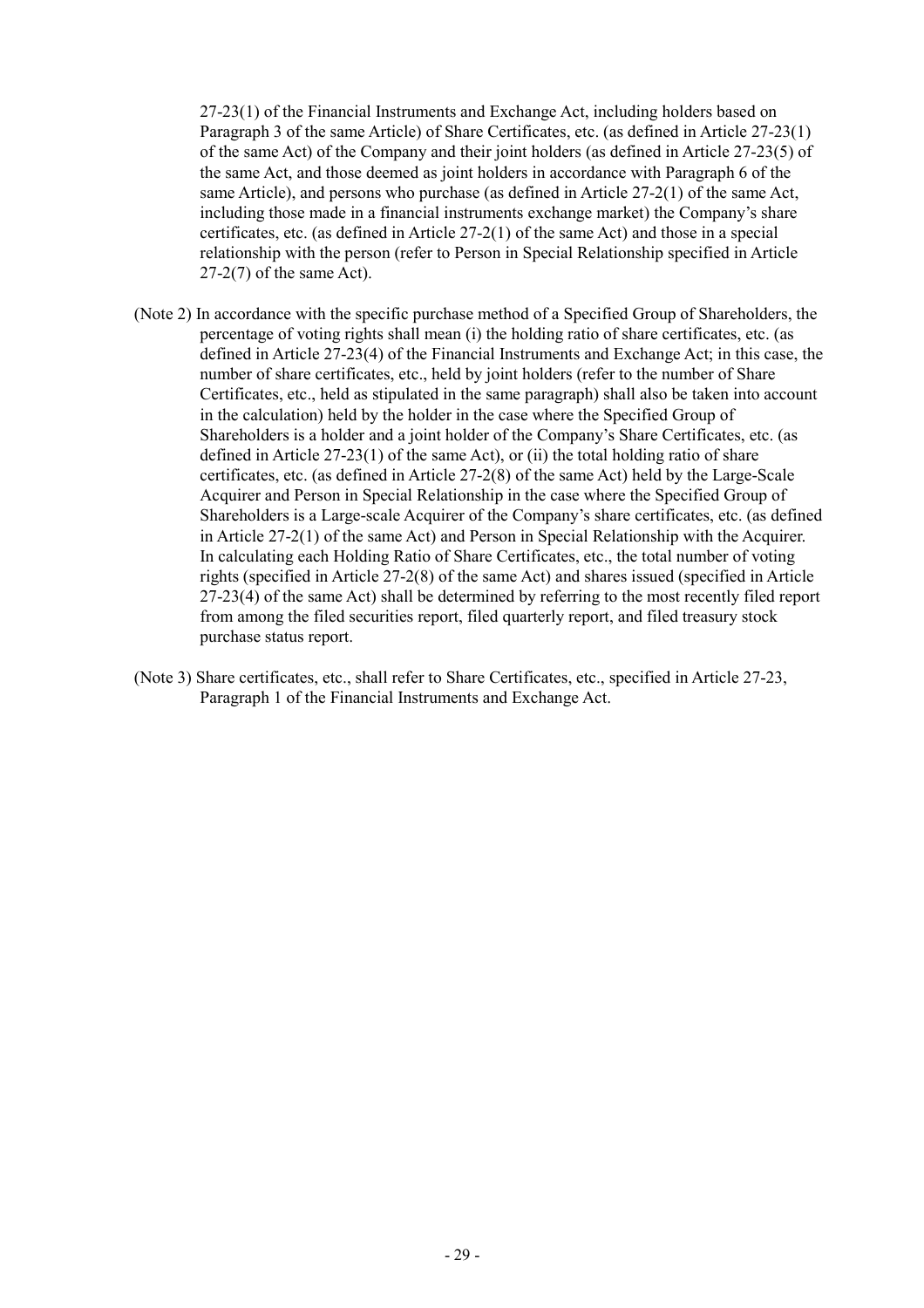# **Attachment 1**

# **Summary of the Independent Committee**

- The purpose of the Independent Committee with respect to the Response Policy shall be to ensure the appropriateness of its operation along with the fairness and transparency of the decisions made by the Board of Directors in the event of a large-scale acquisition.
- The Independent Committee shall be established by a resolution of the Board of Directors.
- The Independent Committee shall have at least three members.
- Members of the Independent Committee shall be appointed by the Board of Directors based on the resolution from among the following persons.
	- (1) Outside Directors (including substitute Outside Directors)
	- (2) Outside Auditors (including substitute Outside Auditors)
	- (3) A person who is independent of the Company's management team that executes business operations on behalf of the Company, such as an experienced corporate manager, lawyer, accountant, or similar person
- The term of office of each member of the Independent Committee shall expire at the conclusion of the Annual General Meeting of Shareholders to be held in 2025. However, this shall not apply if otherwise determined by a resolution of the Board of Directors of the Company. In addition, if a member of the Independent Committee who is an Outside Director or Outside Auditor ceases to be an Outside Director or Outside Auditor (except in the case of reappointment), the term of office as a member of the Independent Committee shall also end at the same time.
- ・ Resolutions of the Independent Committee shall, in principle, be adopted by a majority of the votes of all the members of the Independent Committee present. However, in case of unavoidable circumstances, resolutions of the Independent Committee shall be adopted by a majority of the votes of the members of the Independent Committee in attendance at a meeting where a majority of the members of the Independent Committee must be present.
- ・ Each member of the Independent Committee may convene a meeting of the Independent Committee at any time in the event of a large-scale acquisition.
- The Independent Committee may, at the Company's expense, obtain advice from independent third parties (including financial advisors, certified public accountants, lawyers, consultants and other experts).
- In order to gather necessary information, the Independent Committee may request the attendance of the Company's Directors, Auditors, employees, and any other persons the Independent Committee deems necessary, and may request explanations regarding any matters the Independent Committee deems necessary.
- The Independent Committee shall make recommendations with respect to matters on which the Board of Directors of the Company has consulted the Independent Committee concerning matters on which the Board of Directors of the Company should make decisions.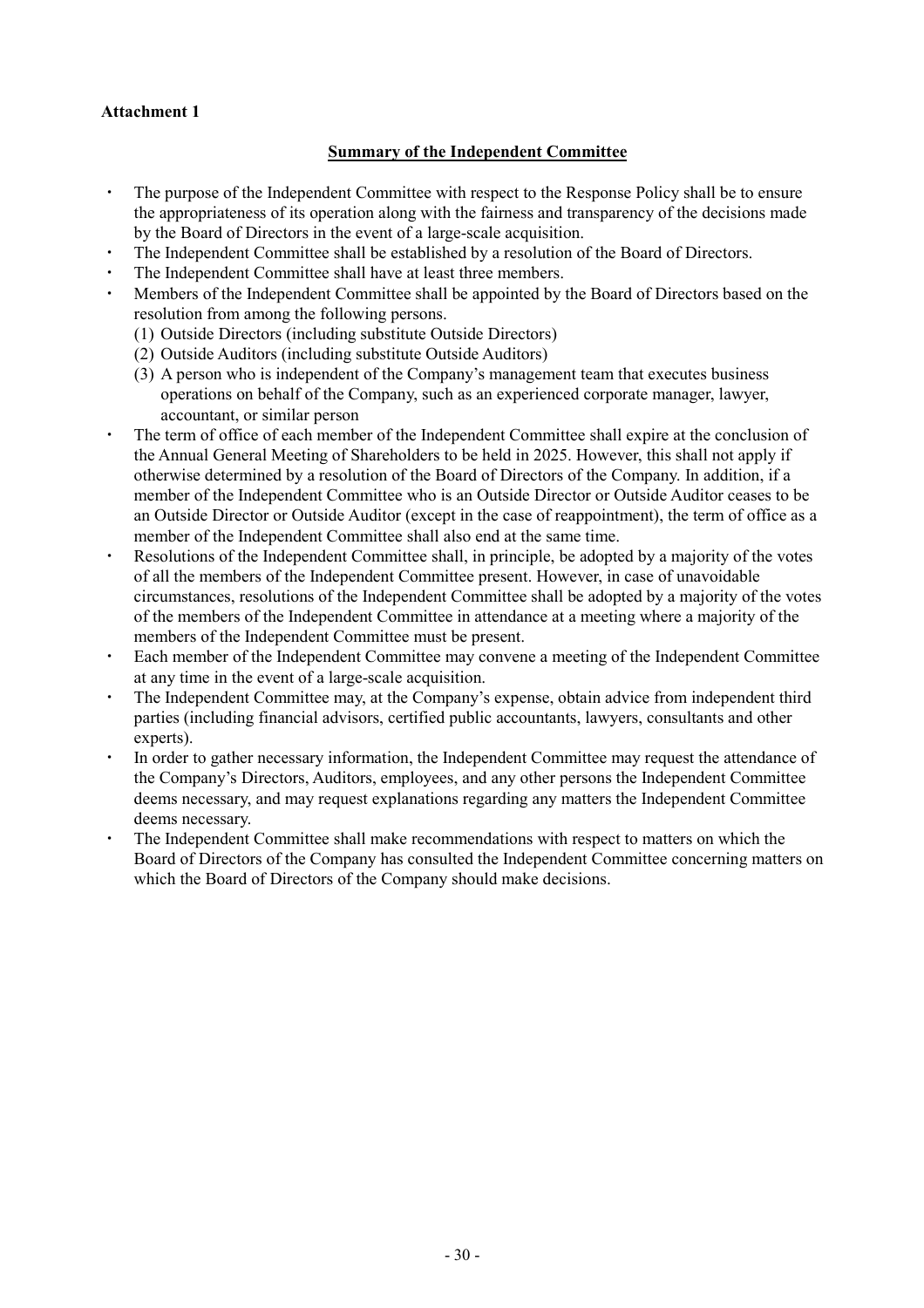# **Attachment 2**

# **Independent Committee Members: Names and Personal Records**

The four individuals below are scheduled to act as independent committee members for our policy update.

| Kinya Naito      |                                                                                                                   |                                                                                             |  |  |  |
|------------------|-------------------------------------------------------------------------------------------------------------------|---------------------------------------------------------------------------------------------|--|--|--|
| Personal record: | April 1986                                                                                                        | Admitted to the bar                                                                         |  |  |  |
|                  | March 1999                                                                                                        | <b>Established Naito Law Office</b>                                                         |  |  |  |
|                  | June 2003                                                                                                         | Outside Audit & Supervisory Board Member, Ikko Corporation<br>(currently J Trust Co., Ltd.) |  |  |  |
|                  | February 2004                                                                                                     | Established Mizuho Partners Law Office                                                      |  |  |  |
|                  | April 2012                                                                                                        | Vice President, Osaka Bar Association                                                       |  |  |  |
|                  |                                                                                                                   | Executive Governor, Kinki Federation of Bar Associations                                    |  |  |  |
|                  | April 2014                                                                                                        | Part-time Auditor, National University Corporation Osaka                                    |  |  |  |
|                  |                                                                                                                   | University                                                                                  |  |  |  |
|                  | June 2016                                                                                                         | Outside Auditor, the Company                                                                |  |  |  |
|                  |                                                                                                                   | Outside Director, FALCO HOLDINGS Co., Ltd. (to present)                                     |  |  |  |
|                  | April 2017                                                                                                        | Established Naito Law Office (to present)                                                   |  |  |  |
|                  | June 2017                                                                                                         | Outside Director, the Company (to present)                                                  |  |  |  |
|                  | April 2019                                                                                                        | Member of Personnel Inspection Commission, Osaka Prefectural                                |  |  |  |
|                  |                                                                                                                   | Government                                                                                  |  |  |  |
|                  | January 2020                                                                                                      | Chairman, Development Investigation Committee, Osaka City                                   |  |  |  |
| Keiko Yamahira   |                                                                                                                   |                                                                                             |  |  |  |
| Personal record: | April 1983                                                                                                        | Joined Kubota House Co., Ltd. (currently Sanyo Homes                                        |  |  |  |
|                  |                                                                                                                   | Corporation)                                                                                |  |  |  |
|                  | April 2010                                                                                                        | Officer, SANYO Homes Corporation (currently Sanyo Homes                                     |  |  |  |
|                  |                                                                                                                   | Corporation)                                                                                |  |  |  |
|                  | June 2011                                                                                                         | Director, Executive Officer                                                                 |  |  |  |
|                  | June 2012                                                                                                         | Director, SANYO Reform Corporation (currently Sanyo Reform                                  |  |  |  |
|                  |                                                                                                                   | Corporation) (concurrent)                                                                   |  |  |  |
|                  | June 2013                                                                                                         | Director & Senior Executive Officer, Sanyo Homes Corporation                                |  |  |  |
|                  |                                                                                                                   | Director, SunAdvance, Inc. (concurrent)                                                     |  |  |  |
|                  |                                                                                                                   | Director, Sanyo Homes Community Corporation (concurrent)                                    |  |  |  |
|                  | June 2015                                                                                                         | President & Director, Sanyo Homes Corporation                                               |  |  |  |
|                  | April 2017                                                                                                        | Chairman and Representative Director, Sanyo Homes                                           |  |  |  |
|                  |                                                                                                                   | <b>Community Corporation</b>                                                                |  |  |  |
|                  | April 2019                                                                                                        | Advisor, the Company                                                                        |  |  |  |
|                  | June 2019                                                                                                         | Outside Director of the Company (to present)                                                |  |  |  |
|                  |                                                                                                                   | Outside Director, Fujitec Co., Ltd. (to present)                                            |  |  |  |
|                  | June 2021                                                                                                         | Outside Director, Takara Leben Co., Ltd. (to present)                                       |  |  |  |
|                  | (Keiko Yamahira is scheduled to resign from office as Outside Director of Fujitec Co., Ltd.<br>on June 23, 2022.) |                                                                                             |  |  |  |
|                  | (Keiko Yamahira is scheduled to assume office as Outside Director of Shinagawa                                    |                                                                                             |  |  |  |
|                  |                                                                                                                   | Refractories Co., Ltd. on June 29, 2022.)                                                   |  |  |  |
|                  |                                                                                                                   |                                                                                             |  |  |  |

Junko Kawano (name on the family registry is Junko Yamanouchi) Personal record:

| April 1986   | Joined Recruit Co., Ltd.                                         |
|--------------|------------------------------------------------------------------|
| October 1991 | Deputy Head Editor of Shukan Jutaku Joho, Japan's housing        |
|              | magazine                                                         |
| January 1997 | Head Editor of Travail, Japan's first career change magazine for |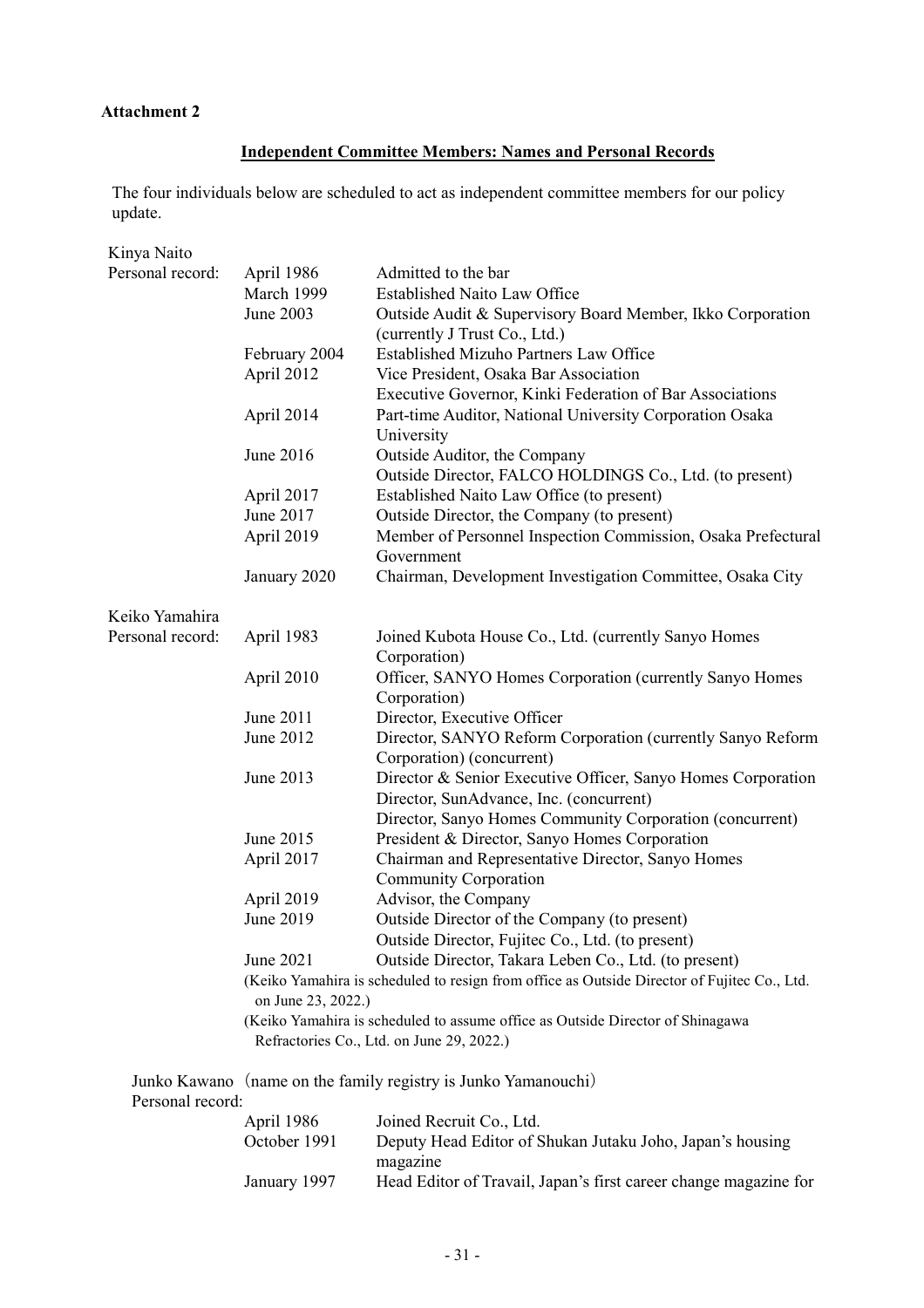|                  | women                                                            |
|------------------|------------------------------------------------------------------|
| April 2006       | Leader of Women's Life & Career Research Team (concurrent        |
|                  | position)                                                        |
| June 2008        | Retired from Recruit Co., Ltd.                                   |
| <b>July 2008</b> | Joined Sumitomo Corporation                                      |
|                  | Lifestyle & Retail Business Division                             |
| October 2008     | Leader of Transmedia Team                                        |
| April 2012       | Leader of Global Education Business Team                         |
| February 2013    | Director, Institute of Global Human Capital Strategies Co., Ltd. |
|                  | (concurrent position)                                            |
| June 2017        | Retired from Sumitomo Corporation                                |
| March 2018       | Established Kawano Junko Office (to present)                     |
|                  | Chief Marketing Officer, Life Shift Japan Co., Ltd.              |
| September 2019   | Board Member, Non-Profit Organization Tokyo International        |
|                  | Progressive School (to present)                                  |
| April 2020       | Senior Researcher of Keio Research Institute at SFC (to present) |
| June 2021        | Outside Director of the Company (to present)                     |
| December 2021    | Director and Chief Marketing Officer, Life Shift Japan Co., Ltd. |
|                  | (to present)                                                     |
| April 2022       | Outside Director, DyDo Group Holdings, Inc. (to present)         |

### Seiji Nishikawa

#### Personal record:

| April 1980       | Joined Nippon Telegraph and Telephone Public Corporation    |
|------------------|-------------------------------------------------------------|
|                  | (currently Nippon Telegraph and Telephone Corporation)      |
| <b>July 1987</b> | Lead Engineer, Mobile Communications Division, Nippon       |
|                  | Telegraph and Telephone Corporation                         |
| April 1992       | Chief Engineer, Information Systems Department, Mobile      |
|                  | <b>Communications Division</b>                              |
| <b>July 1992</b> | Chief Engineer, Information Systems Department, NTT Mobile  |
|                  | Communications Network, Inc. (currently NTT DOCOMO,         |
|                  | INC.)                                                       |
| April 2000       | Chief Engineer, Information Systems Department, NTT         |
|                  | DoCoMo, Inc. (currently NTT DOCOMO, INC.)                   |
| October 2001     | Executive Chief Engineer, Information Systems Department    |
| June 2003        | Department Manager, Information Systems Department          |
| June 2006        | Department Manager, Information Systems Department and      |
|                  | <b>Executive Officer</b>                                    |
|                  | Director, NTT DoCoMo Kyushu, Inc. (currently NTT            |
|                  | DOCOMO, INC.) (concurrent position)                         |
| June 2012        | Department Manager, Information Systems Department and      |
|                  | <b>Chief Information Officer</b>                            |
| June 2013        | President and Chief Executive Officer, DOCOMO Systems, Inc. |
|                  | (concurrent position)                                       |
| March 2021       | Member of the Mizuho Bank's independent System Failure      |
|                  | Special Investigative Committee                             |
| June 2022        | Scheduled to become an Outside Director of the Company      |
|                  |                                                             |

The individuals listed above have no direct stake in the Company.

As required by the Tokyo Stock Exchange for the protection of ordinary shareholders, we have registered Kinya Naito, Keiko Yamahira, and Junko Kawano as independent directors of the Company. If Seiji Nishikawa's selection is approved as an outside director of the Company at the General Meeting of Shareholders, he will also be registered as an independent director with the Tokyo Stock Exchange.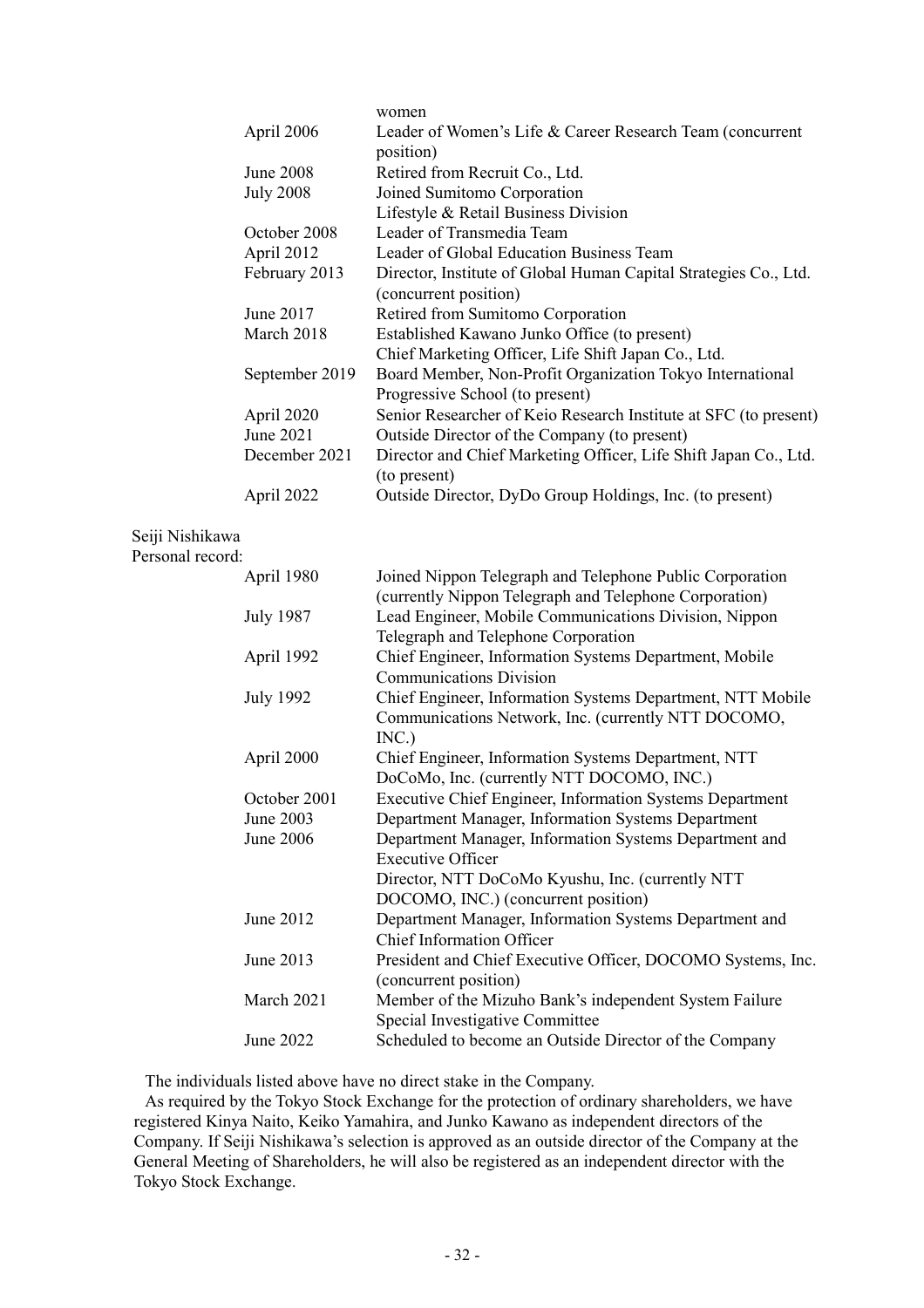# **Attachment 3**

# **Summary of the Allotment of Share Options without Contribution**

- 1. Shareholders to whom share options shall be granted and the terms and conditions of their issuance The Company shall allot one (1) share option for every one (1) common share in the Company held by the shareholders recorded in the final shareholders' register as of the allotment date determined by the Board of Directors of the Company (excluding, however, the number of common shares of the Company held by the Company as of the same date).
- 2. Type and number of shares to be issued upon exercise of the share options

The type of shares to be issued upon the exercise of share options shall be common shares in the Company, and the number of shares to be issued upon exercise of each share option shall be determined separately by the Board of Directors of the Company within the authorized limit at the time of the resolution to issue such share options.

3. Issue price of share options

The issue price of share options shall be without contribution.

4. Amount to be paid upon exercise of share options

The amount to be paid upon the exercise of share options shall be one (1) yen or more, which shall be separately determined by the Board of Directors of the Company in the resolution for issuance of share options.

5. Restriction on transfer of share options

Acquisition of share options by transfer shall require the approval of the Board of Directors of the Company.

6. Exercise period for share options, etc.

The period during which share options may be exercised and other necessary matters shall be separately determined by the Board of Directors of the Company.

7. Conditions for the exercise of share options

Conditions for the exercise of share options shall be stipulated, including that exercise shall not be permitted for persons belonging to the Specified Group of Shareholders whose ratio of voting rights is 20% or more. Details shall be separately determined by the Board of Directors of the Company.

- 8. Acquisition of share options by the Company
	- (i) The Company may acquire all share options without contribution on any date separately determined by the Board of Directors of the Company if the Board of Directors of the Company deems it appropriate for the Company to acquire share options up to the day before the commencement date of the exercise period of share options.
	- (ii) On a date separately determined by the Board of Directors, the Company may acquire all unexercised share options held by persons other than those who are not permitted to exercise share options under the exercise conditions in 7 above by the business day preceding such date as determined by the Board of Directors, and, in exchange, issue the number of shares of the Company to be issued for each share option. The Company may acquire such share options more than once.

In the event that the Company acquires share options held by persons who are not permitted to exercise their share options, no money or other economic consideration shall be issued.

9. The provisions of laws and regulations cited above are based on the provisions in force as of March 31, 2022. In the event that it becomes necessary to revise any of the provisions or the meanings of terms, etc., set forth in the above provisions due to the establishment, amendment, abolishment, etc., of laws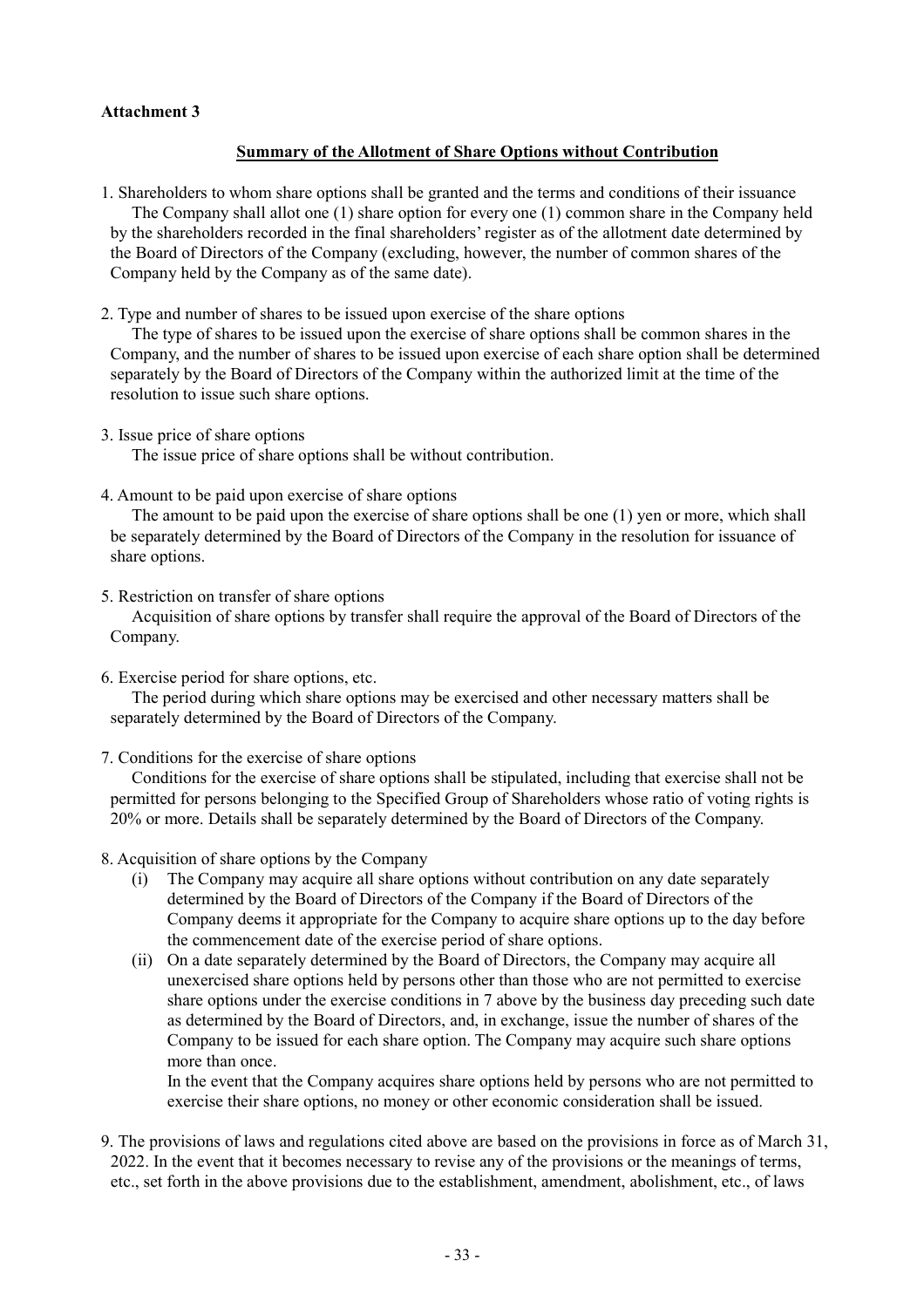and regulations after the date hereof, the provisions or the meanings of terms, etc., set forth in the above provisions may be read or revised within reasonable limits as appropriate, taking into consideration the purpose of such establishment, amendment, abolishment, etc.